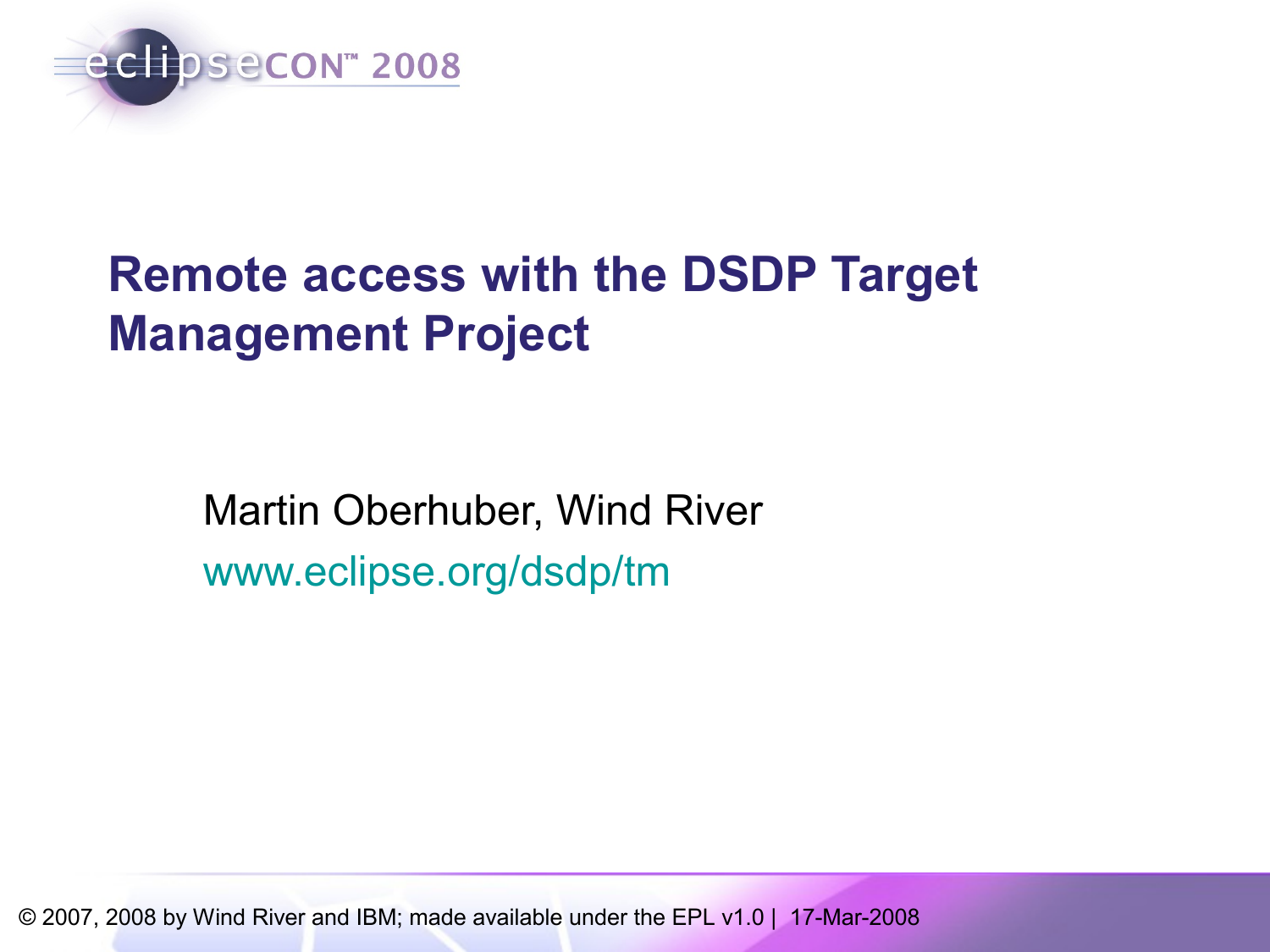

#### Tutorial Themes



#### How we're going to run this:

- •Practical
- •Interactive
- •Workspace Take-away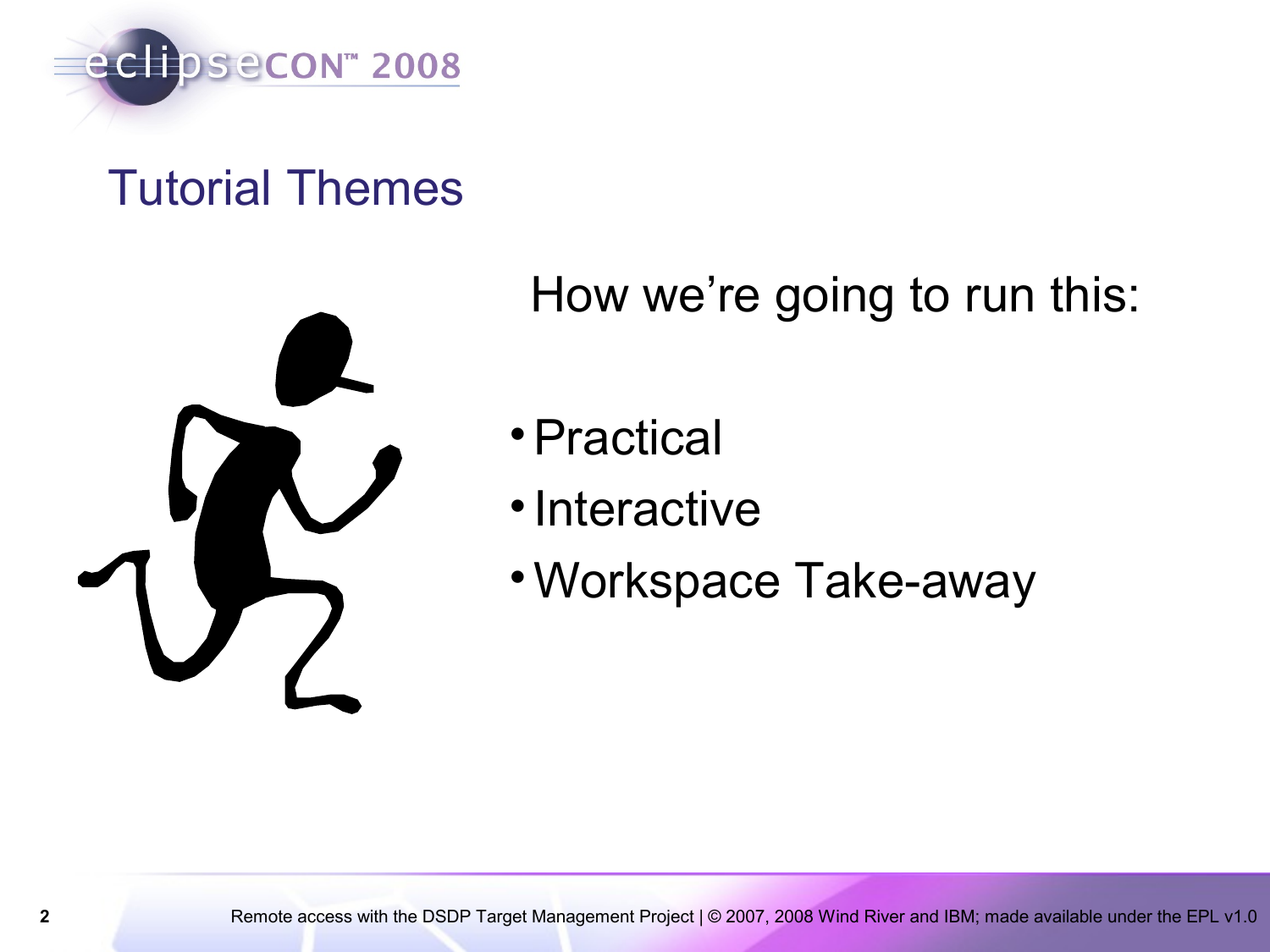

#### What do you need?

- See **org.eclipsecon.tmtutorial.docs/01\_prerequisites.html**
- **Required stuff (approx. 20MB)**
	- This presentation
	- Example plugins and docs (**org.eclipsecon.tmtutorial**)
	- TCF code and examples
	- RSE-SDK and example projects
- Optional stuff (approx. 230MB)
	- Qemu with Linux image
	- DSF-SDK-N20071113-0200
	- TmL Demo



• Base Downloads (350MB) (Eclipse, CDT, Subversive)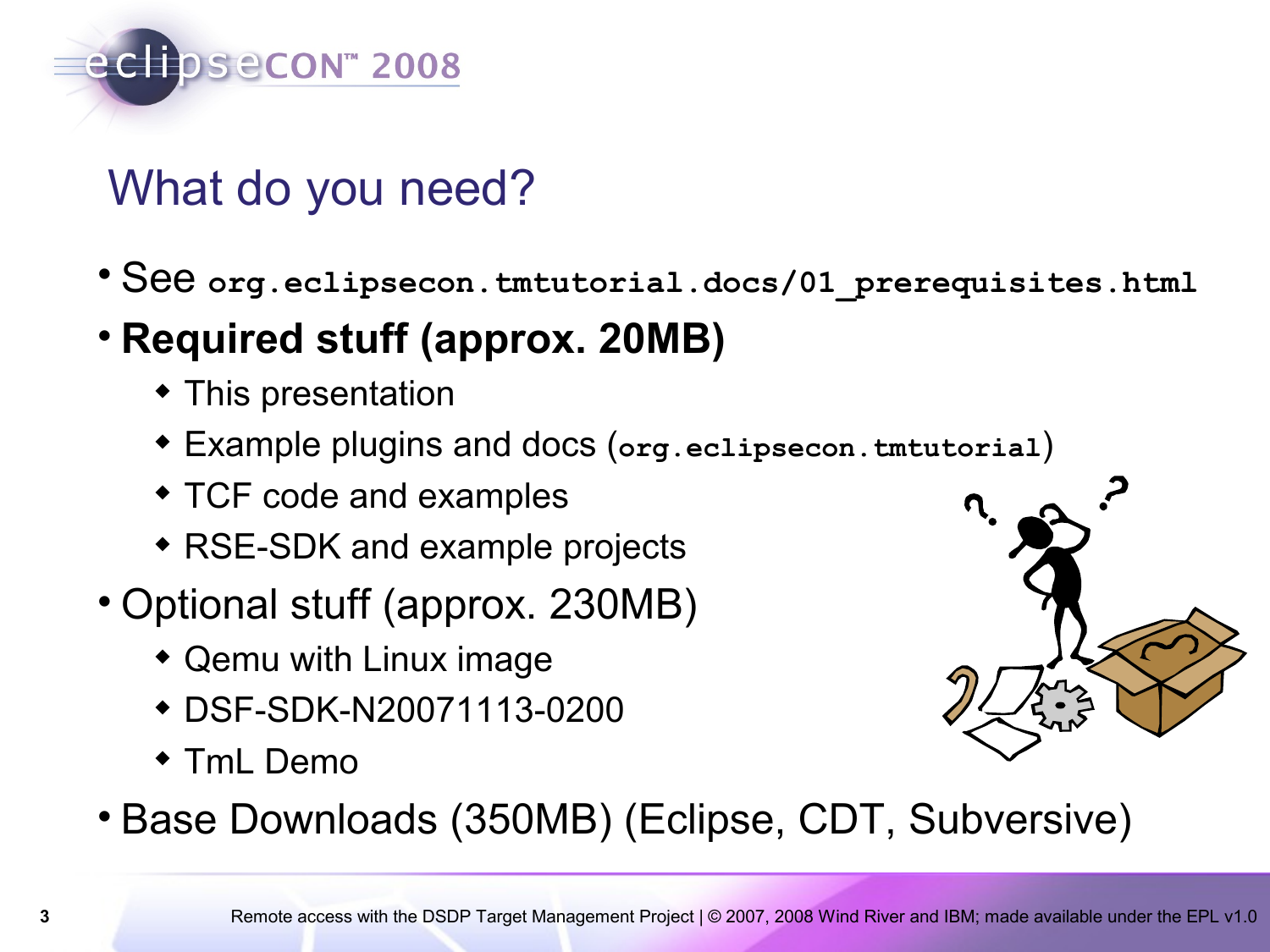

#### Interactive: Who are you?



- •Name
- •Affiliation



- •What you want to do with TM / RSE
- •Tutorial Expectations

Drop RSE-SDK\*.zip (and optionally DSF-SDK\*.zip) into your Eclipse

**Extract all example ZIPs** (tmtutorial.zip, tcf.zip / optionally .metadata.zip, tmldemo.zip) into the same new .../workspace folder

**Either** import all plugins into existing workspace, **or** open the new workspace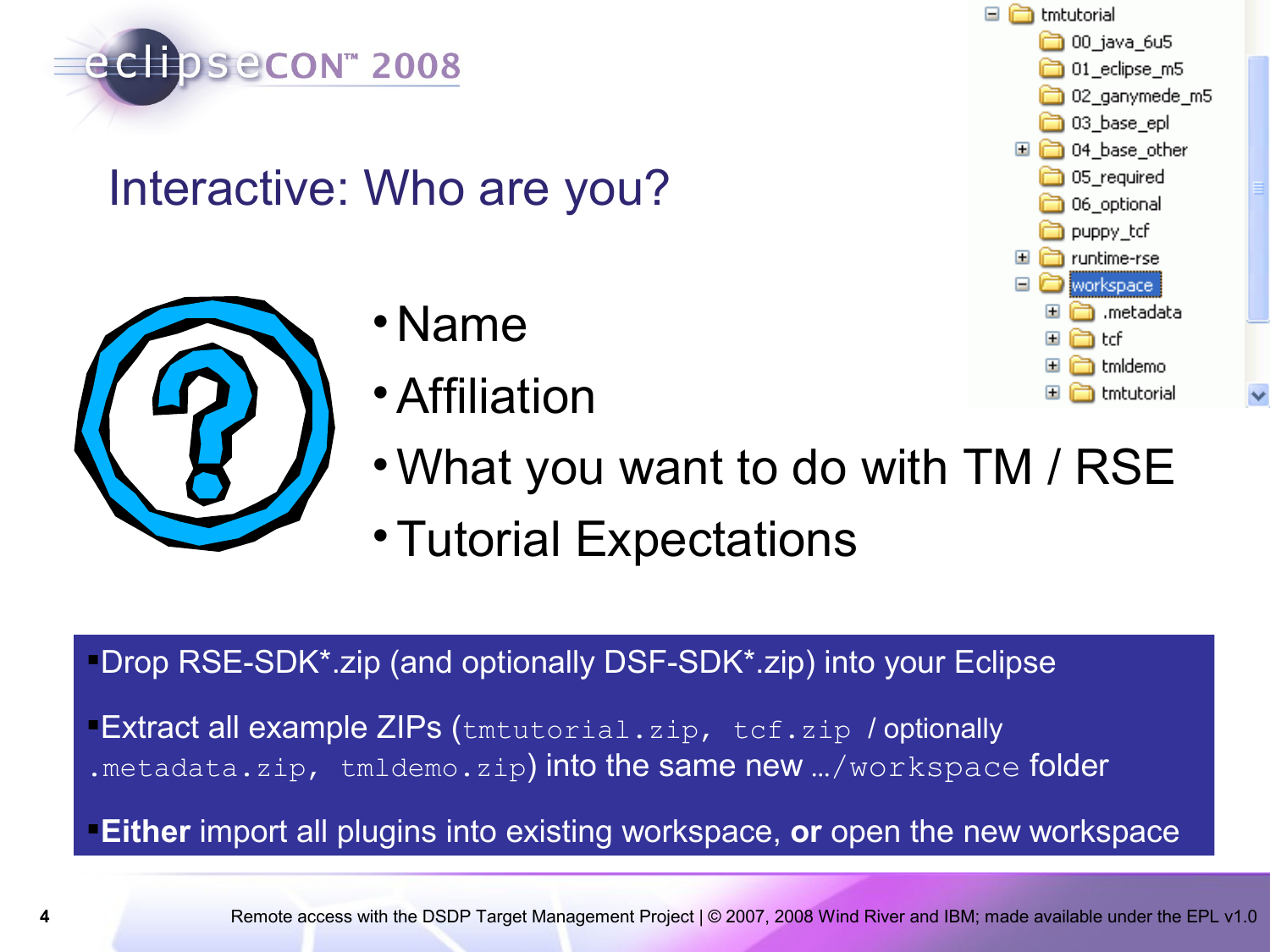

#### What we'll do

- The TM Big Picture
- Target Communication Framework (TCF)
	- Concepts and Architecture
- TCF Sample Session
	- Command-line client
	- Value-add
	- RSE Integration
	- Future, Resources, Pointers and Getting Involved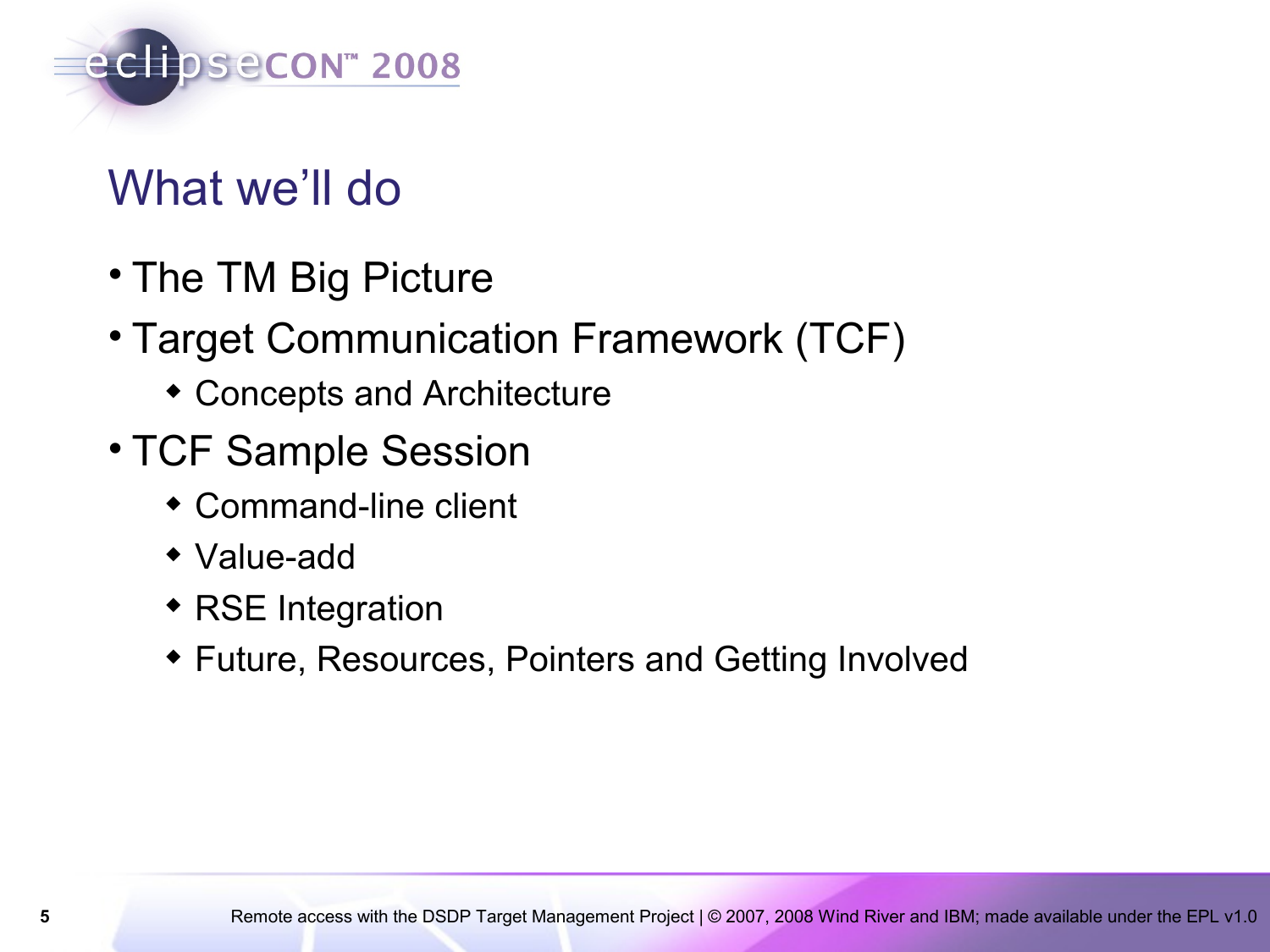## What we'll do (Continued)

eclipsecon<sup>®</sup> 2008

- Remote System Explorer (RSE) Part I: Client Use
	- Ex.1: Working with the SystemRegistry Creating a Host
	- Ex.2: Working with Events An Event logging view
	- Ex.3: Working with Actions and FileServiceSubsystem Upload
	- Ex.4: Remote Command Execution nm
- RSE Part II: Extending RSE (Subsystems and Filters) (Official RSE Examples, explained)
	- Ex.6: Registering a Custom IFileService FTP
	- Ex.7: A Custom Subsystem with Filters Developer
- Examples for Commercial Adoption of RSE
- What's currently brewing upcoming changes and news
- Resources, Pointers and Getting Involved
- Q&A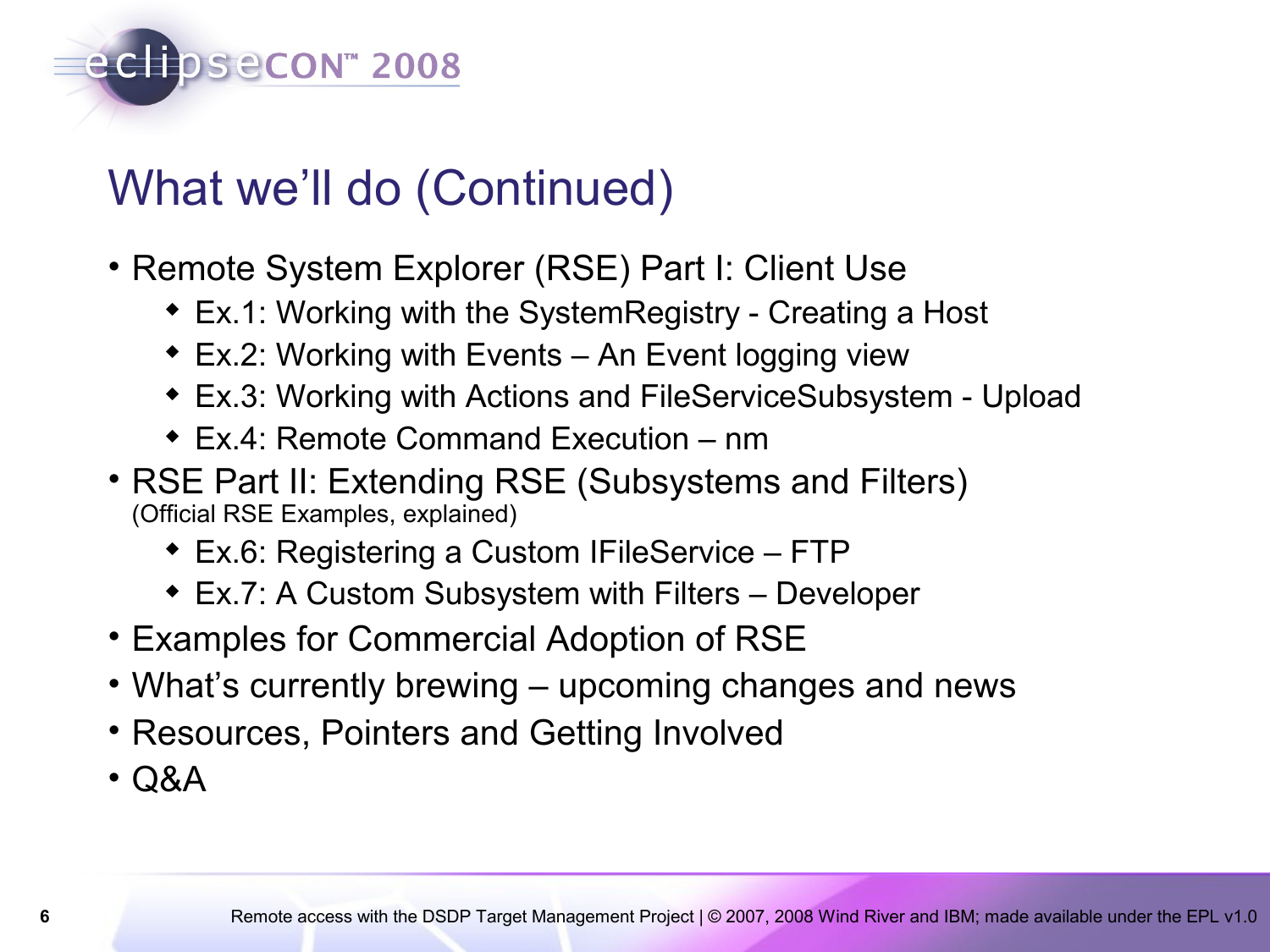

This Slide © SPRINT and Infineon 2008; **not** under EPL

## System Debug: the Big Picture

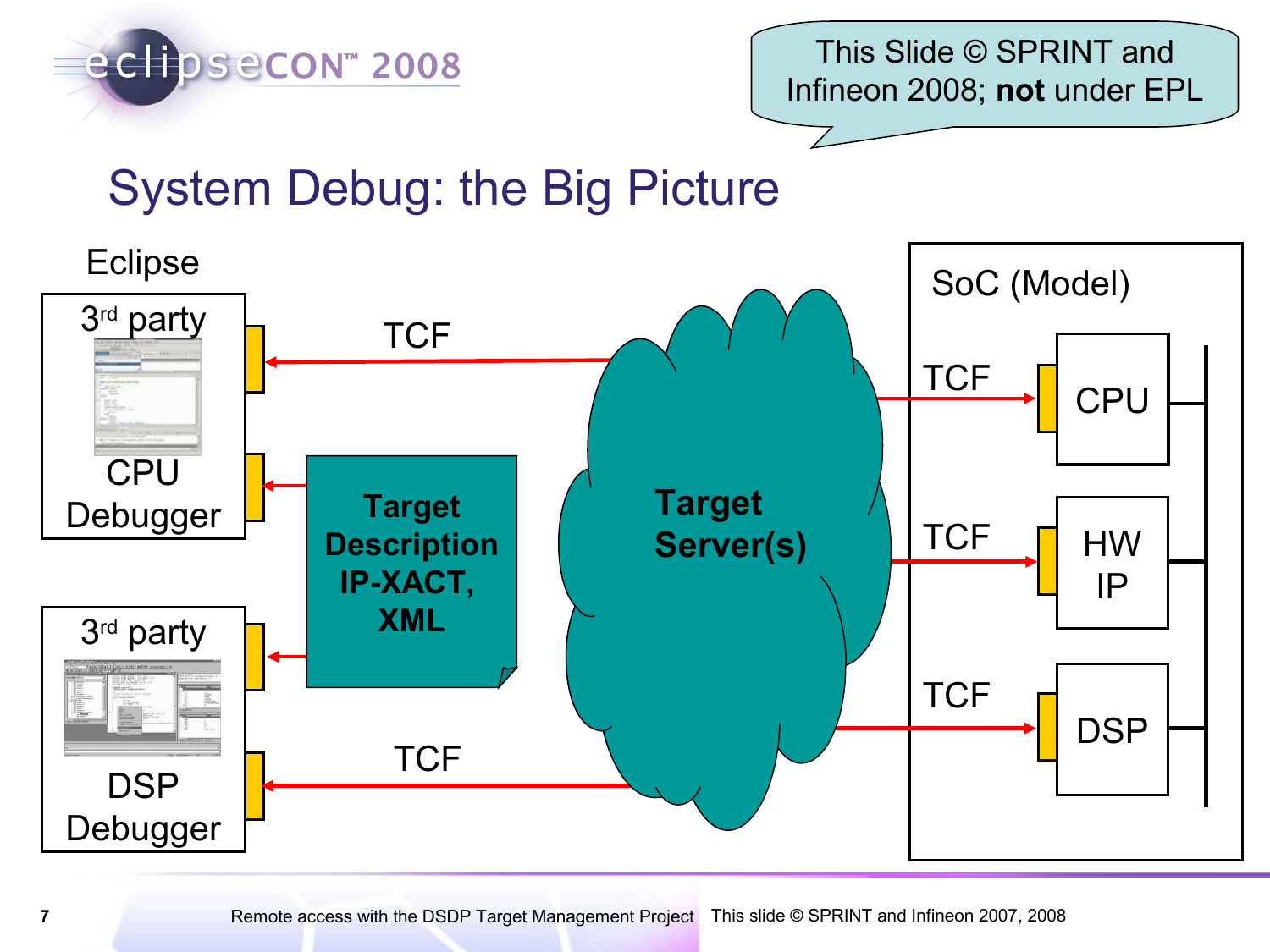

#### Target Management 3.0 Components



8 Remote access with the DSDP Target Management Project | © 2007, 2008 Wind River and IBM; made available under the EPL v1.0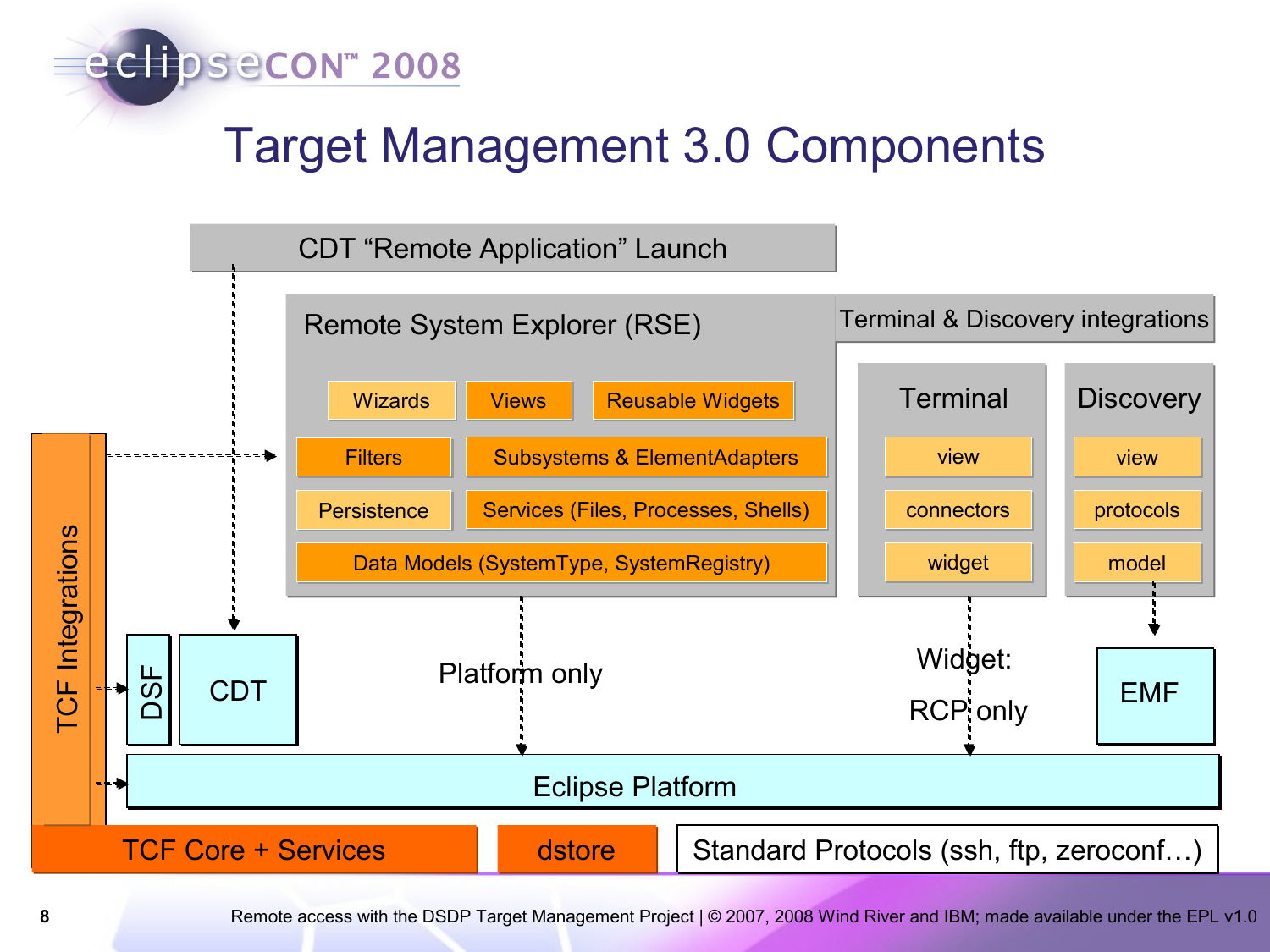

#### TCF - Background

- Cross development tools need communication
	- Many tools, each typically using its own agent and communication method
	- Lots of overlap between these, e.g. how to communicate, retrieve/model target objects, manipulate target, etc

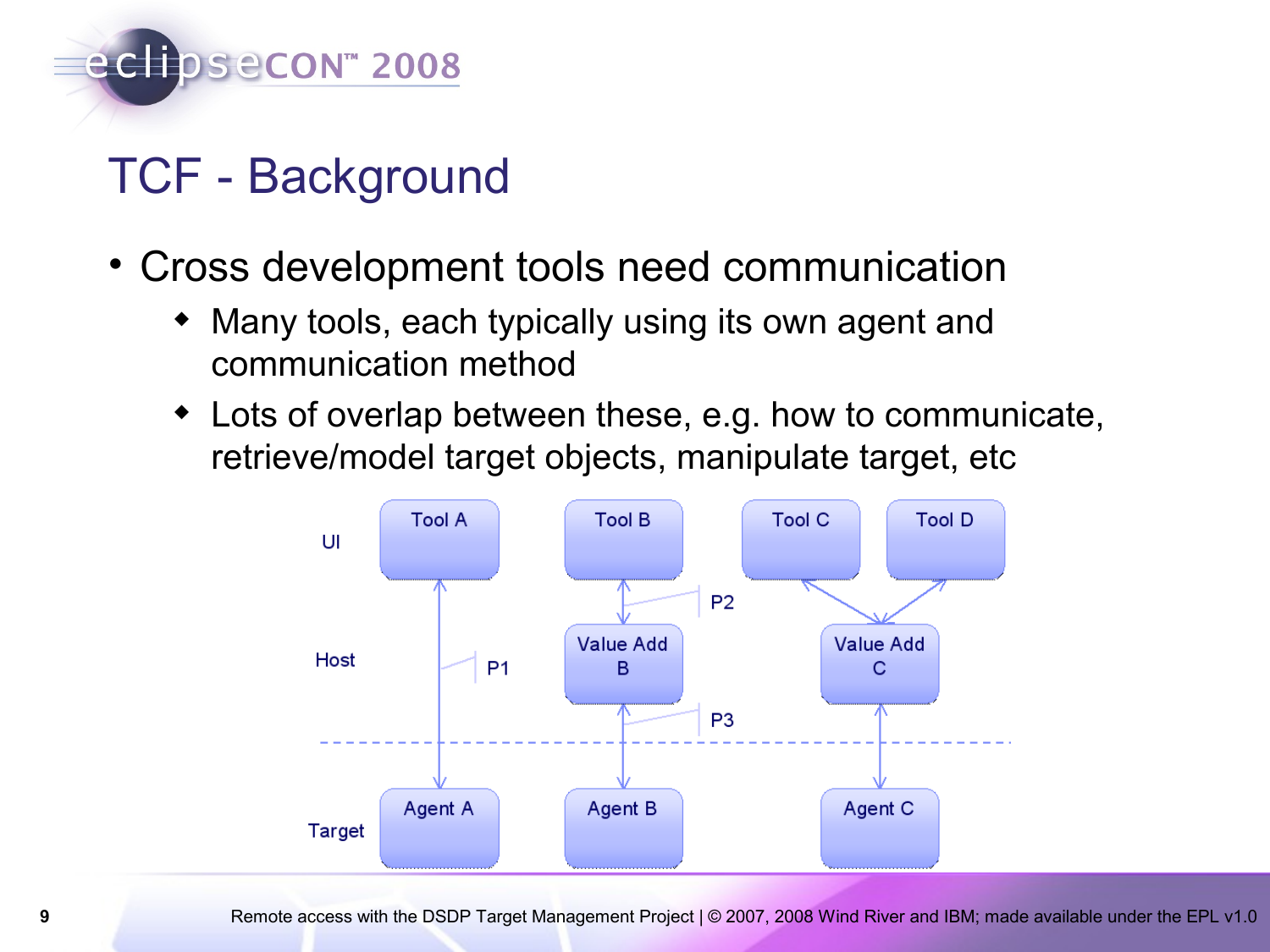

## **Motivation**

- Almost every cross development tool have their own infrastructure (agent, connection, protocol, setup, etc)
- This leads to:
	- Poor user experience
		- Each tools has its own target configuration
		- **Increased target intrusion (footprint, multiple agent interaction)**
		- **Inconsistent product availability matrix**
	- No sharing between agents
		- Duplicated maintenance effort
		- New features have to be added in multiple places
		- New tools have to start from ground zero
	- Limited Eco-system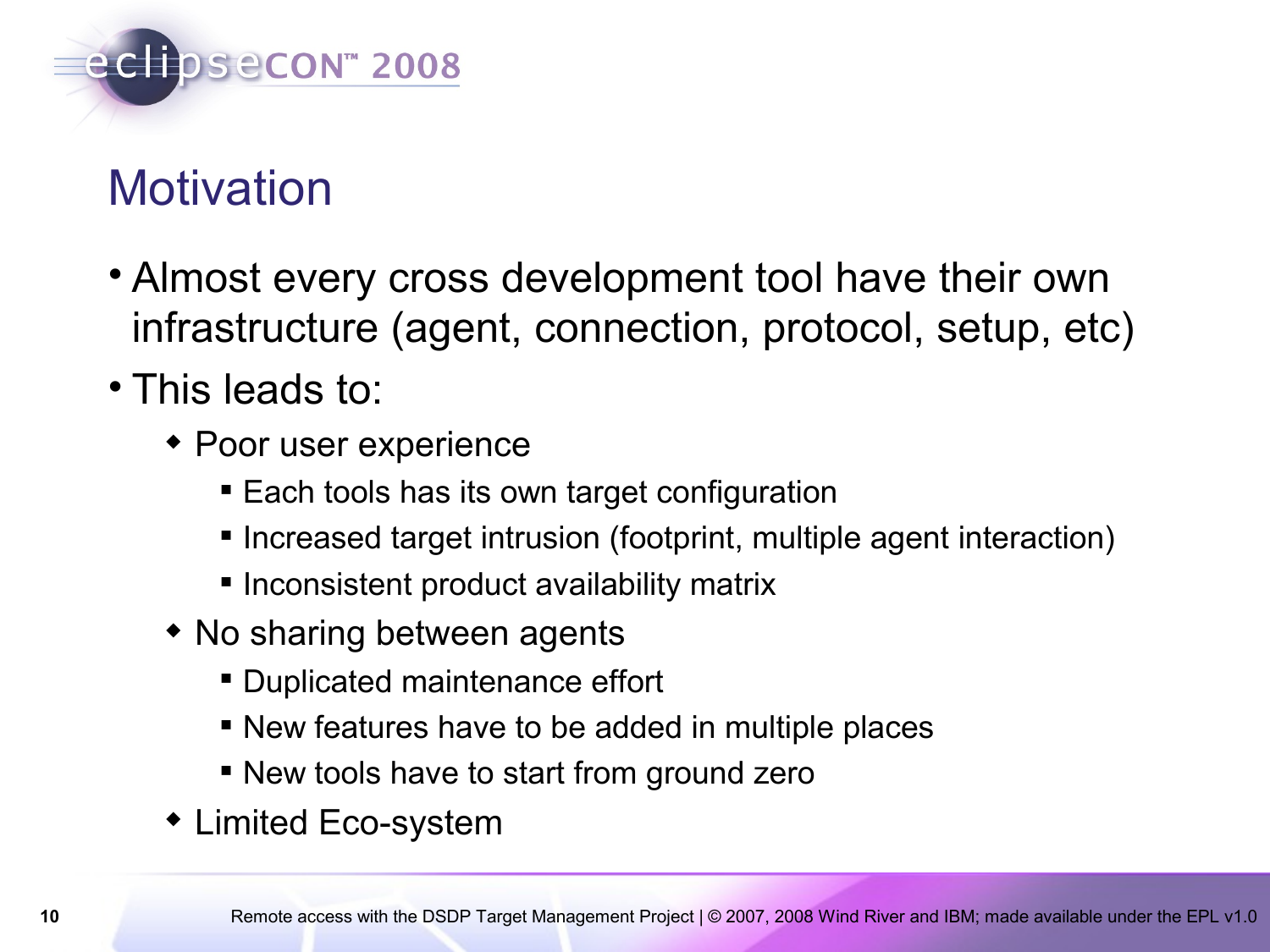

## TCF - Outline

- Define an open end to end tool to target communication mechanism for development, debug, monitor, analysis and test
- Specification
	- Transport channel supporting extensible set of "services"
		- Typically on top of a TCP/IP stream, but other transports supported as needed but the target
	- Services defining commands, progress, replies, events & semantics
	- Discovery of available servers and services
- Prototype implementation
	- Eclipse plug-ins
	- C-based agent
- Scope
	- Cross tools (i.e. host and target are different) benefits the most, but is applicable to native tools as well
	- Target agent, OCD/JTAG and simulator connections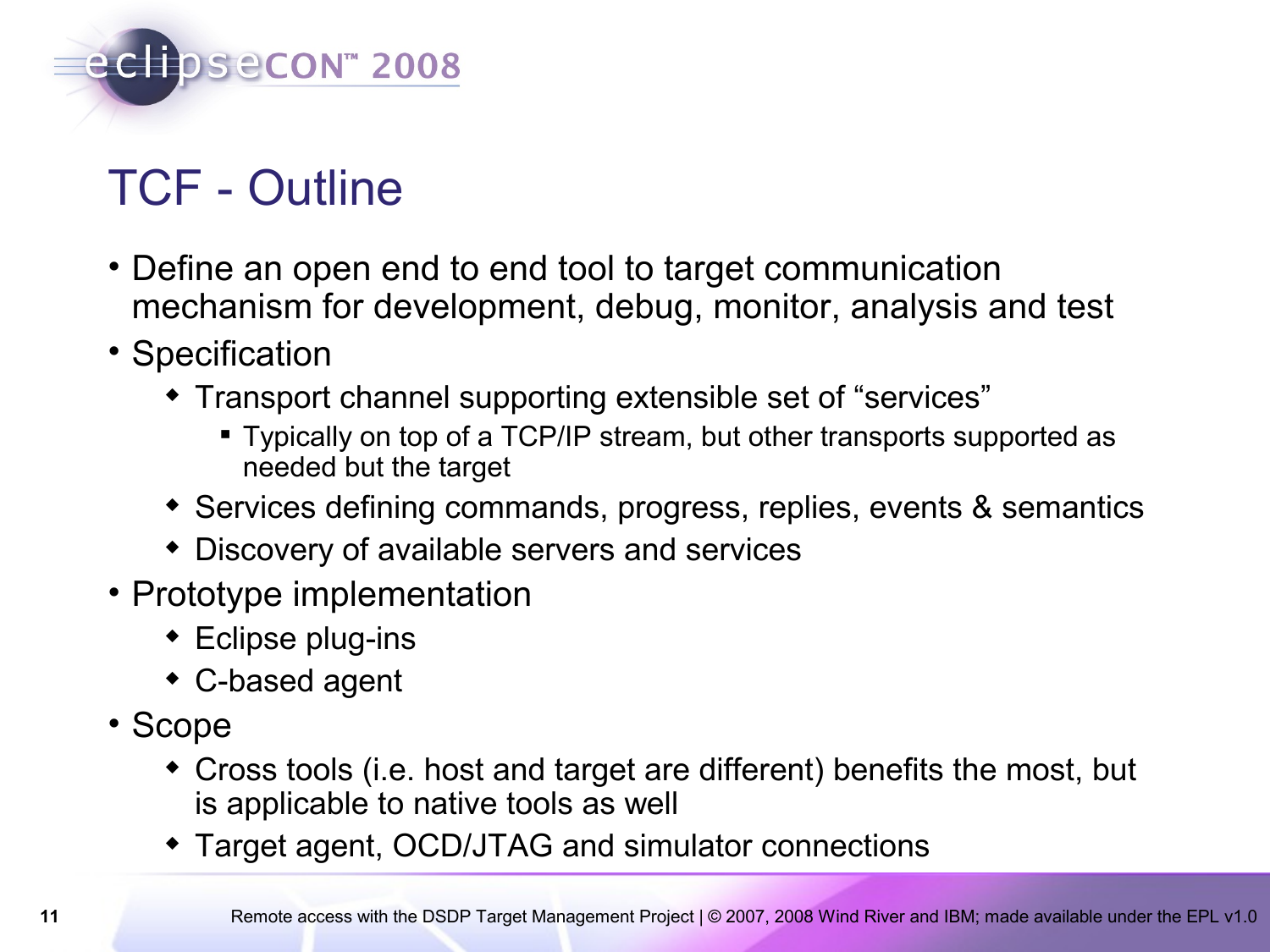

## TCF - Core Design Ideas

- Service knows best how to represent the system get information from there and data-drive layers above
	- If not possible, put the knowledge in the lowest possible layer and data drive the layers above
- Use the same protocol end-to-end, but allow value-adding servers to intercept select services when needed and passthrough everything else
- Services as building blocks that can be used by multiple clients (tools) for different environments (target agent, OCD, simulator)
	- Avoid tools specific agents
	- Bridge gap with environment specific services to setup/configure common services
- Support high latency communication links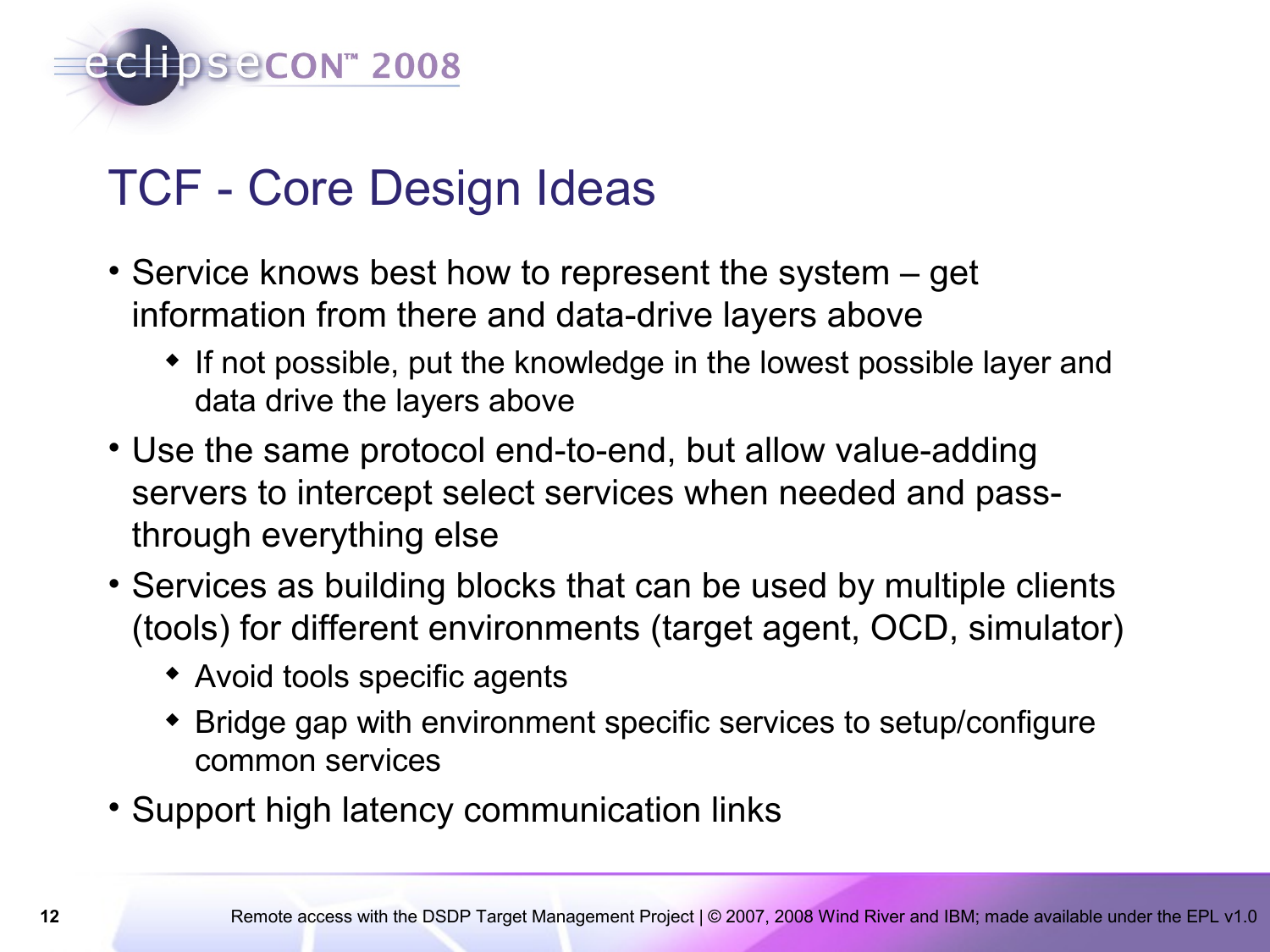

#### Architecture Overview



13 Remote access with the DSDP Target Management Project | © 2007, 2008 Wind River and IBM; made available under the EPL v1.0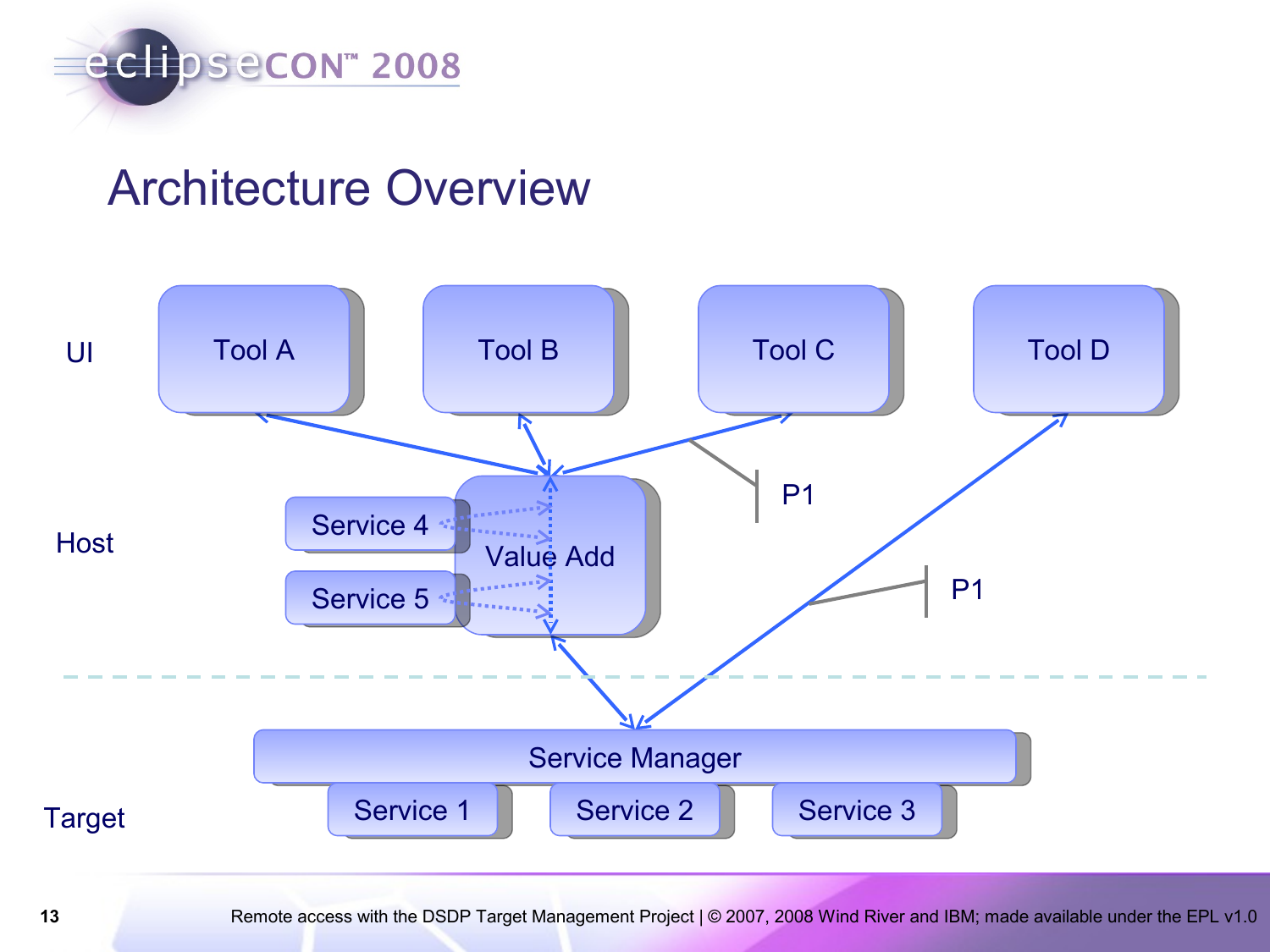

### Use Case: SimpleJtagDevice

- Debug (run-control, breakpoint, memory register)
- Possibly Others (flash programming, download, etc)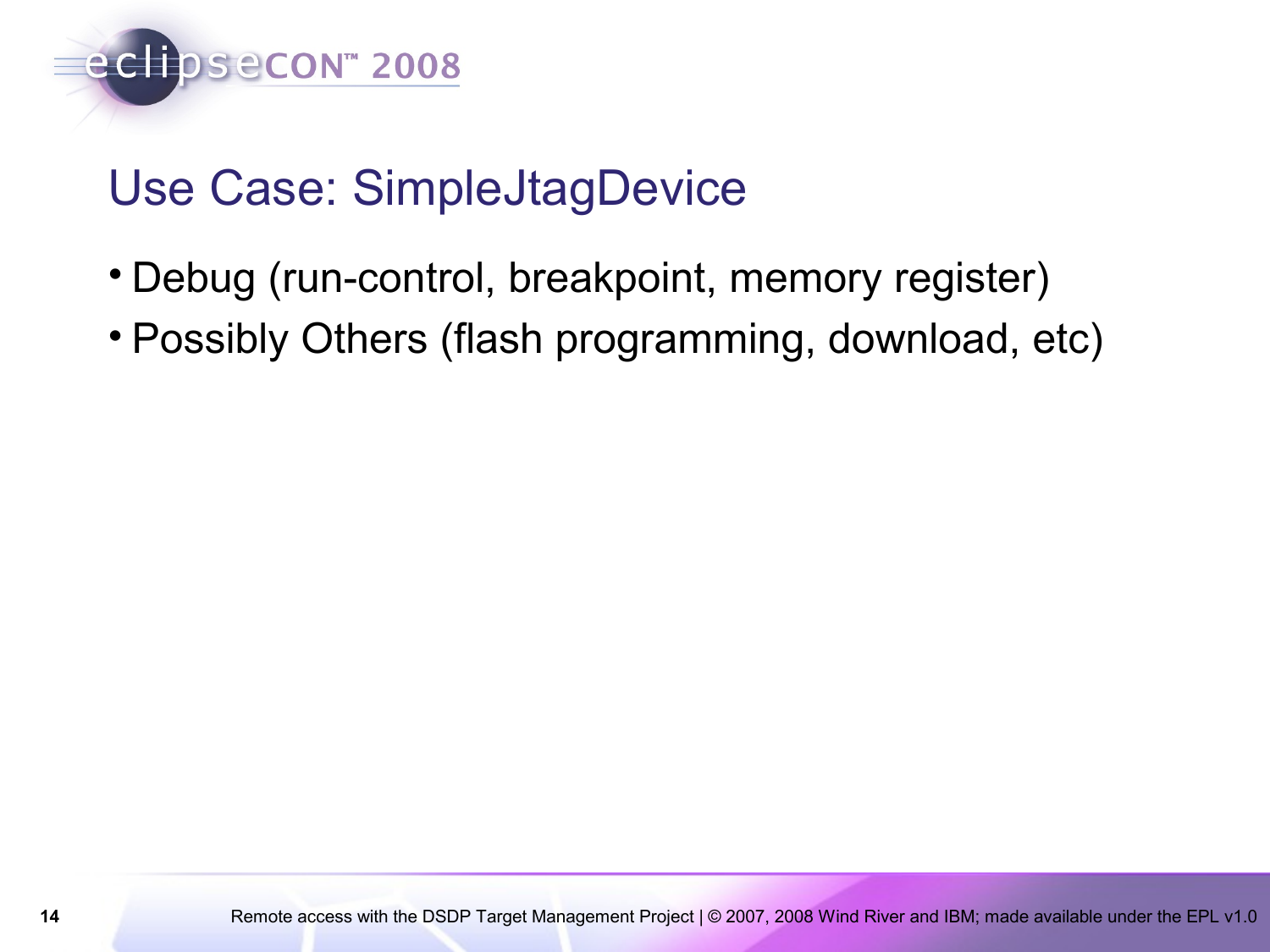

## Use Case: TestExceutionAgent

- Process launch and kill
- Standard I/O redirection
- File system access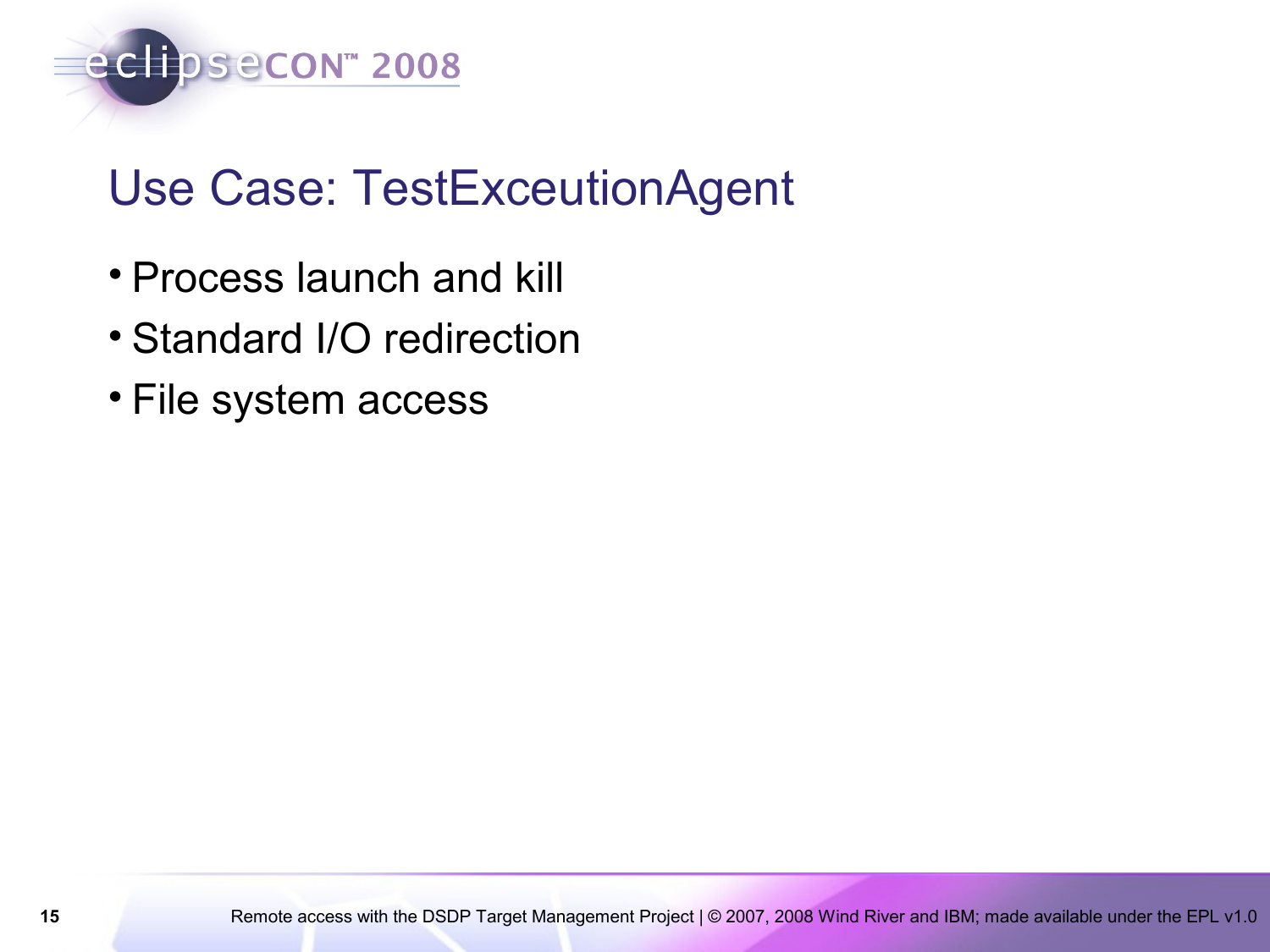

## Use Case: LinuxUserModeAgent

- Debug (run-control, breakpoint, memory, register)
- OS Awareness (process/thread list, CPU utilization, etc potentially with value-add)
- Process launch and kill
- Standard I/O redirection
- File system access
- Monitoring (event-config, event-log)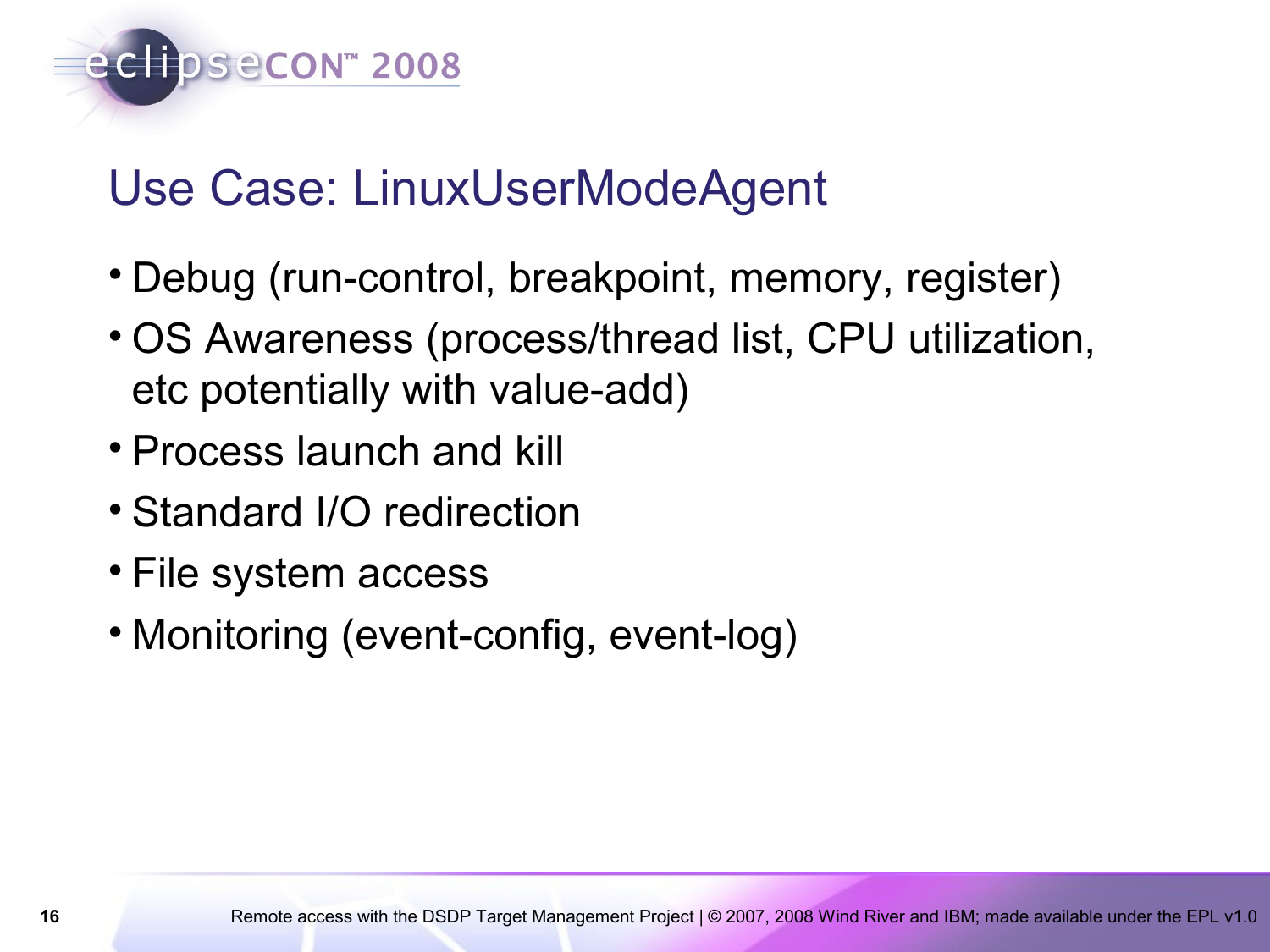

### Specification Status

- Transport Channel
- Current Services
	- Run Control, Memory, Register, Breakpoint, Processes, Stack Trace, File System, System Monitoring
- **TCF is a Protocol independent of API. ECF is an API independent of Protocol.**
- Review of current and specification of additional services in power.org and Eclipse

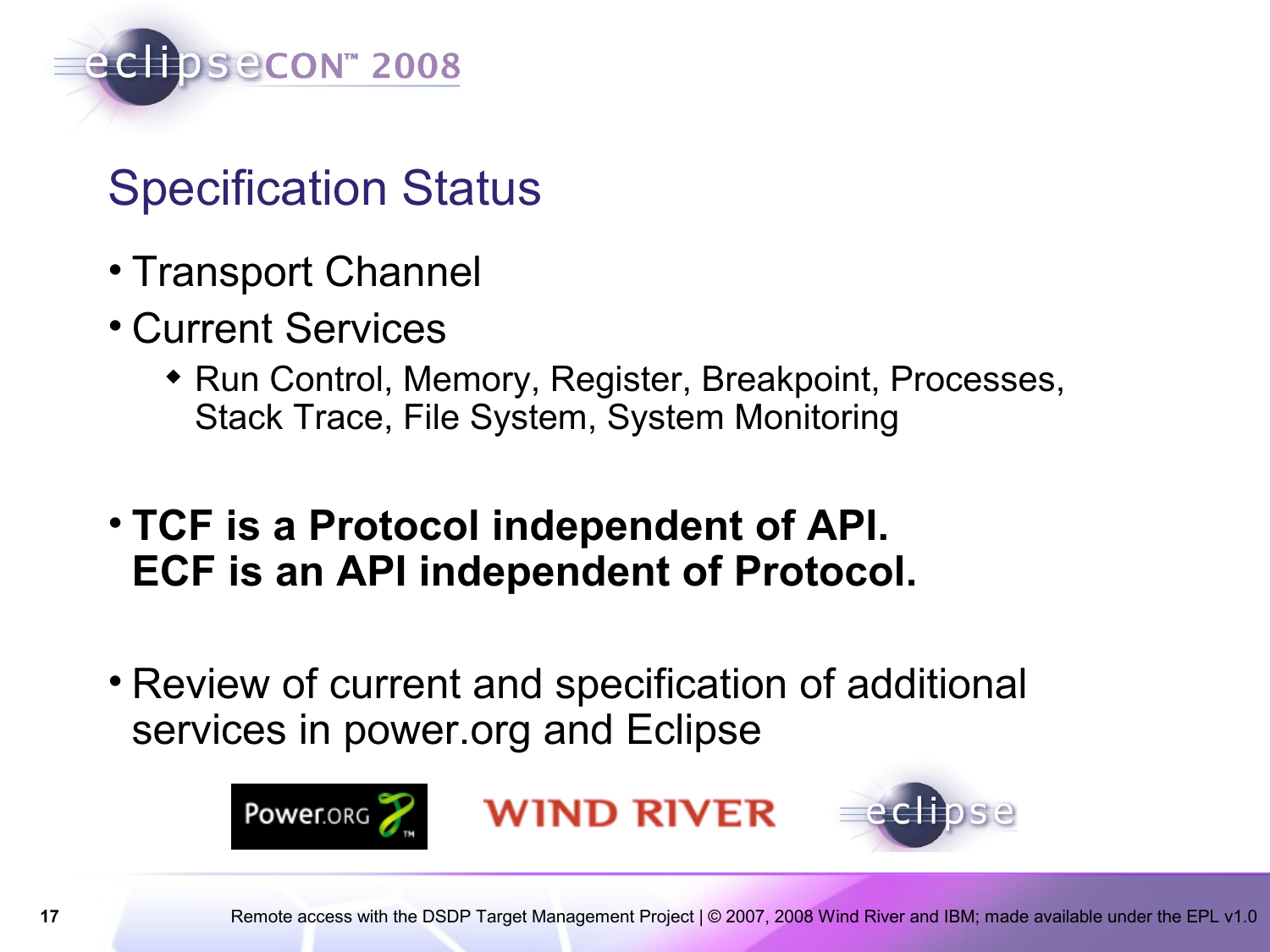

#### TCF Sample Session

- Extract **puppy\_tcf.zip** (see 01\_prerequisites.html for creation)
- Run **puppy\_redir.bat** (Windows) or puppy\_redir.sh (Linux)
	- Launches QEMU + Puppy Linux, with TCF pre-built
- Open Console 1 for agent:
	- cd /root/org.eclipse.tm.tcf.agent && ./agent -L-
- Open Console 2 for client:
	- cd /root/org.eclipse.tm.tcf.agent && ./client -L-
	- peers
	- connect tcp:127.0.0.1:1534
	- tcf FileSystem roots
	- tcf FileSystem opendir "/root"
	- tcf FileSystem readdir "FS0"
	- tcf Processes getChildren "" false

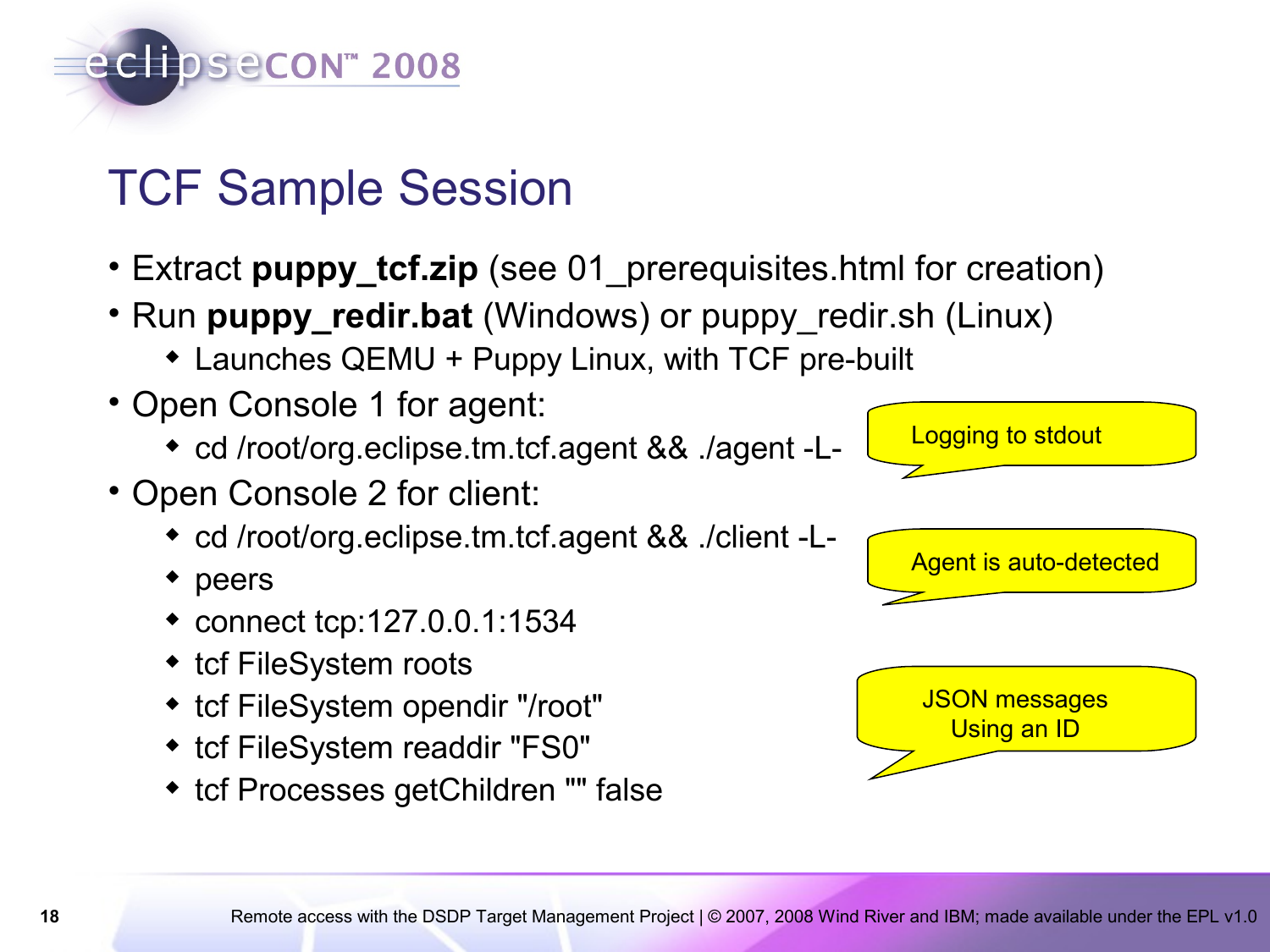eclipsecon<sup>®</sup> 2008

## Connecting QEMU from outside

- This is in puppy\_redir.bat:
	- start puppy.exe -redir tcp:1534::1534
- 1534 is the TCF default port for discovery. QEMU forwards it from the client to the host in both directions
- From Eclipse, launch RSE+TCF
	- ◆ Run > Debug Configurations > Eclipse App
	- Open RSE Perspective
	- New Connection : TCF
	- Expand Processes / All Processes
- $\rightarrow$  Shows QEMU Linux Processes

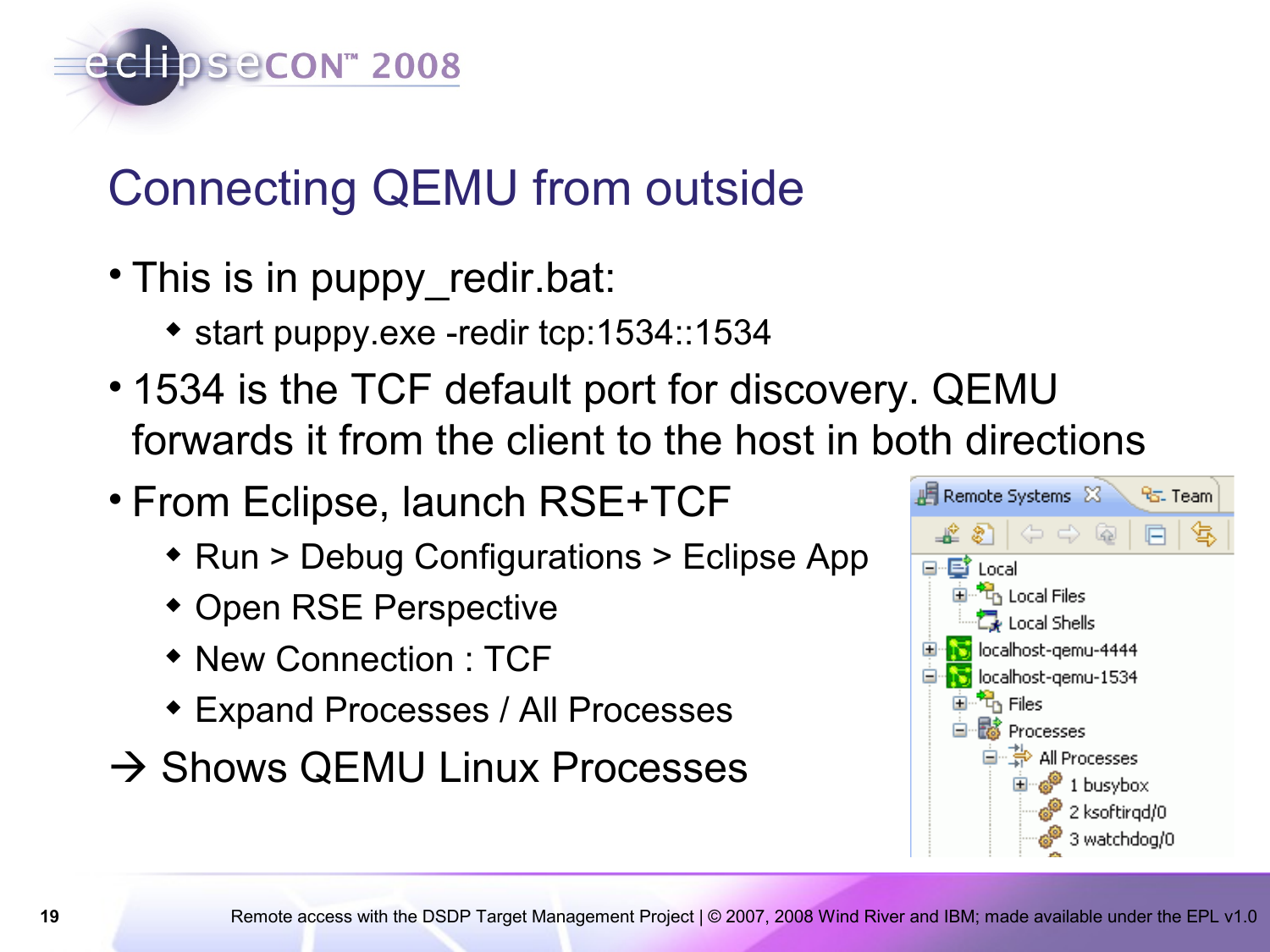

## **Debugging**

- Run > Debug Configurations > TCF
	- Select connection (auto-discovered)
	- Program: /root/helloworld/helloworld
	- Args: "tcf is cool"
	- Debug
- Switch to "Debug Perspective"
- Show View "TCF Trace"
- Suspend / Resume, Registers

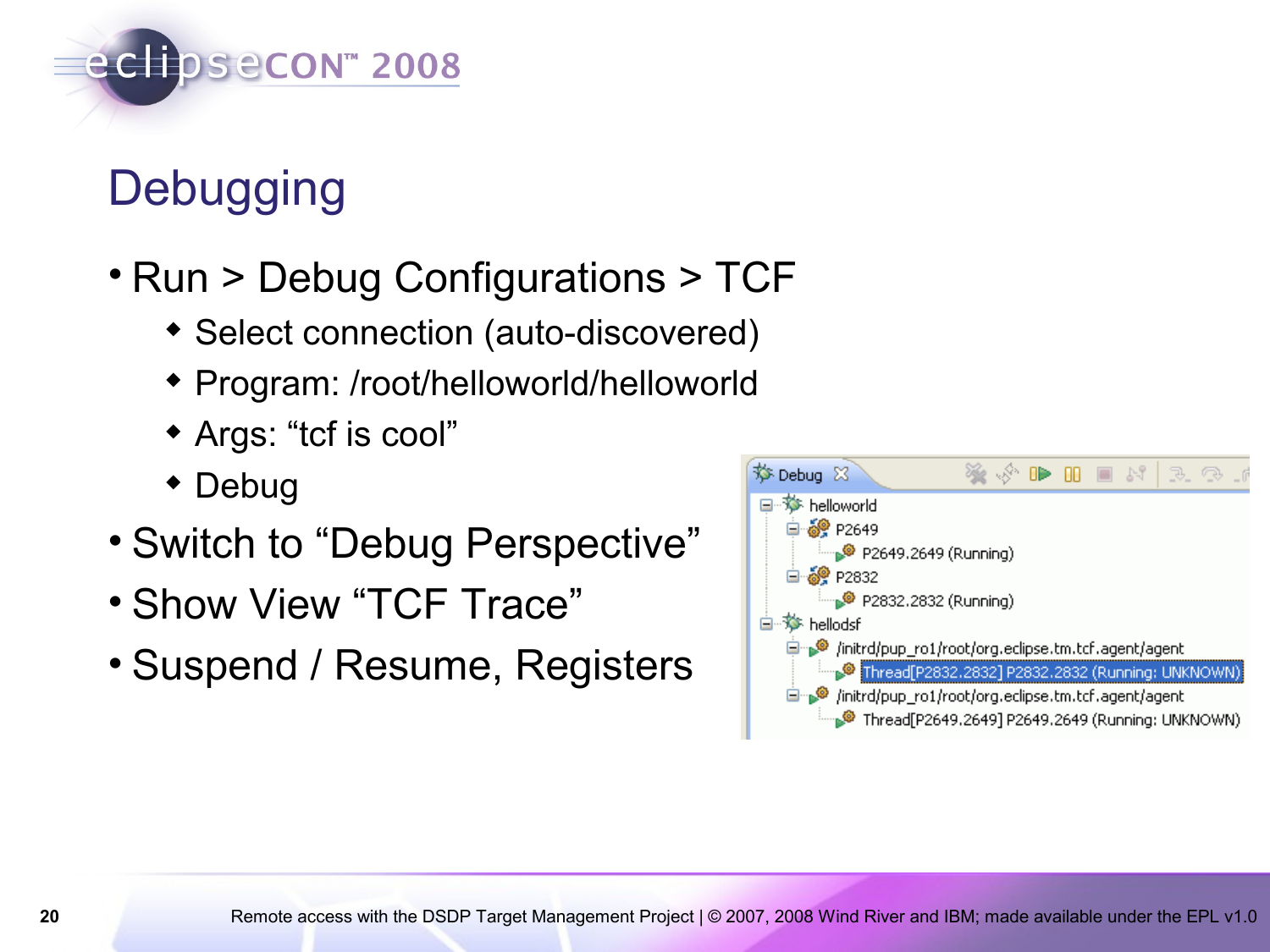# eclipsecon<sup>®</sup> 2008

#### TCF Service Implementation



- Asynchronous: DoneMkDir is the Callback
- Commands are put into a queue to be run on Command Thread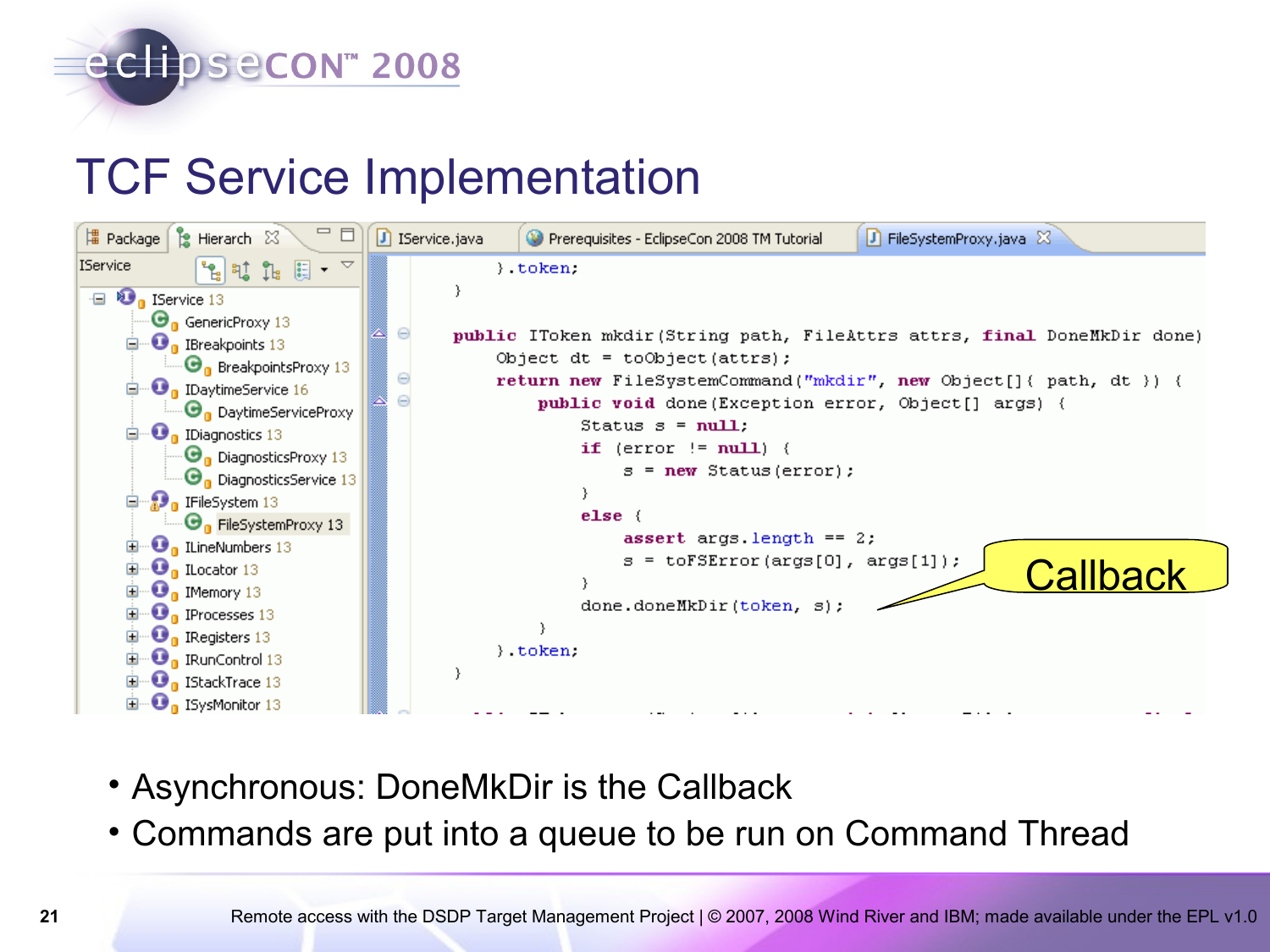

## TCF Plugins

- Org.eclipse.tm.tcf Core Java framework
- Org.eclipse.tm.tcf.agent The agent (plain C)
- Org.eclipse.tm.tcf.debug.\* Debug Integration
- Org.eclipse.tm.tcf.docs –
- Org.eclipse.tm.tcf.dsf.\* DSF integration
- Org.eclipse.tm.tcf.examples.daytime.\* How to create a custom Service (both agent and client)
- Org.eclpise.tm.tcf.rse RSE Files and Processes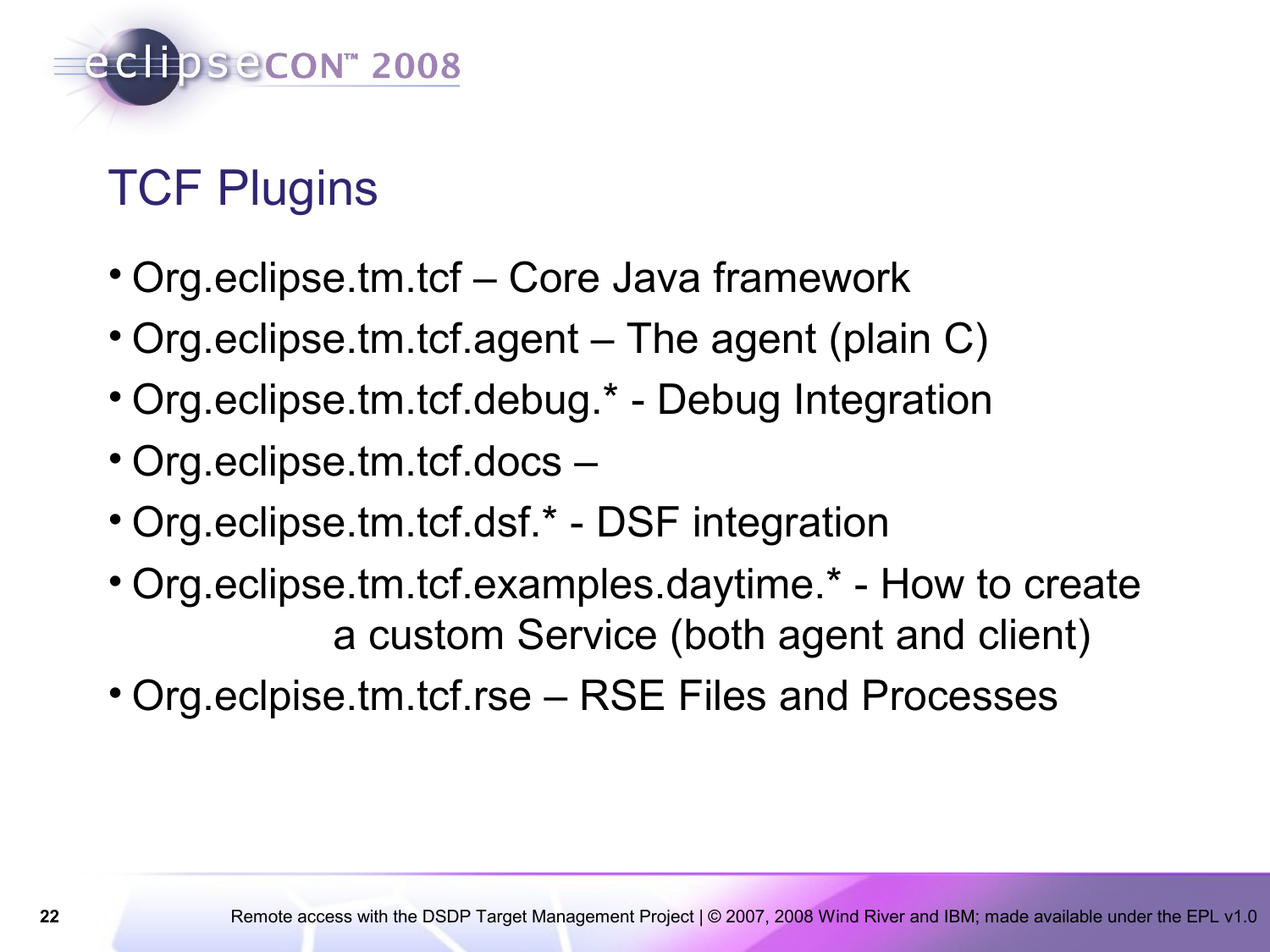

#### A value-add example

- Run on QEMU:
- Shell 1: ./agent –L-
- Shell 2: ./valueadd –L- -sTCP:127.0.0.1:12345
- Shell 3: ./client –L-
	- ◆ peers
	- connect TCP:127.0.0.1:12345
	- tcf FileSystem roots
	- connect TCP:127.0.0.1:12345
	- ◆ tcf Locator redirect "TCP:127.0.0.1:1534"
	- tcf FileSystem roots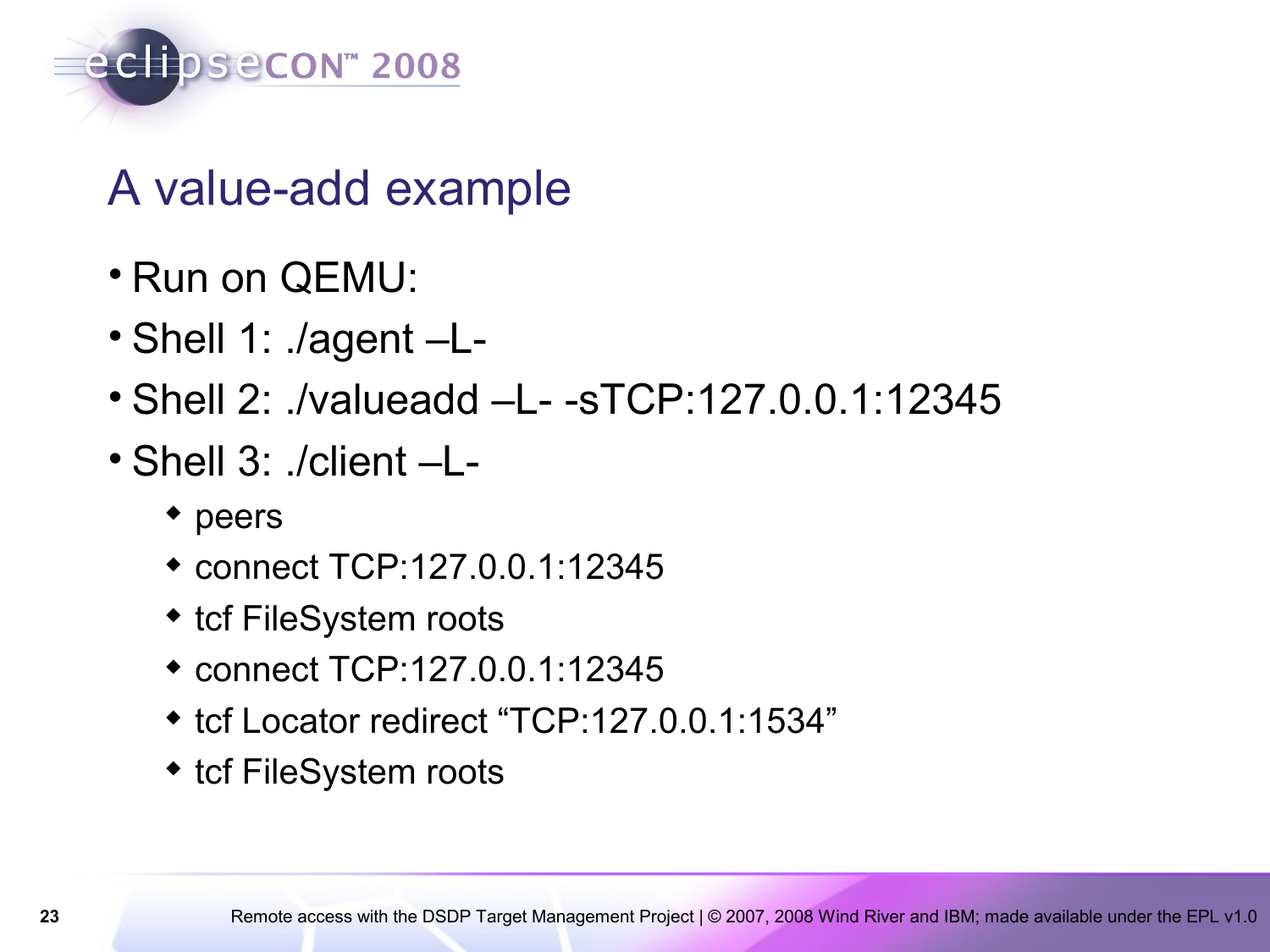

## TCF: Next Steps

- We need YOU getting involved!
	- ◆ <mailto:dsdp-tm-dev@eclipse.org>
	- ◆ Bugzilla, Newsgroup
	- Your requirements and ideas?
	- Many things to discuss with respect to Context Specification, Debug Model, Services
- Currently planned next steps
	- Port DSF integration to DSF HEAD
	- **\* Basic Debugging Services on Windows agent**
	- Yes Wind River is going to adopt this!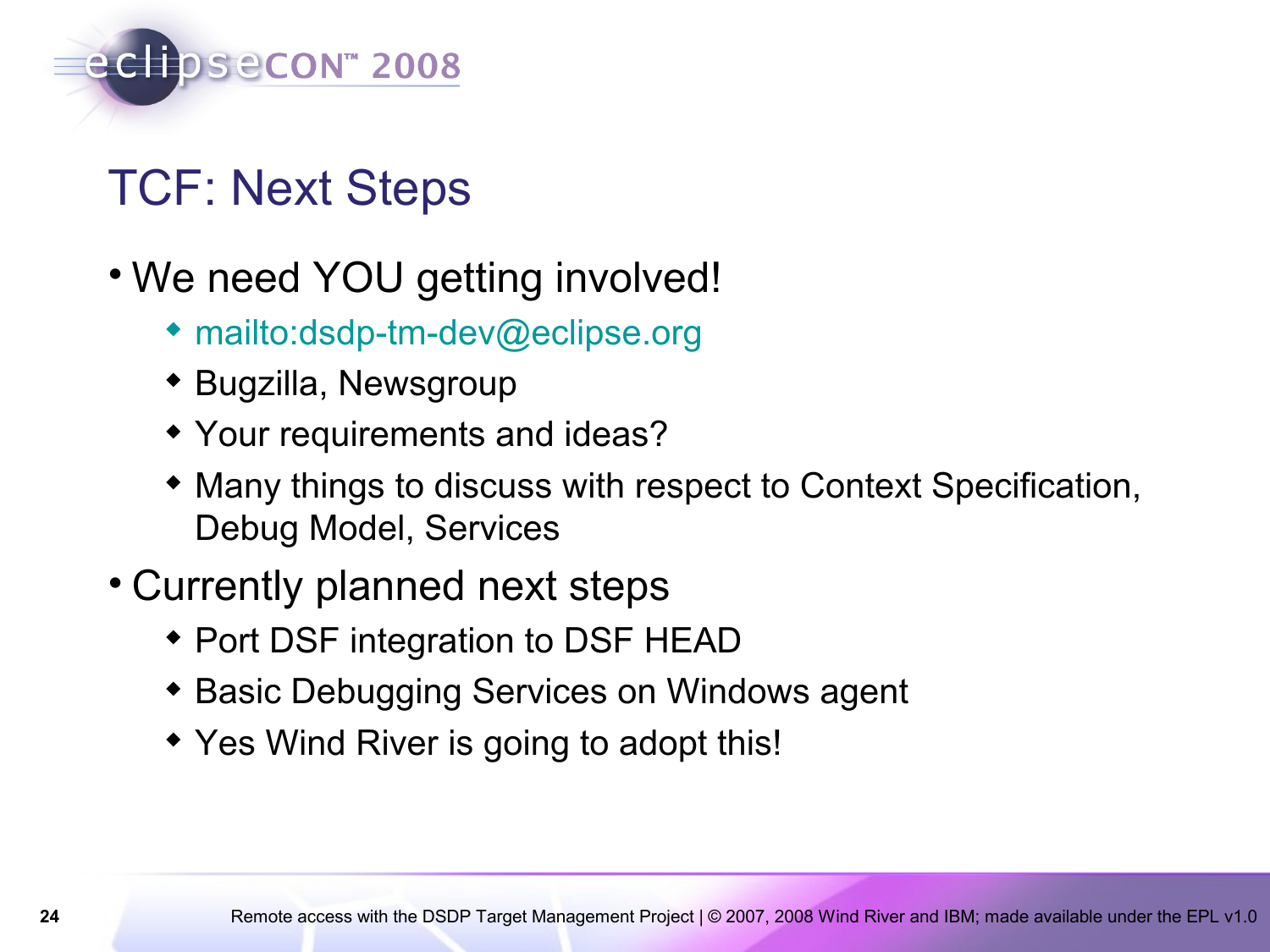

## Links

- Prototype source repository
	- <http://www.eclipse.org/dsdp/tm/development/tcf-anonymous.psf>
	- [svn://dev.eclipse.org/svnroot/dsdp/org.eclipse.tm.tcf/trunk](http://dev.eclipse.org/svnroot/dsdp/org.eclipse.tm.tcf/trunk)
	- [http://dev.eclipse.org/viewsvn/index.cgi/org.eclipse.tm.tcf](http://dev.eclipse.org/viewsvn/index.cgi/org.eclipse.tm.tcf/?root=DSDP_SVN) [/?root=DSDP\\_SVN](http://dev.eclipse.org/viewsvn/index.cgi/org.eclipse.tm.tcf/?root=DSDP_SVN)
- FAQ
	- [http://wiki.eclipse.org/DSDP/TM/TCF\\_FAQ](http://wiki.eclipse.org/DSDP/TM/TCF_FAQ)
	- Has links to all Documentation:
		- Getting Started (less than what we did)
		- **Protocol Specification (messages, events, JSON)**
		- **Services description**
		- **Agent description**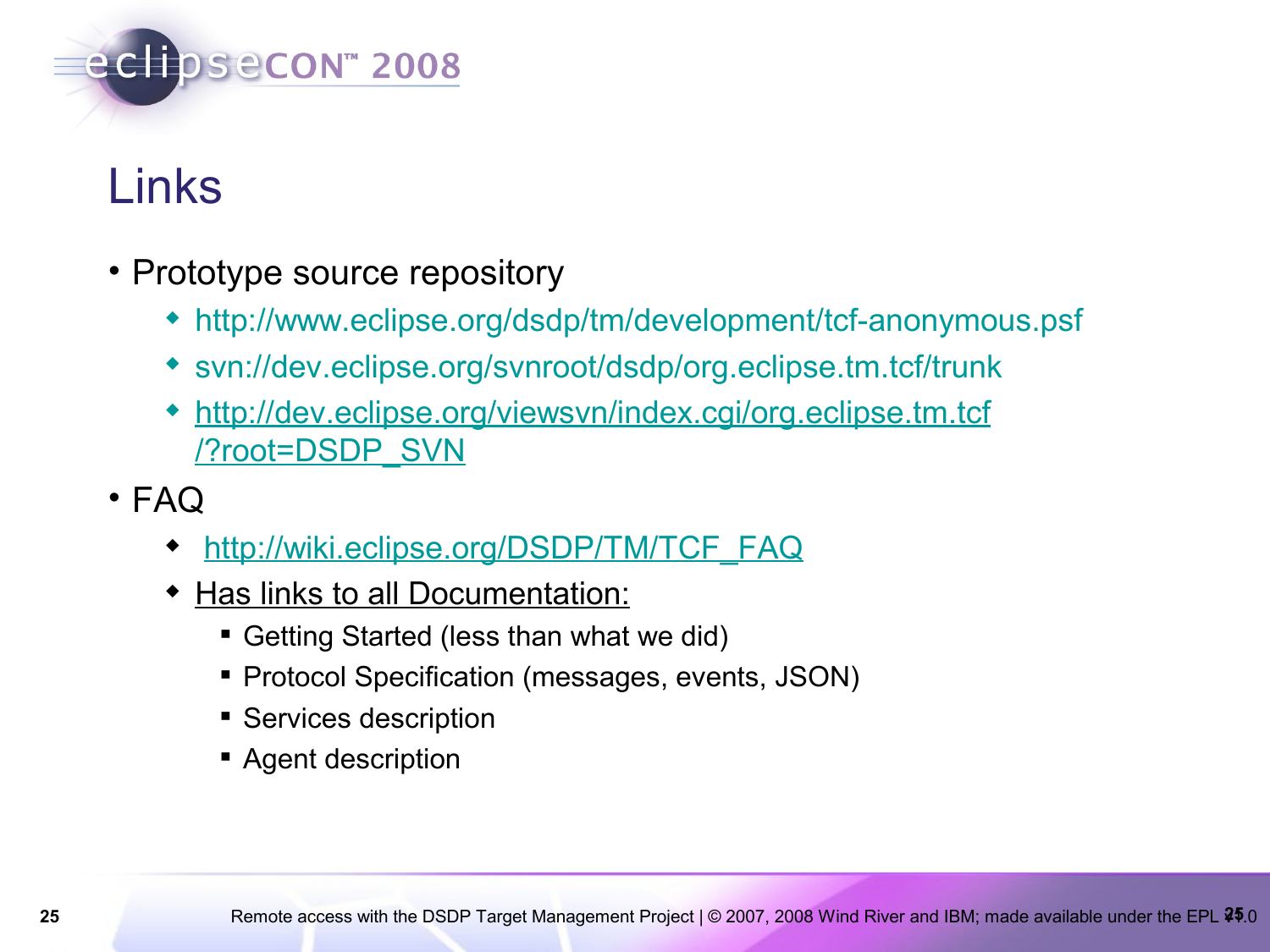



## **Questions** Regarding TCF?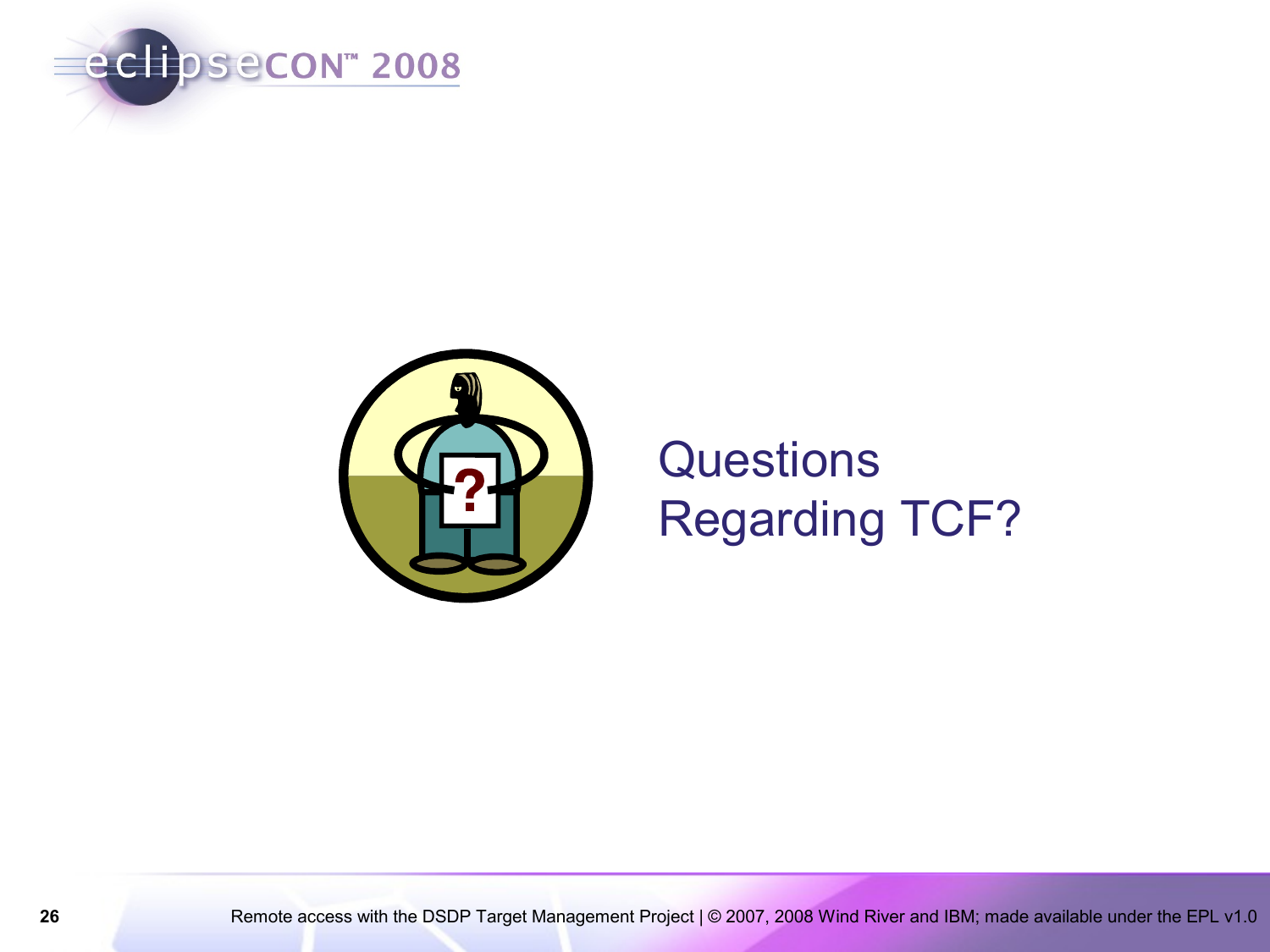

### And now for something completely different…

- Remote System Explorer (RSE)
	- A consistent UI for anything remote
	- Needs to handle long delays and connection errors
	- Everything is done in a Job
	- Concept of SystemTypes, Subsystems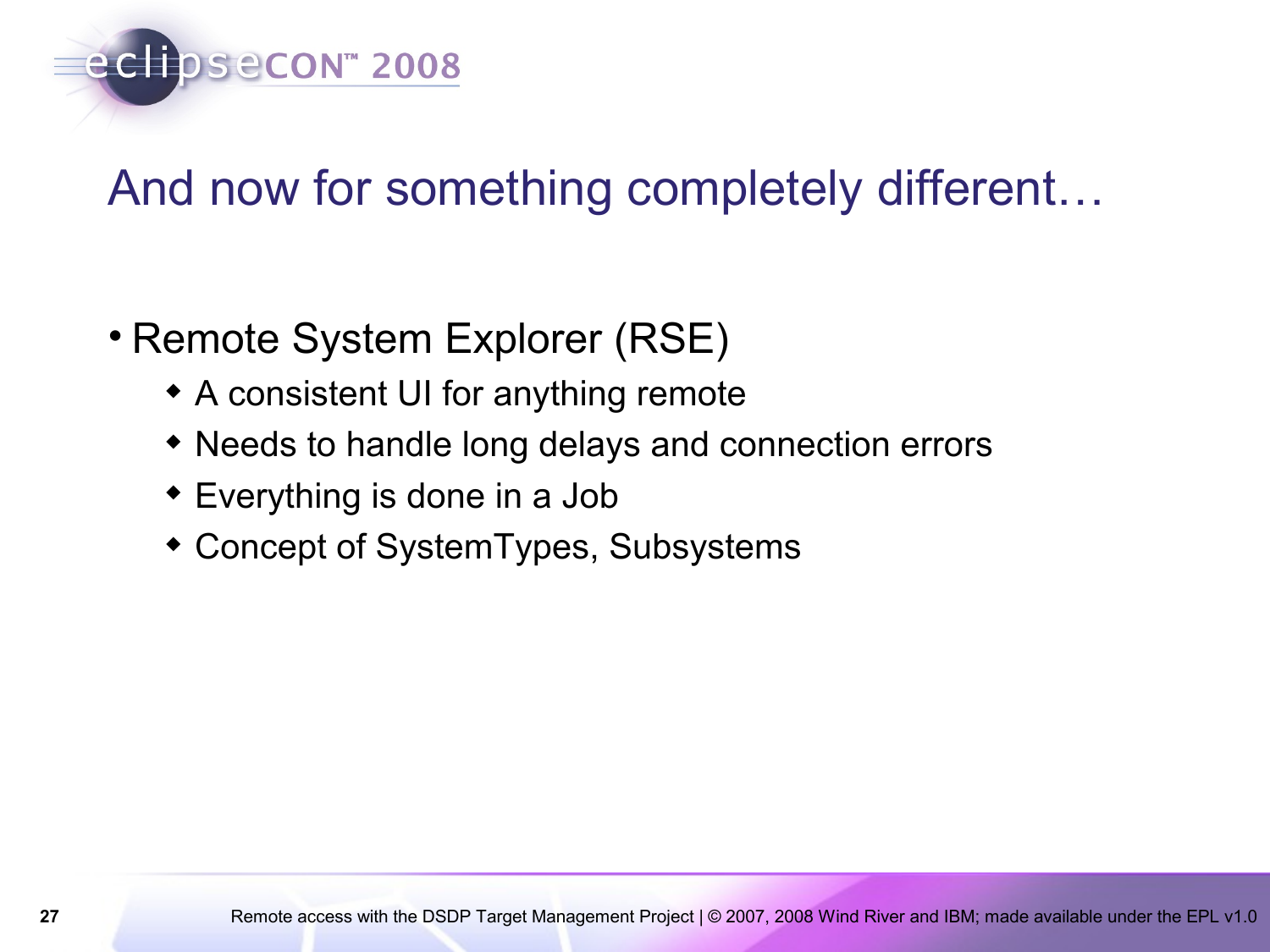## RSE Model Objects, part I (Connections)

eclipsecon<sup>®</sup> 2008



All these elements are meant to be non-UI (ISubSystem\* not yet: bug 170923)

**28** Remote access with the DSDP Target Management Project | © 2007, 2008 Wind River and IBM; made available under the EPL v1.0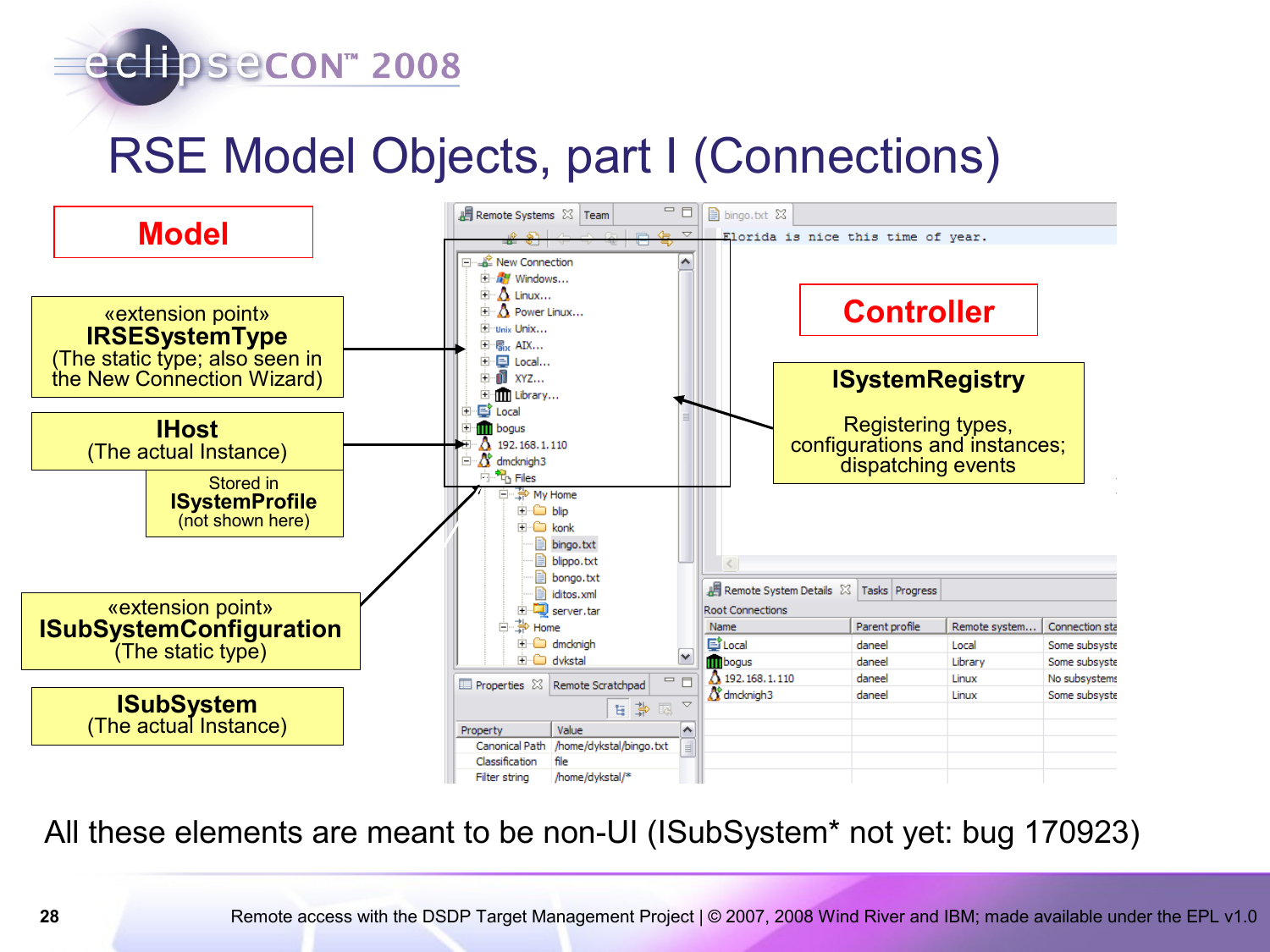

## Ex. 1: Programmatically creating a connection

- Goal: Have a toolbar button for creating an ssh connection to "build.eclipse.org" (which will be used by tooling later on)
- Tasks:
	- Use PDE Tools to create a plugin from "Hello World" sample (this does the button for you)
	- $\bullet$  In the button's run() method,
		- Get the ISystemRegistry from the RSECorePlugin class
		- **From the Registry's Profile Mangager, get the default profile**
		- Ask Registry if host "build.eclipse.org" is already there
		- If not, create it: System Type="SSH Only"
- Solution:
	- org.eclipsecon.tmtutorial.host.CreateEclipseHostActionDelegate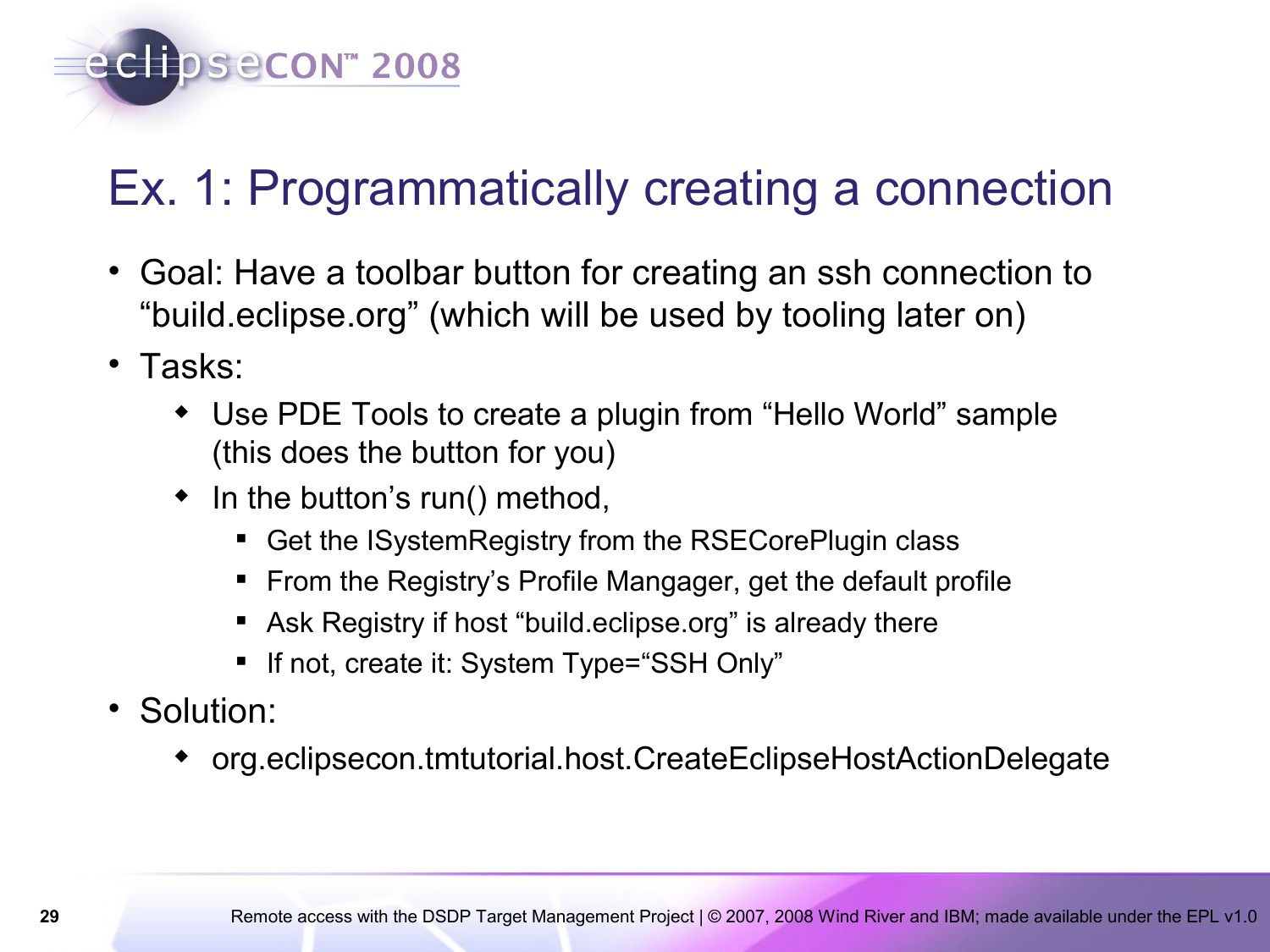

#### Ex. 1: Creating a Connection - Solution

```
public void run() { 
     String hostName = "build.eclipse.org"; //$NON-NLS-1$
     ISystemRegistry registry = RSECorePlugin.getDefault().getSystemRegistry();
     ISystemProfile profile = registry.getSystemProfileManager()
         .getDefaultPrivateSystemProfile();
     IHost host = registry.getHost(profile, hostName);
    if (host == null) {
         host = registry.createHost(
             "SSH Only", //System Type Name
             hostName, //Connection name
             hostName, //IP Address
             "Connection to Eclipse build site"); //description
 }
```
}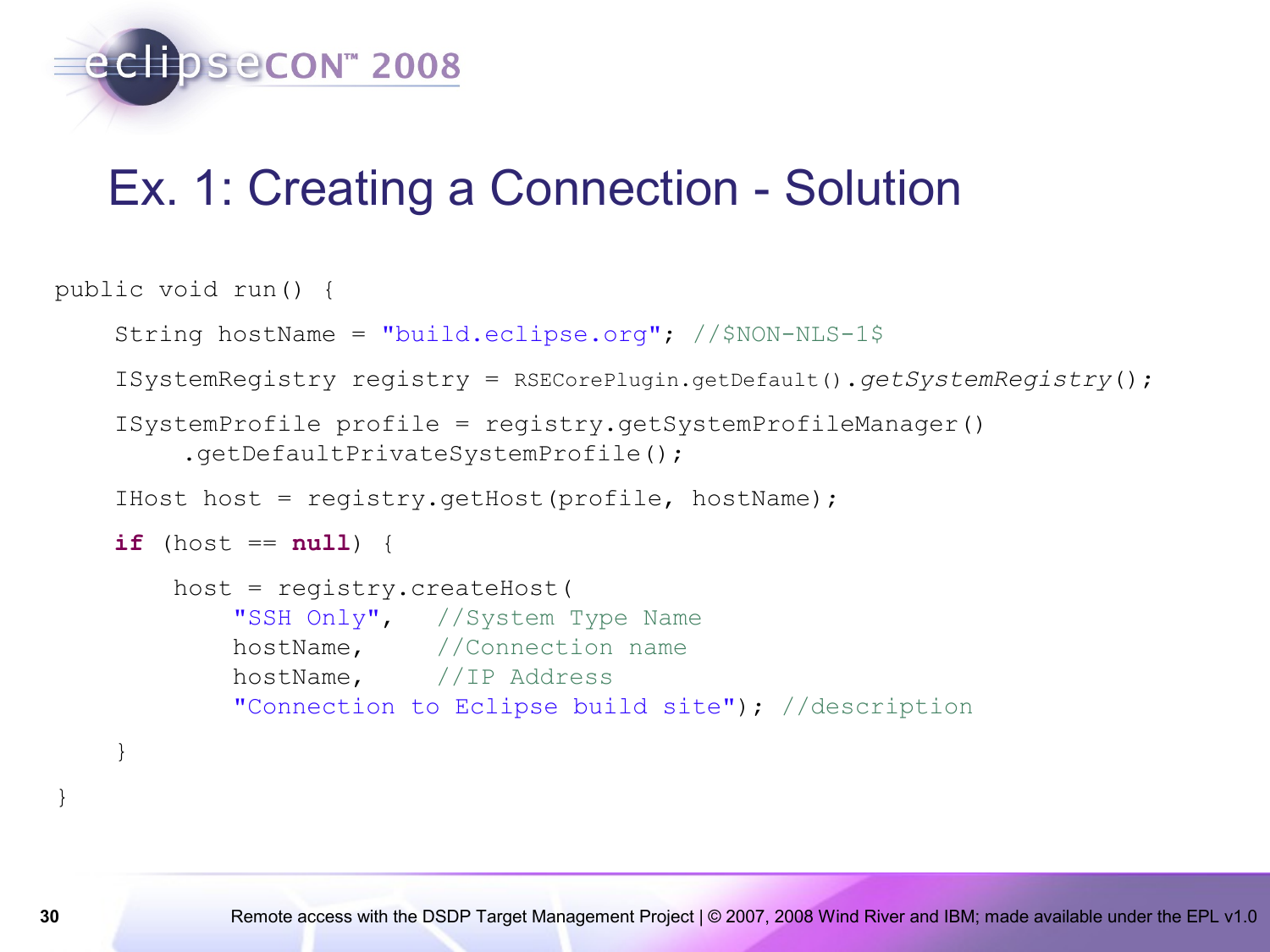#### RSE Model Objects, part II (PropertySets)

eclipsecon<sup>®</sup> 2008



Property Sets are non-UI. IConnectorService not yet (bug 170923, again). Most RSE Model Objects can have Property Sets.

**31** Remote access with the DSDP Target Management Project | © 2007, 2008 Wind River and IBM; made available under the EPL v1.0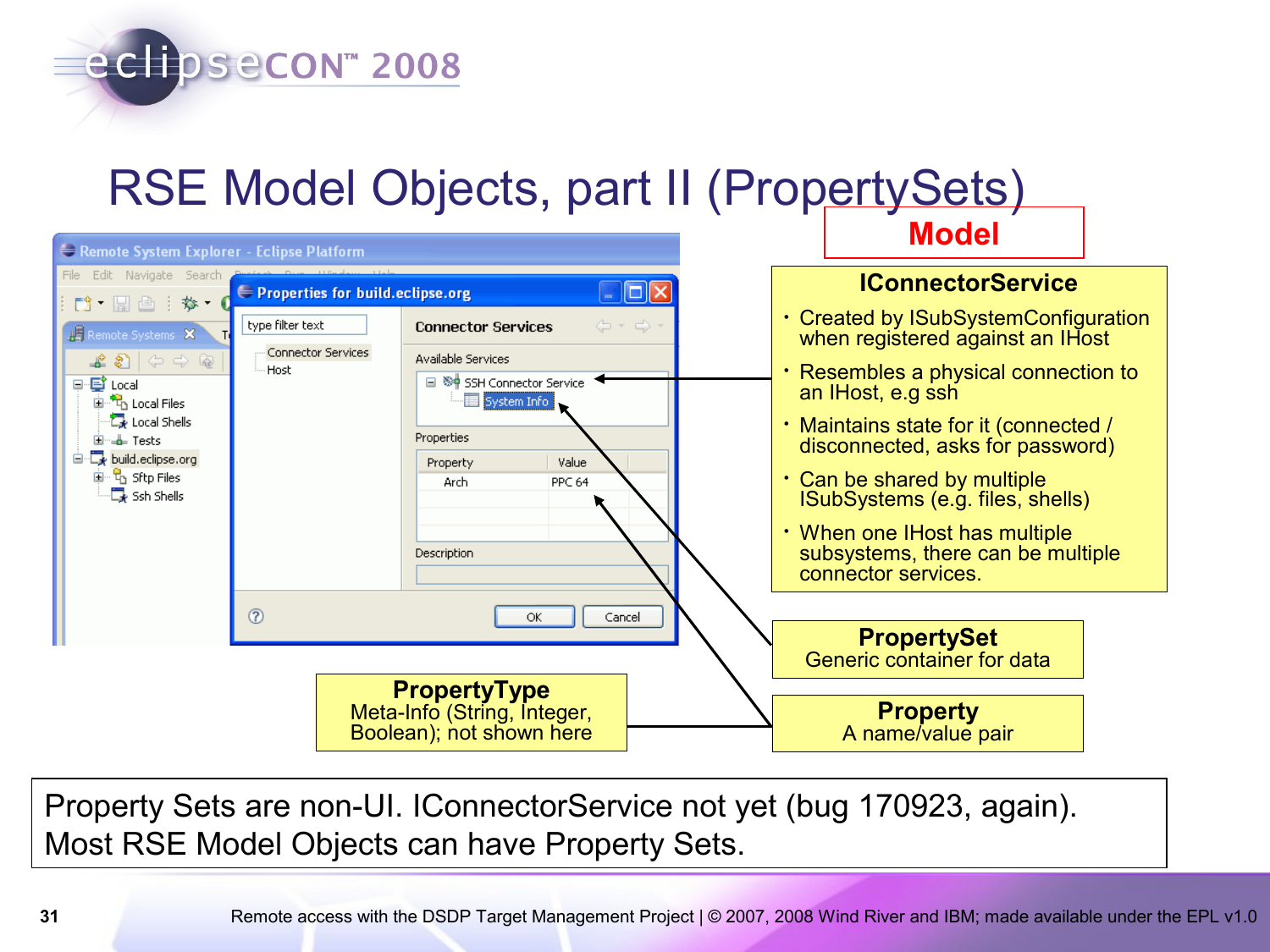

## Ex. 1a: Storing Custom Properties

- Goal: Store the well-known architecture of "build.eclipse.org" with the connection (for informational purpose).
- Tasks:
	- In Example 1 button's run() method, after creating the IHost,
		- **Find the connection's first IConnectorService**
		- Create a new PropertySet ("System Info")
		- Add a new Property "Arch" with contents "PPC64"
- Solution:
	- org.eclipsecon.tmtutorial.host.CreateEclipseHostActionDeleg ate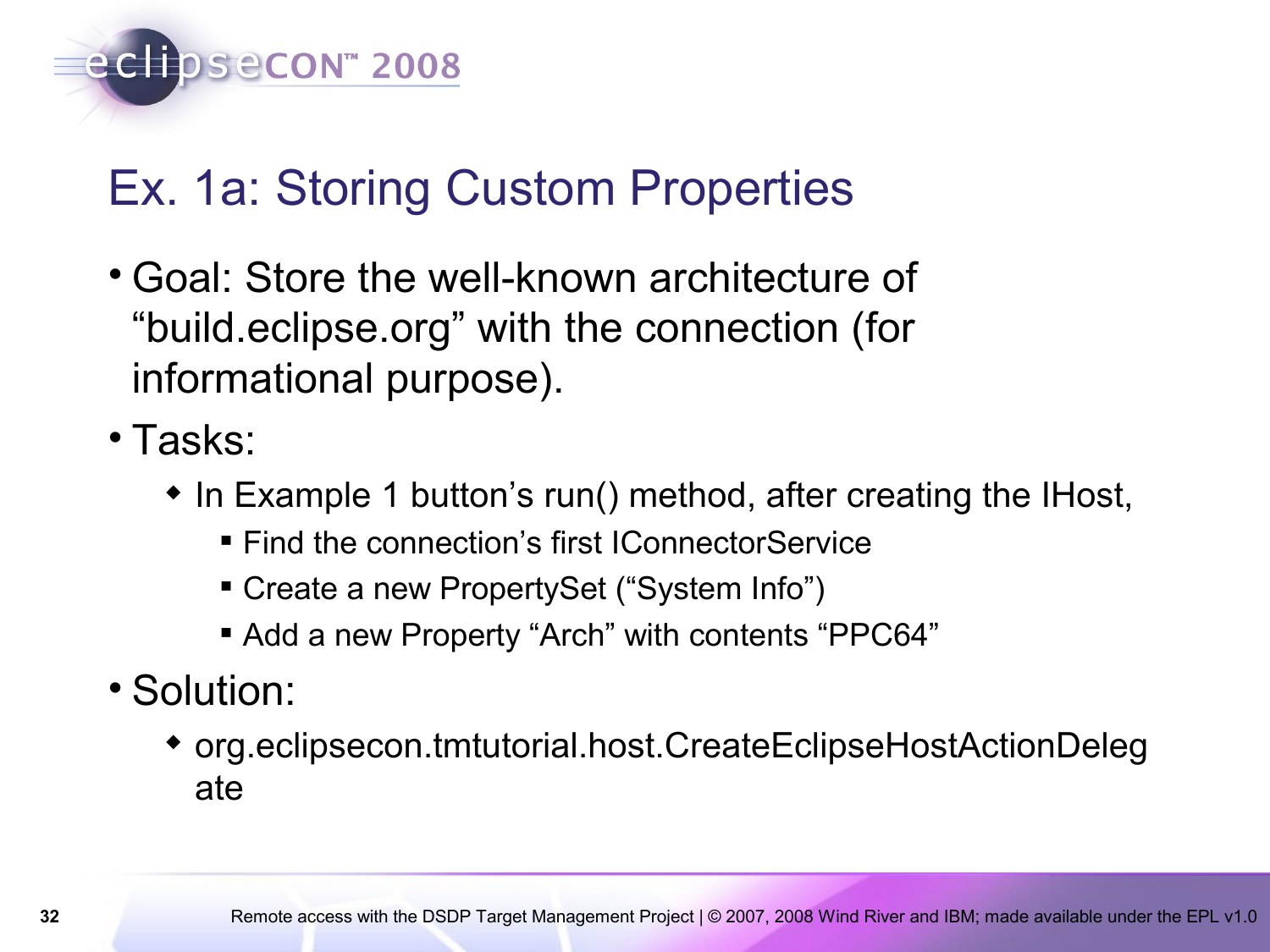

#### Ex. 1a: Storing Properties - Solution

```
// example of using property sets
IConnectorService[] conServices = host.getConnectorServices();
if (conServices != null && conServices.length > 0) {
     IPropertySet set = null;
     IPropertySet[] sets = conServices[0].getPropertySets();
    if (sets != null && sets.length > 0) {
        set = sets[0];
     } else {
        set = new PropertySet("System Info");
         conServices[0].addPropertySet(set);
     }
    set.addProperty("Arch", "PPC 64");
```
}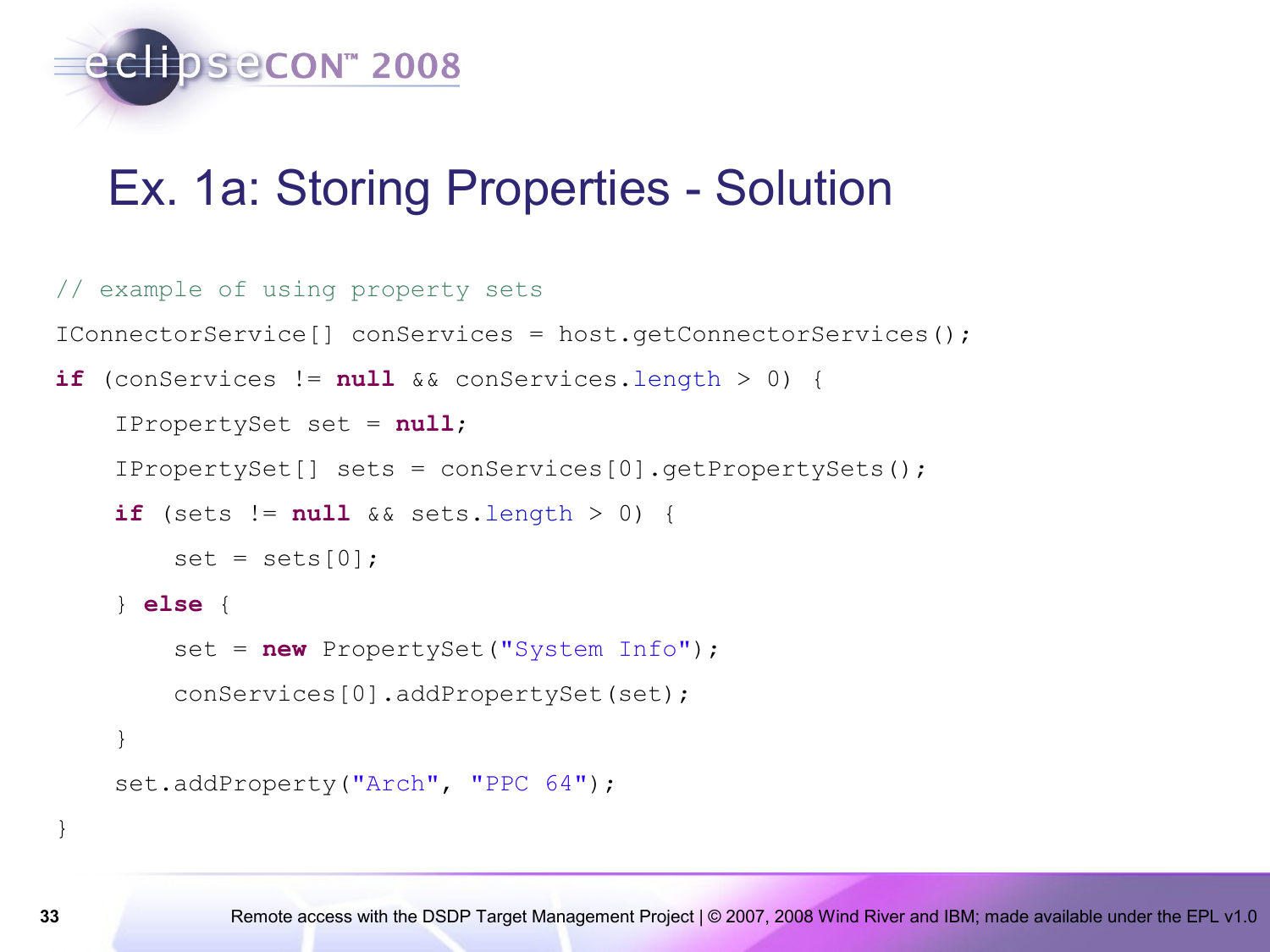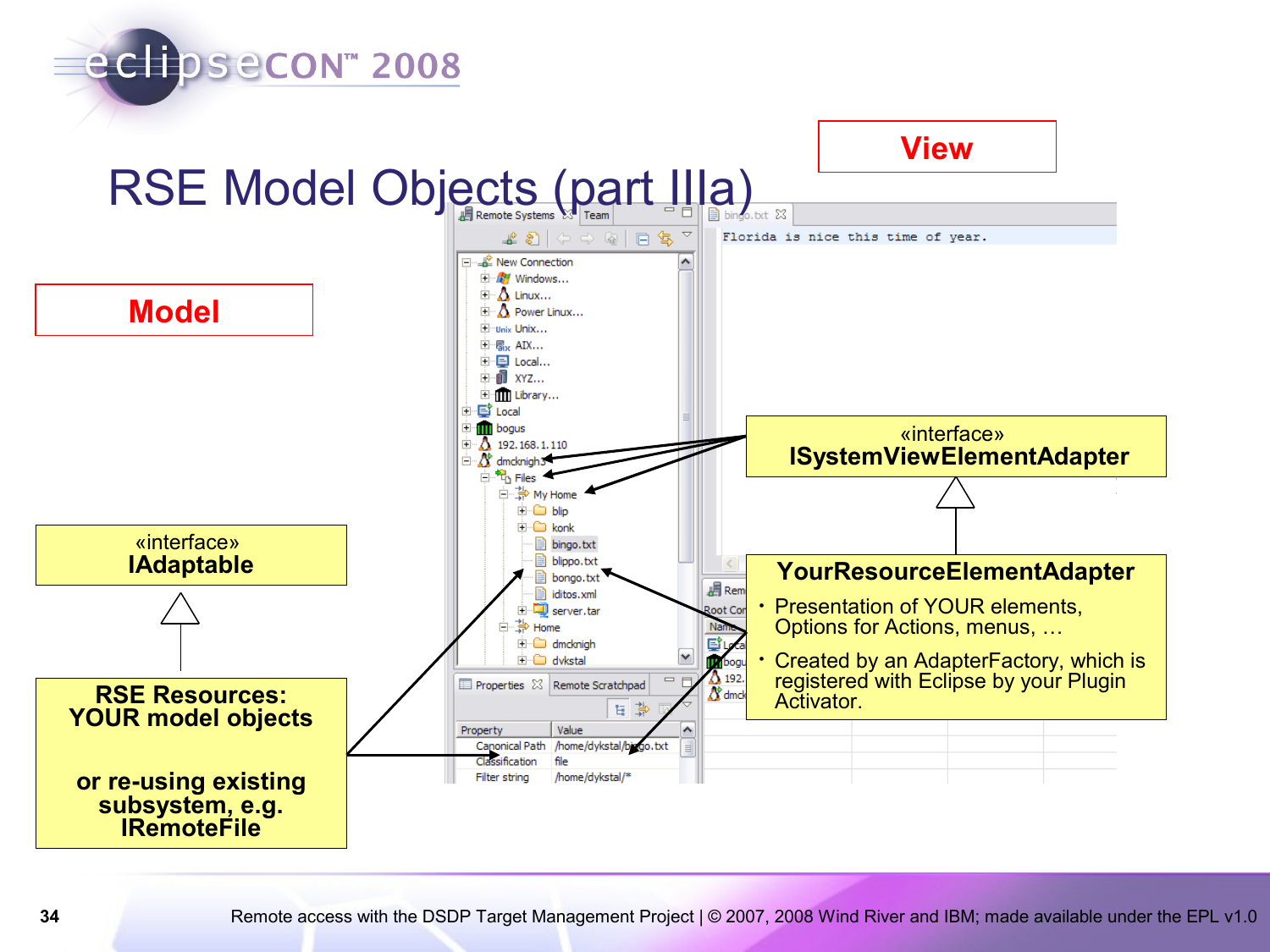## RSE Model, part IIIb (Events)

**Model**

#### **ISystemRegistry**

eclipsecon<sup>®</sup> 2008

- addSystemResourceChangeListener()
- removeSystemResourceChangeListener()
- fireEvent(ISystemResourceChangeEvent)
- addSystemModelChangeListener()
- removeSystemModelChangeListener()
- fireModelChangeEvent ()
- addSystemRemoteChangeListener()
- removeSystemRemoteChangeListener()
- fireRemoteResourceChangeEvent ()

#### **ISystemResourceChangeListener**

**ISystemResourceChangeEvent**

**ISystemModelChangeListener**

**ISystemModelChangeEvent**

**ISystemRemoteChangeListener**

**ISystemRemoteChangeEvent**

#### **View**

**ISystemViewElementAdapter**

**RSE Events are for Resources. Resources below a Subsystem are unknown "Objects" of some contributed model. Adapting them to ISystemViewElementAdapter gives the most important Properties, which are also shown in the view.**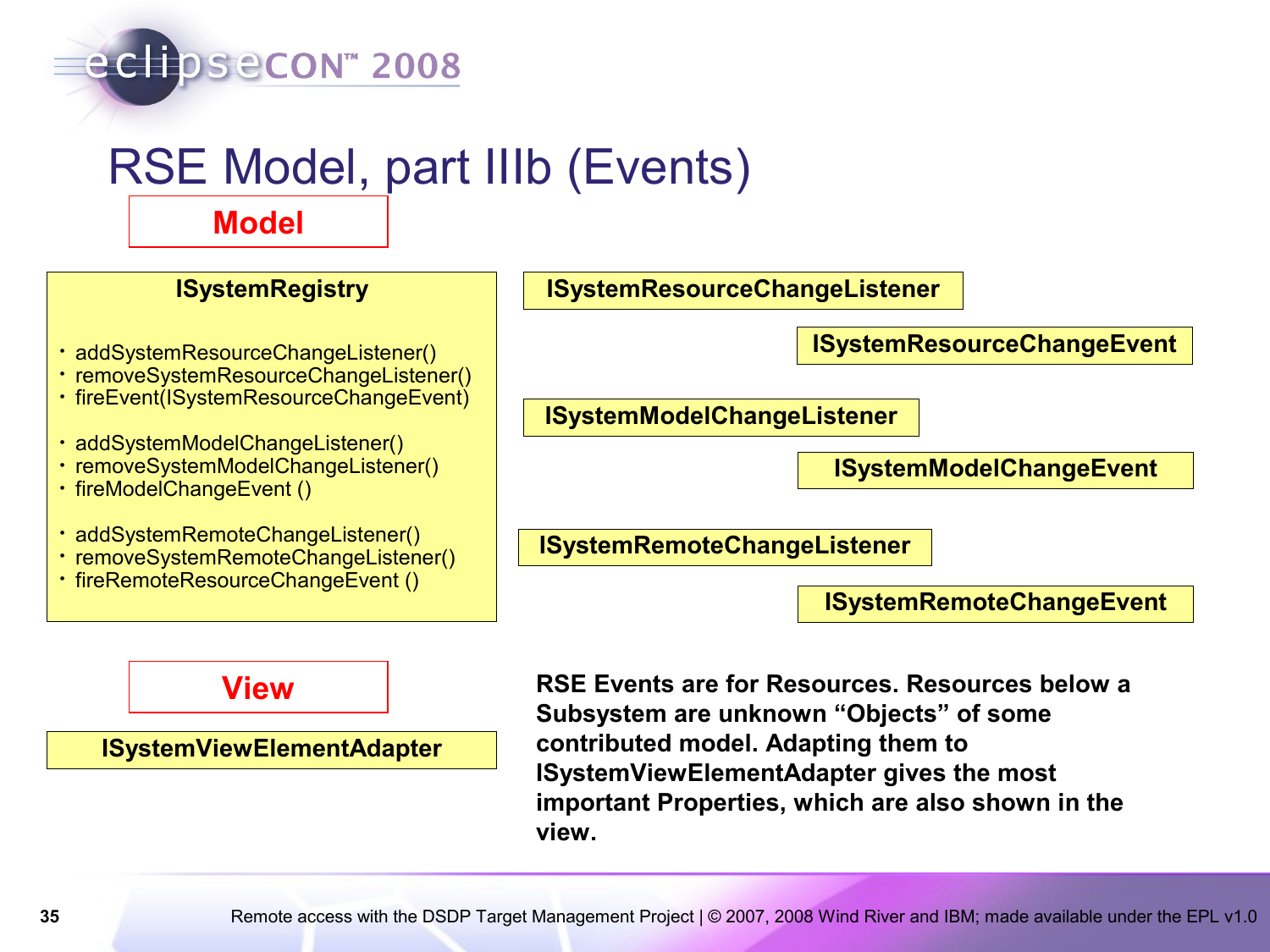eclipsecon<sup>®</sup> 2008

## Ex. 2: An RSE Event Logging Console

- Goal: Register for all RSE Events, and display them as Text in a Console (for debugging purpose). Your applications could use events e.g. to do cleanup after a Filter is deleted.
- Tasks:
	- Create an instance of RSE Event Listener, which prints to a **Console**
	- Register the Listener with the ISystemRegistery (could be done on startup of Workbench)
- Solution:
	- org.eclipsecon.tmtutorial.eventconsole.RSEEventLogging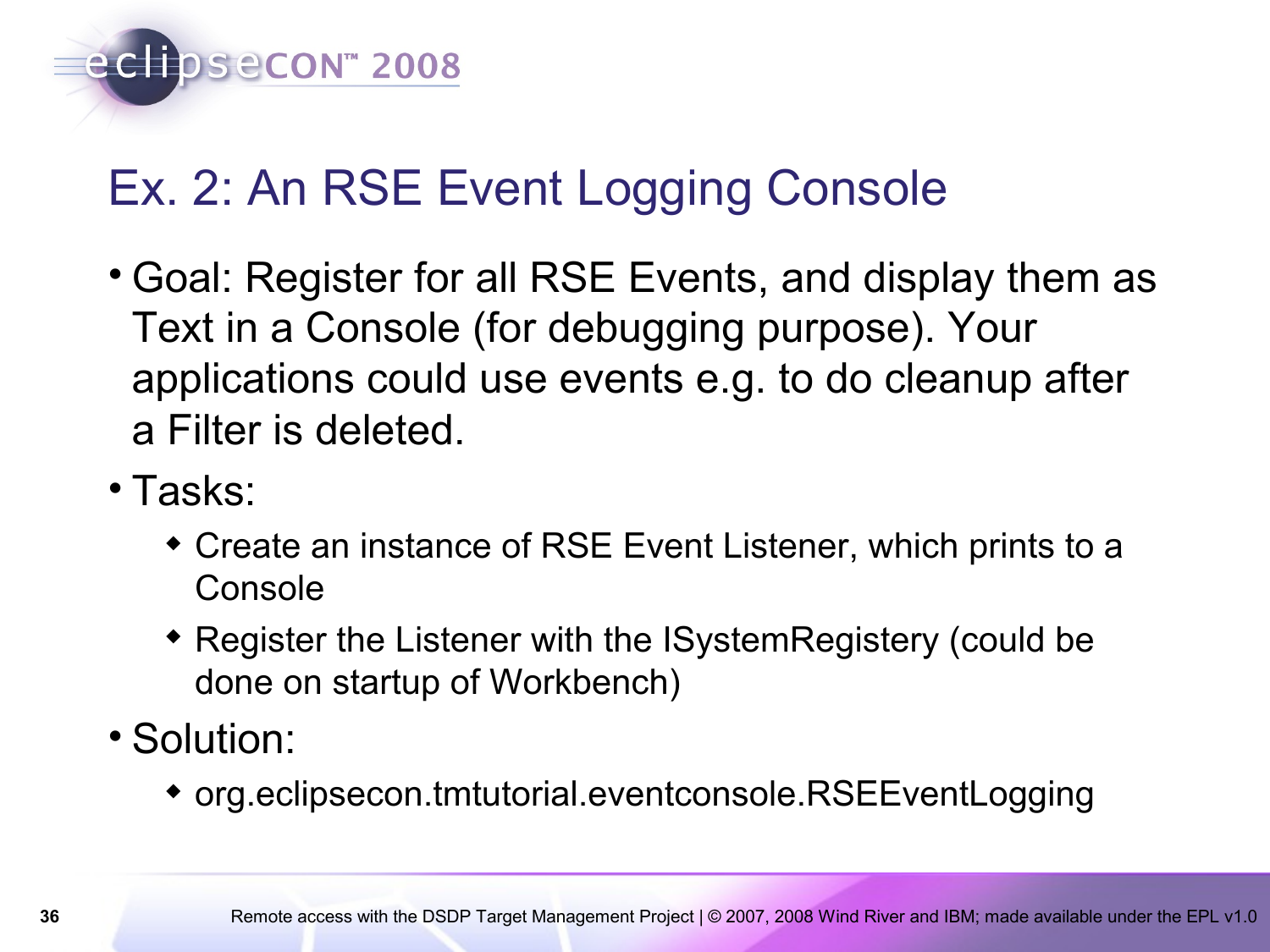## eclipsecon<sup>®</sup> 2008

## The Event Logging Console

| Remote System Details   Tasks   Navigator   RSE Multishell   E Console X |              | e. ai           | $\Box$<br>BI DI DÎ L |
|--------------------------------------------------------------------------|--------------|-----------------|----------------------|
| RSE Event Log                                                            |              |                 |                      |
| EVENT PROPERTY CHANGE:                                                   | (Subsystem)  | Ssh Shells      |                      |
| EVENT PROPERTY CHANGE:                                                   | (Subsystem)  | Sftp Files      |                      |
| EVENT ICON CHANGE:                                                       | (Connection) | dev.eclipse.org |                      |
| EVENT ICON CHANGE:                                                       | (Subsystem)  | Ssh Shells      |                      |
| EVENT ICON CHANGE:                                                       | (Subsystem)  | Sftp Files      |                      |
| EVENT PROPERTY CHANGE:                                                   | (Subsystem)  | Sftp Files      |                      |
| EVENT PROPERTY CHANGE:                                                   | (Subsystem)  | Ssh Shells      |                      |
| EVENT ICON CHANGE:                                                       | (Connection) | dev.eclipse.org |                      |
| EVENT ICON CHANGE:                                                       | (Subsystem)  | Sftp Files      |                      |
| EVENT ICON CHANGE:                                                       | (Subsystem)  | Ssh Shells      |                      |
| EVENT PROPERTY CHANGE:                                                   | (Subsystem)  | Ssh Shells      |                      |
| EVENT PROPERTY CHANGE:                                                   | (Subsystem)  | Sftp Files      |                      |
| EVENT REFRESH: (Subsystem)                                               |              | Ssh Shells      |                      |
| EVENT REFRESH:<br>(Subsvstem)                                            |              | Ssh Shells      |                      |
|                                                                          |              |                 |                      |

- Window > Show View > General > Console
- Watch RSE Events being generated as you work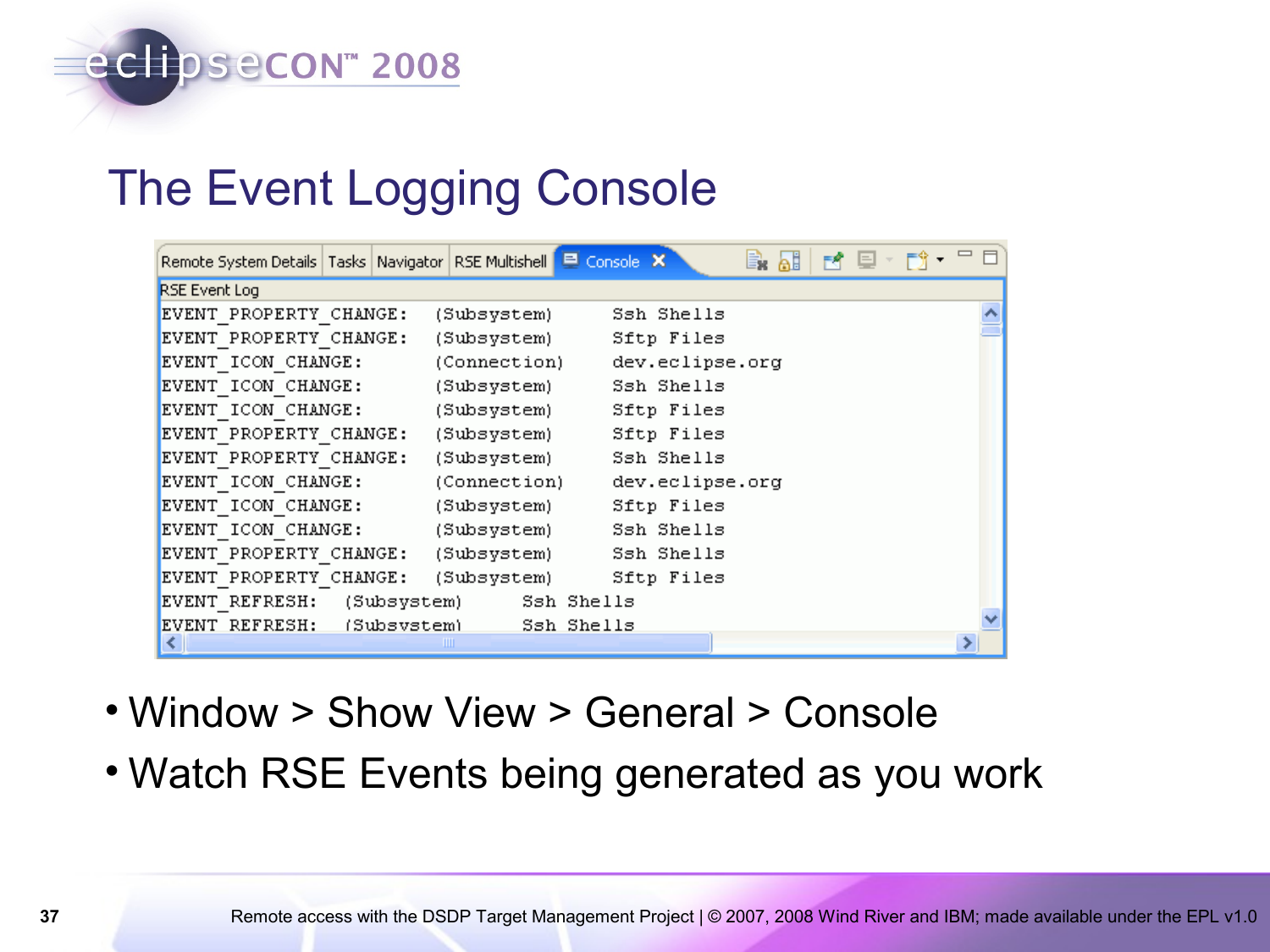

#### Ex. 2: Event Logging - Solution

**public void** systemResourceChanged(ISystemResourceChangeEvent event) {

```
int type = event.getType();
```
String eventStr = getResourceChangeEventType(type); //int to String

```
 if (resource instanceof IAdaptable) {
```

```
 ISystemViewElementAdapter adapter = (ISystemViewElementAdapter)
    ((IAdaptable)resource).getAdapter(ISystemViewElementAdapter.class);
```

```
 if (adapter != null) {
```

```
String type = adapter.getType(resource);
 String name = adapter.getName(resource);
String message = eventStr + ":\t(" + type + ")\t" + name;
 logEvent(message); //print into Console; could also do stdout
```
}

}

}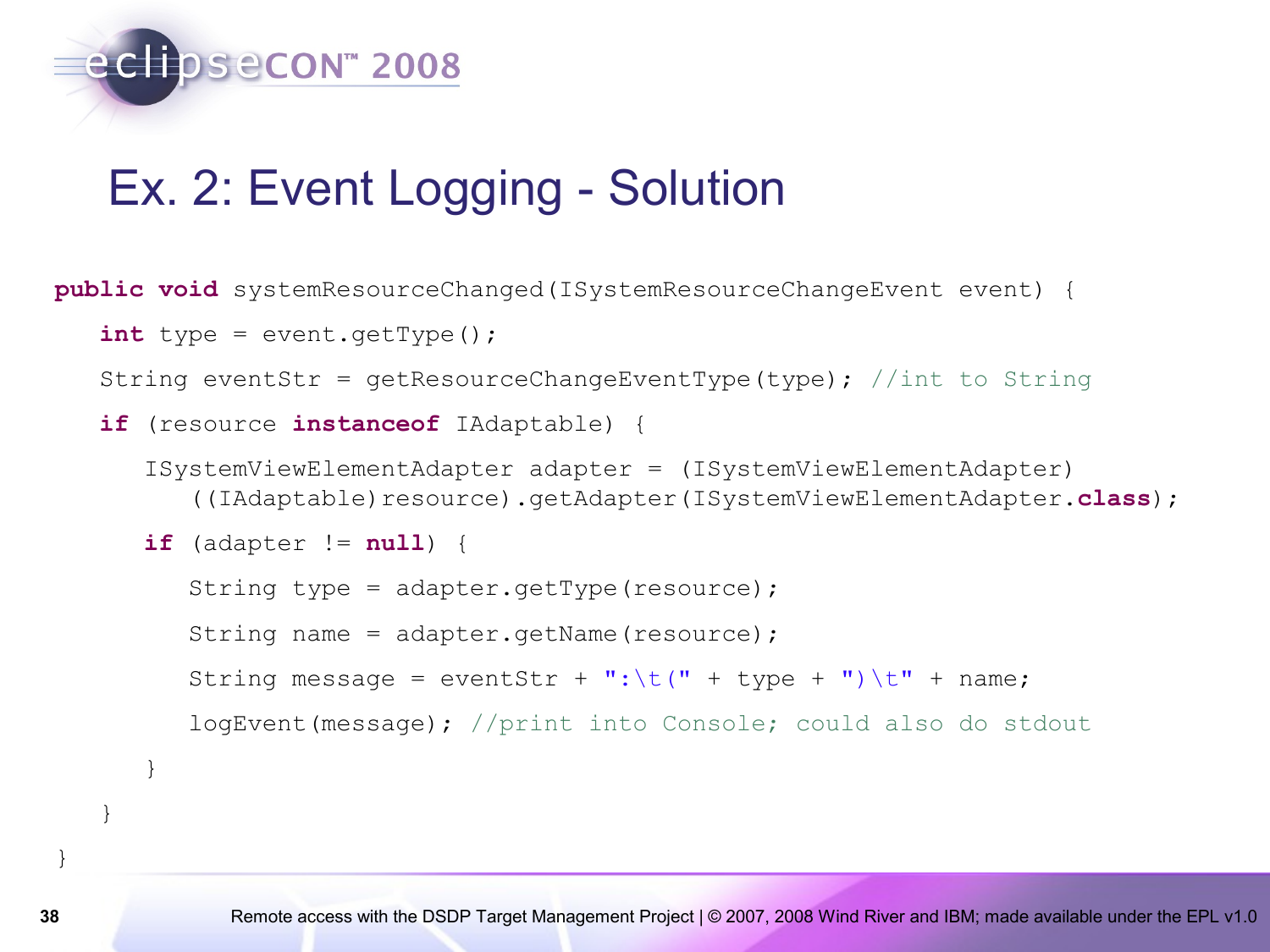

#### RSE Tools for Remote Files **Model**



**39** Remote access with the DSDP Target Management Project | © 2007, 2008 Wind River and IBM; made available under the EPL v1.0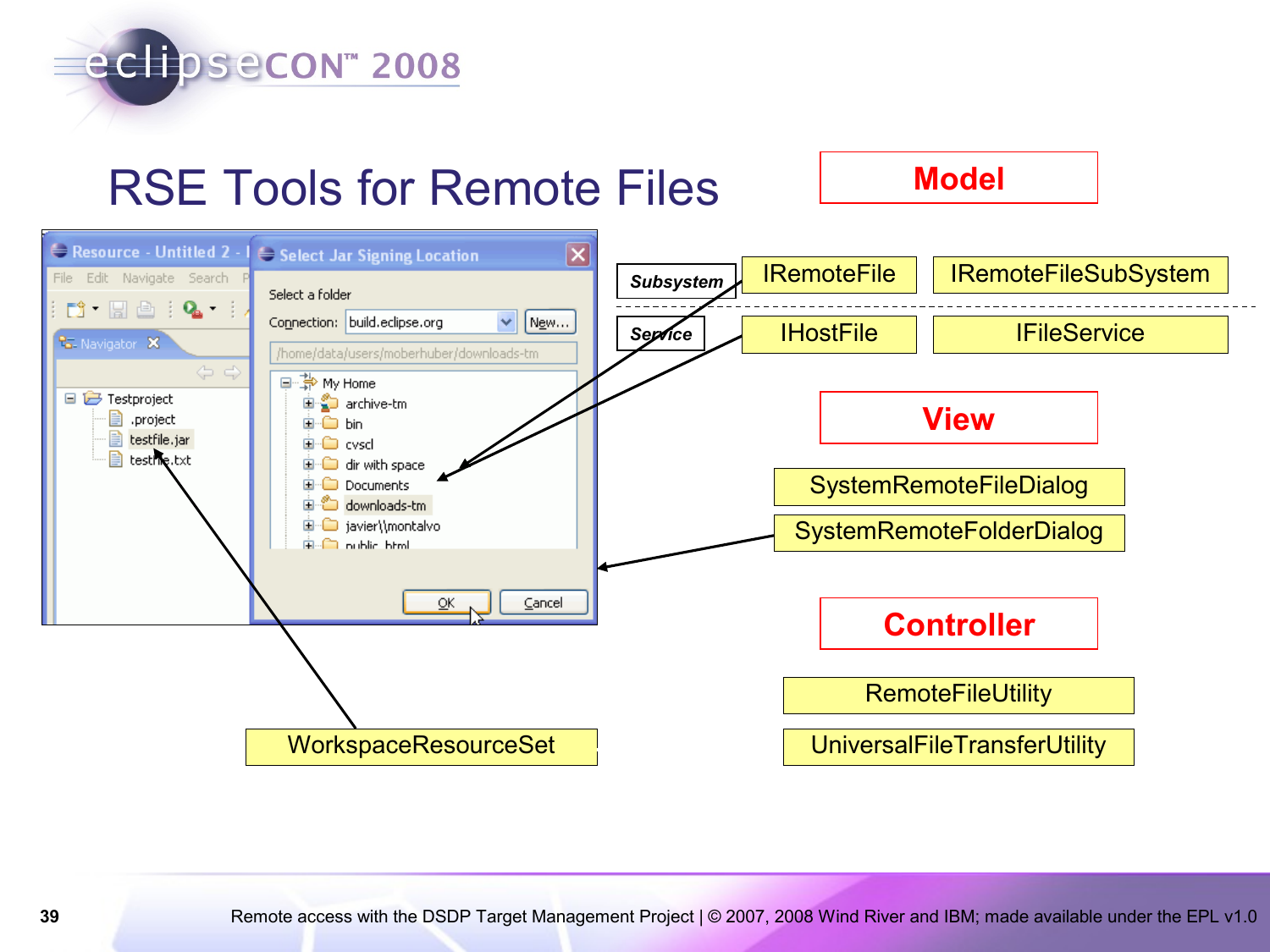

## Why are there Subsystem and Service layers?

- Originally, RSE just dealt with Subsystems
	- You can register just ANYTHING as a Subsystem.
- It turned out, that some **Subsystems should be used with multiple protocols** (e.g. files-via-dstore, files-via-ssh, filesvia-ftp)
	- The Service Layer allows to replace the protocol
	- UI code, filters, widgets etc. are re-used from the Subsystem
- The Subsystem is the client-facing side (filters, dialogs, …) although it has both a non-UI layer and a UI layer (via Adapters).
- The Service is always non-UI. It's for programmers.
- For your own subsystem, you can but don't have to do a Service.

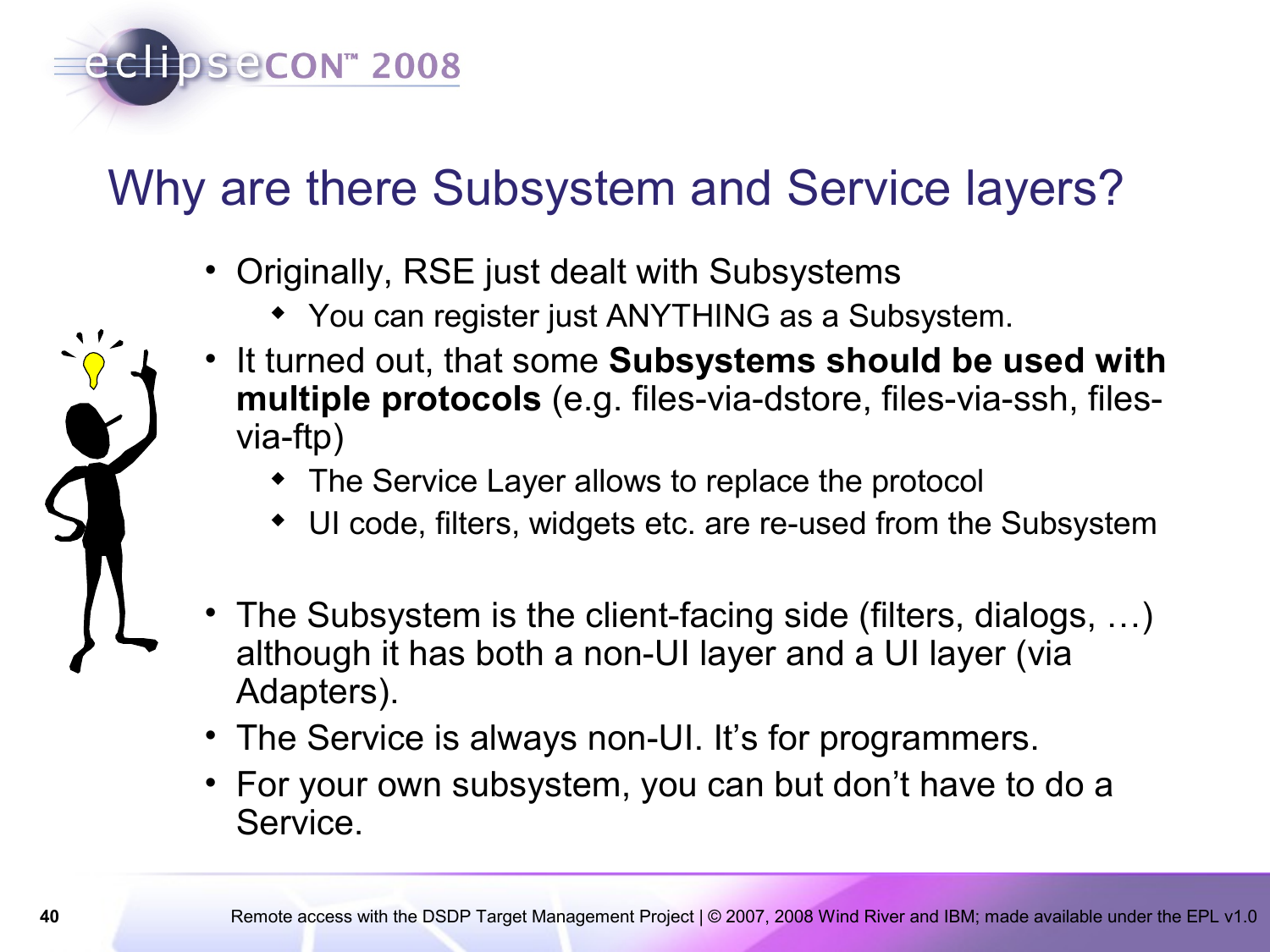

## Ex. 3: FileServiceSubSystem - Upload

- Goal: Register a context menu action that's valid on any IResource in Eclipse Resource Navigator. When invoked, show a dialog prompting for a target location on "build.eclipse.org", and upload.
- Tasks:
	- Use PDE, New Plugin, popupMenu Wizard to create action
	- $\bullet$  In run() method:
		- Get IHost for "build.eclipse.org" from system registry
		- Use SystemRemoteFolderDialog to prompt for upload folder
		- Create a SystemWorkspaceResourceSet as source
		- Use UniversalFileTransferUtility.copyWorkspaceResourcesToRemote()
- Solution:
	- org.eclipsecon.tmtutorial.jarsigning.JarSigningActionDelegate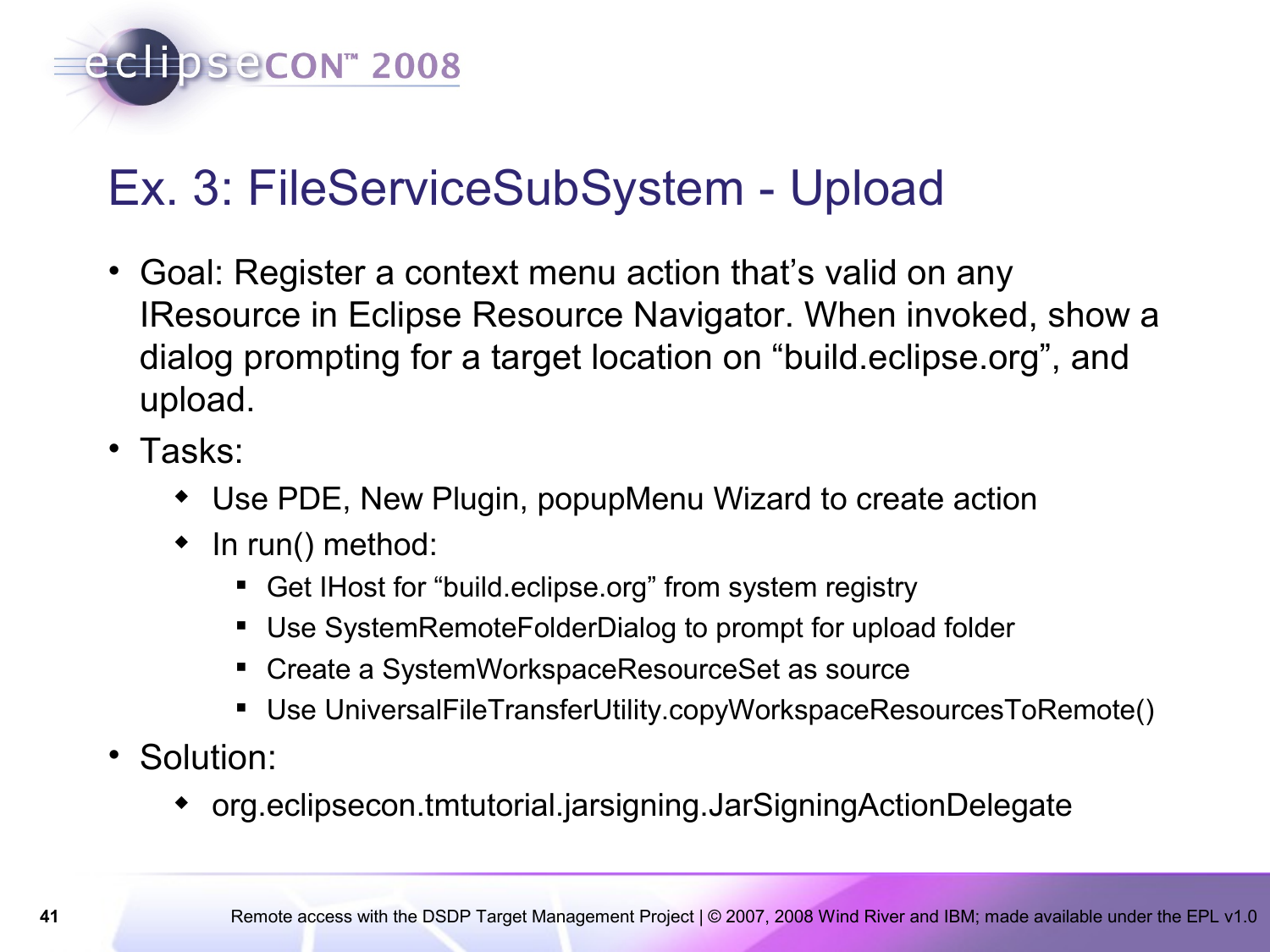

#### Ex. 3: Upload - Solution

```
// reusable RSE dialog for browsing folders of remote systems
SystemRemoteFolderDialog dlg = new SystemRemoteFolderDialog(
    shell, "Select Location", the Host);
int result = d1q.open();
if (result == Window.OK) {
   Object output = dlg.getOutputObject(); // get the selected item
     if (output instanceof IRemoteFile) {
        IRemoteFile targetFolder = (IRemoteFile)output;
        SystemWorkspaceResourceSet workspaceSet = new SystemWorkspaceResourceSet();
        for (int i = 0; i < selectedFiles.size(); i++) {
            workspaceSet.addResource(selectedFiles.get(i));
 }
         SystemRemoteResourceSet results =
           UniversalFileTransferUtility.copyWorkspaceResourcesToRemote(
           workspaceSet, targetFolder, monitor, false);
         targetFolder.markStale(true); // refresh parent (if applicable in ui)
         registry.fireEvent(new SystemResourceChangeEvent(targetFolder, // fire refresh
              ISystemResourceChangeEvents.EVENT_REFRESH, targetFolder));
```
}

}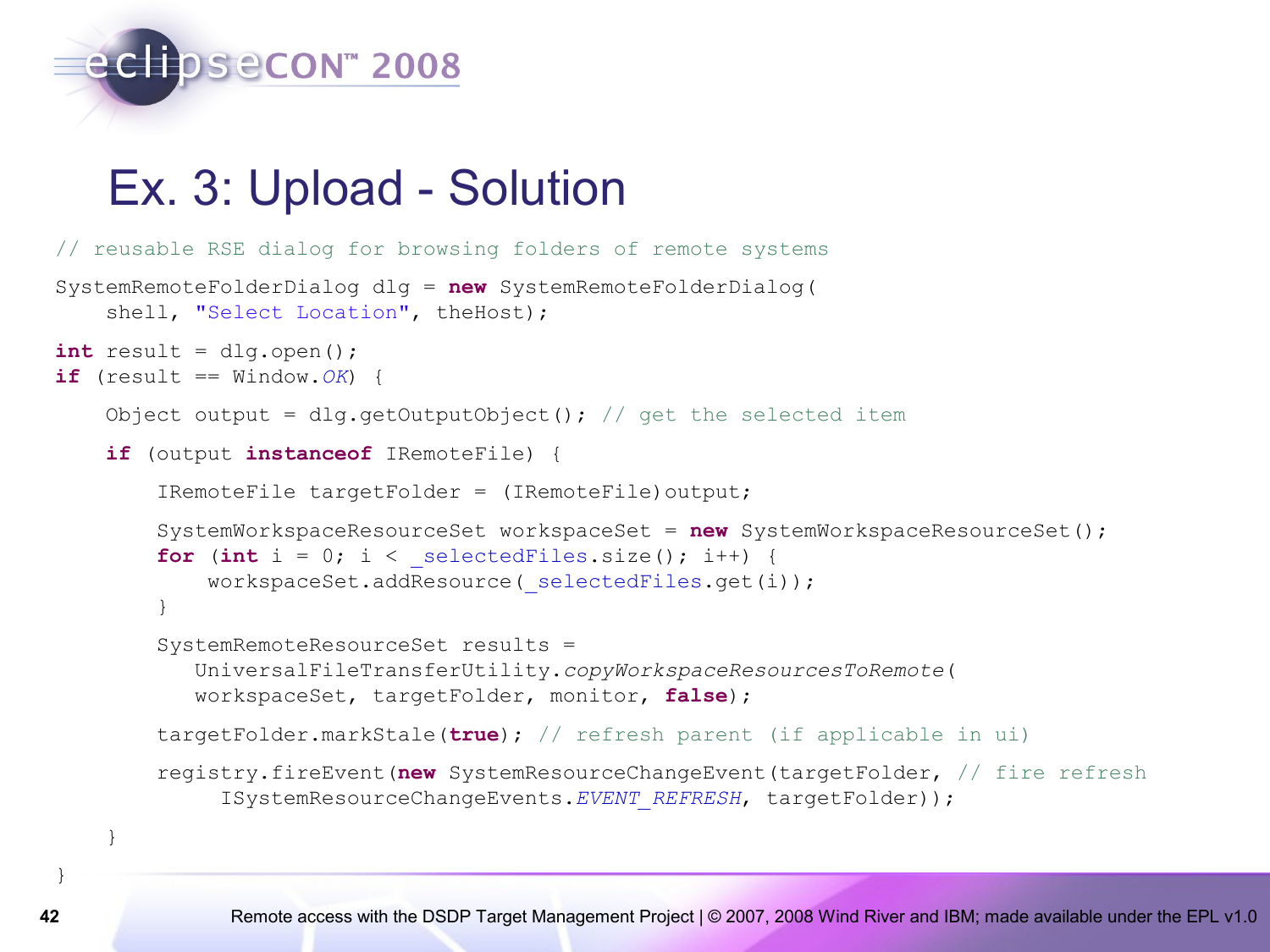

## Ex. 3a: Jar signing on build.eclipse.org

- Goal: After uploading a jar file, invoke the "sign" script on build.eclipse.org and wait for the result to appear. Then, download it again.
- Tasks:
	- Using previous upload example, after uploading
	- $\bullet$  In run() method:
		- Compute the target folder for signing
		- Get IRemoteCommandSubSystem to run "sign"
		- Poll the target folder until the output is there
		- Download the output
- Solution:
	- org.eclipsecon.tmtutorial.jarsigning.JarSigningActionDelegate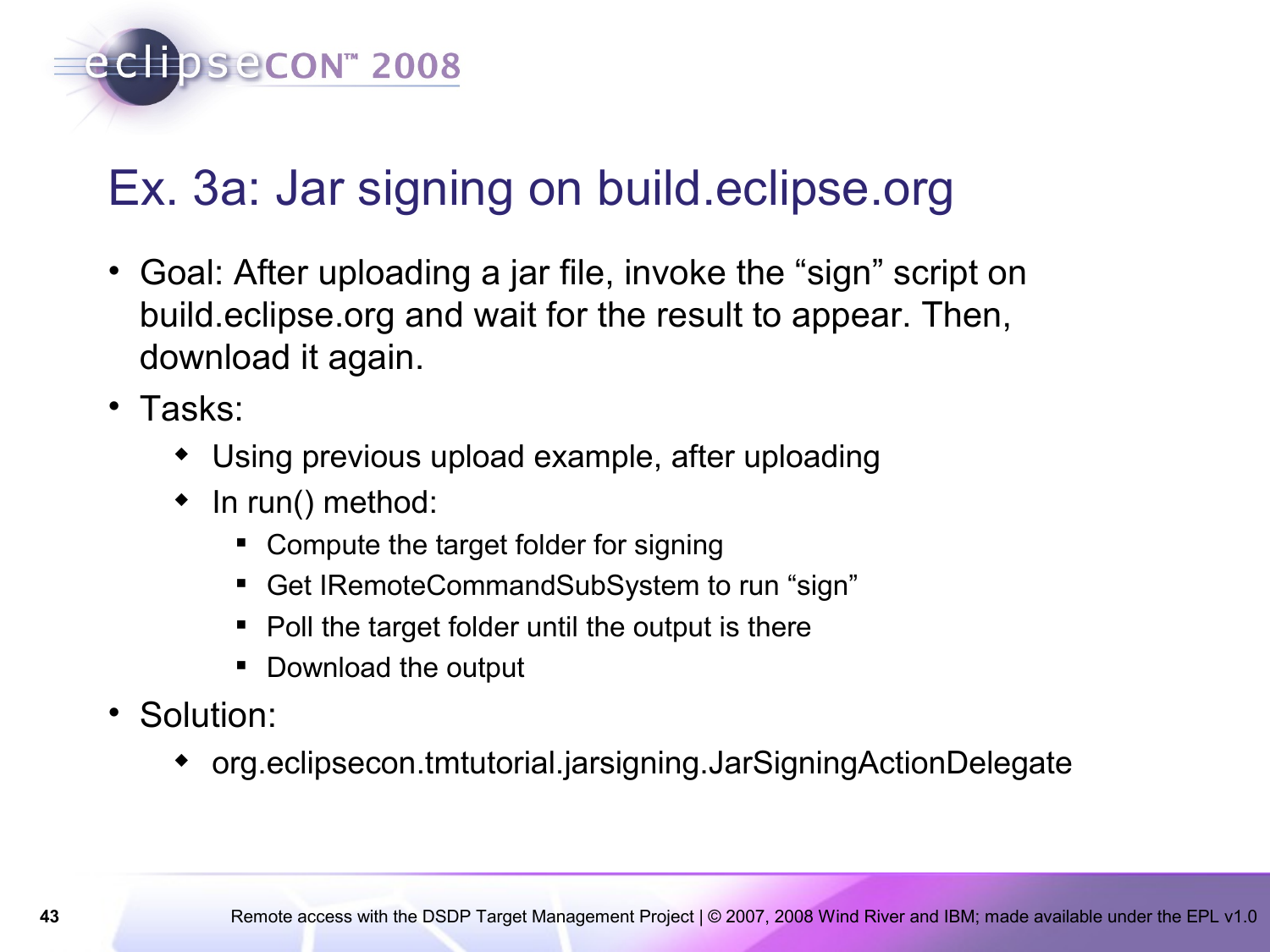

#### Ex. 3a: Jar signing - Solution

#### //Create folder for output

```
IRemoteFile parent = jarToSign.getParentRemoteFile();
IRemoteFile outdir = fileSS.getRemoteFileObject(parent, "rseout");
if (!outdir.exists()) fileSS.createFolder(outdir);
```
#### //ensure the target does not exist yet

```
IRemoteFile outputFile = fileSS.getRemoteFileObject(outdir, jarToSign.getName());
if (outputFile.exists()) fileSS.delete(outputFile, monitor);
```

```
//send the command
op = new SimpleCommandOperation(cmdSS, jarToSign.getParentRemoteFile(), true);
```

```
op.runCommand("sign " + jarToSign.getAbsolutePath() + " nomail " +
     outdir.getAbsolutePath(), true);
```

```
//wait for completion locally
long maxWait = System.currentTimeMillis() + 120000; //max 2 minutes
while(System.currentTimeMillis() < maxWait && !monitor.isCanceled()) {
     outputFile.markStale(true, true);
     outputFile = fileSS.getRemoteFileObject(outputFile.getAbsolutePath());
     if (outputFile.exists() && outputFile.getLength() > jarToSign.getLength()) {
         result = outputFile;
         break;
 }
     Thread.sleep(1000);
```
}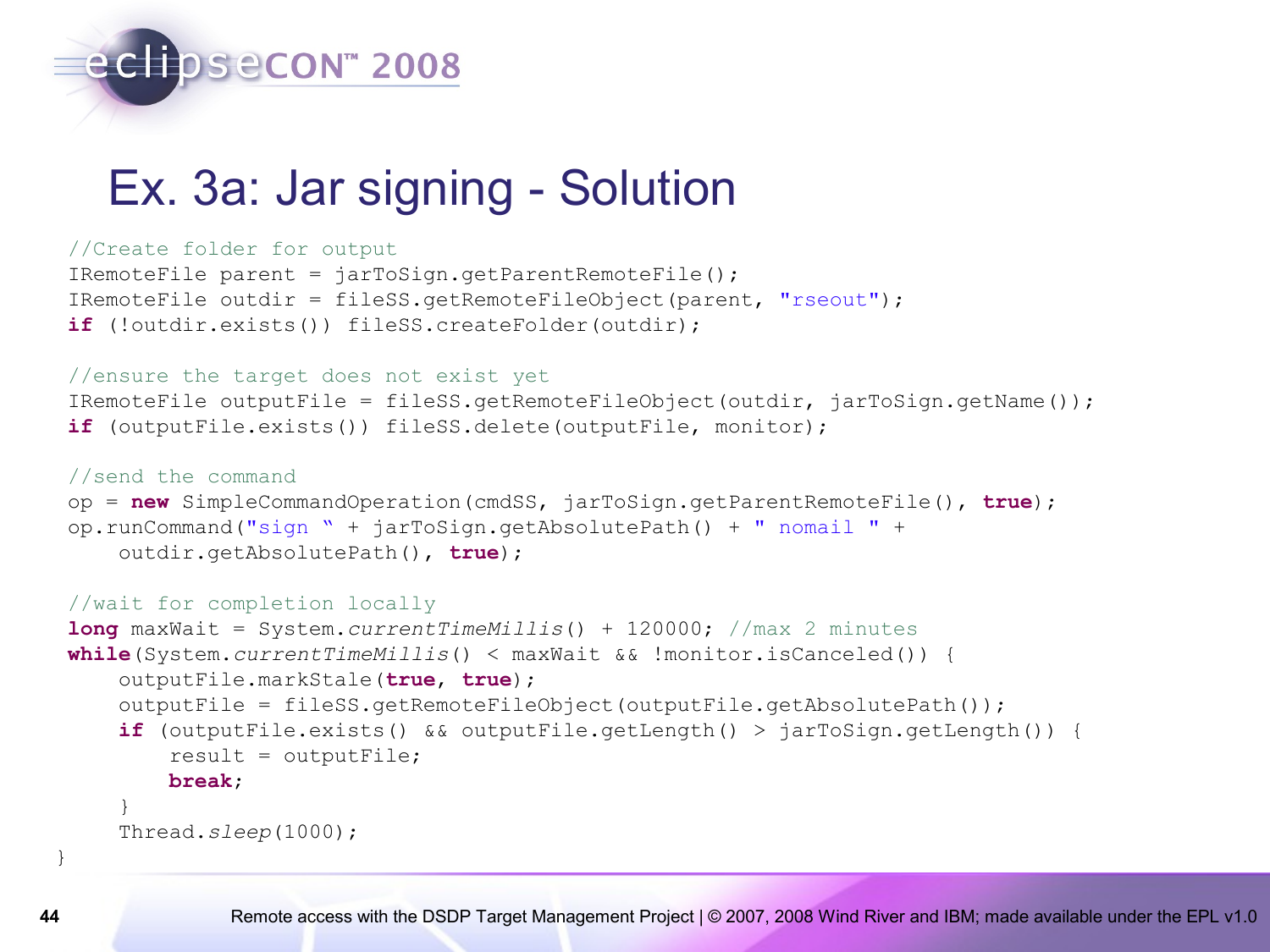

### RSE Tools for Remote Shells and Commands

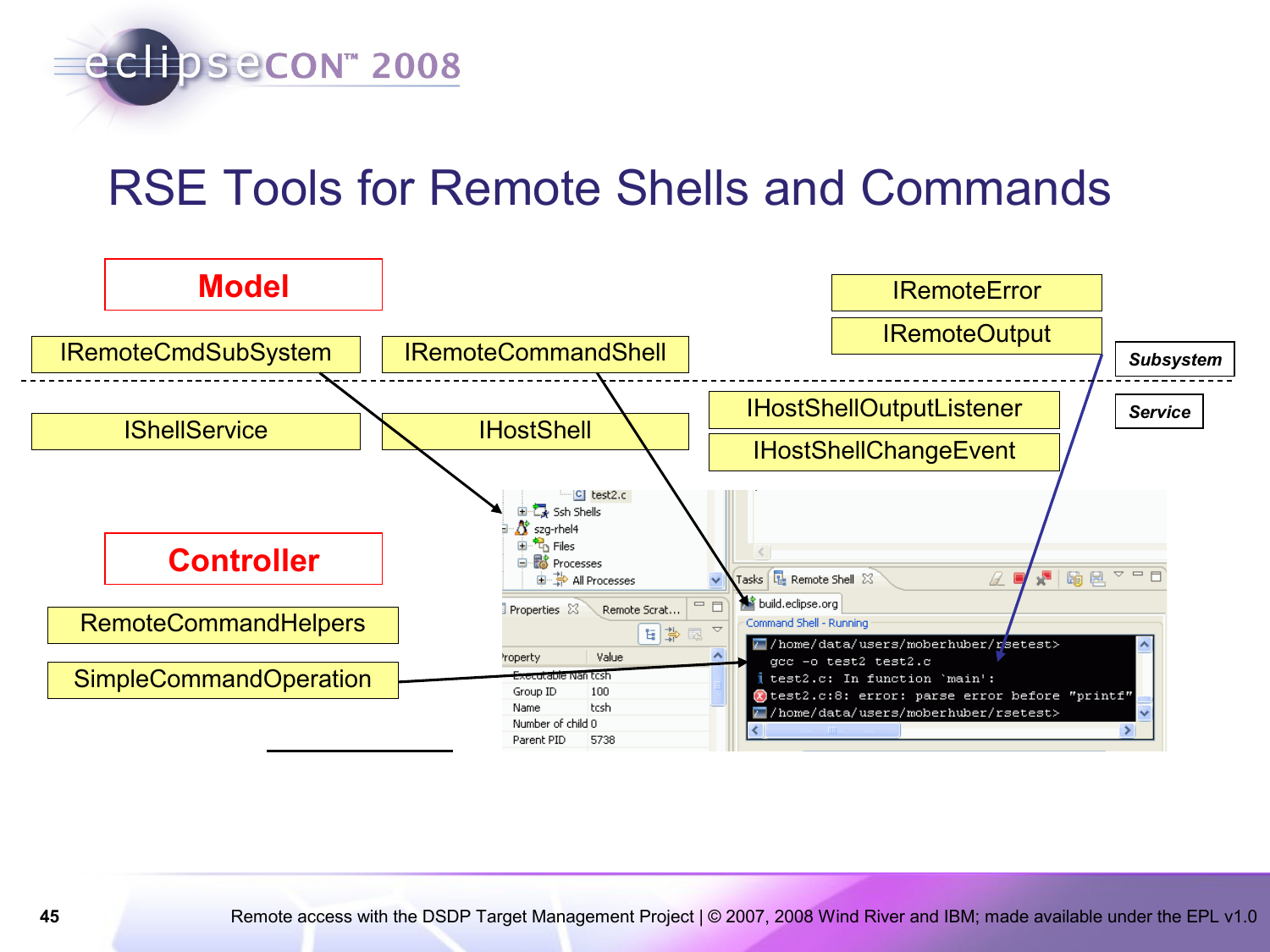#### eclipsecon<sup>®</sup> 2008

## Ex. 4: RemoteCmdSubSystem – Run a Command

- Goal: Register a context menu action that's valid on a remote resource. When executed, run the "nm" command on it and display results in a dialog.
- Tasks:
	- Use PDE, New Plugin, popupMenu Wizard to create action
	- $\bullet$  In run() method:
		- Get IRemoteFile for selected resource
		- Use RemoteCommandHelpers to get the proper IRemoteCmdSubSystem
		- Use SimpleCommandOperation to run nm and parse results
- Solution:
	- org.eclipsecon.tmtutorial.nm.ListSymbolsActionDelegate
- Note: exactly the same way you can run commands, and upload/download (like from Ex.3) in LaunchConfigurations as well…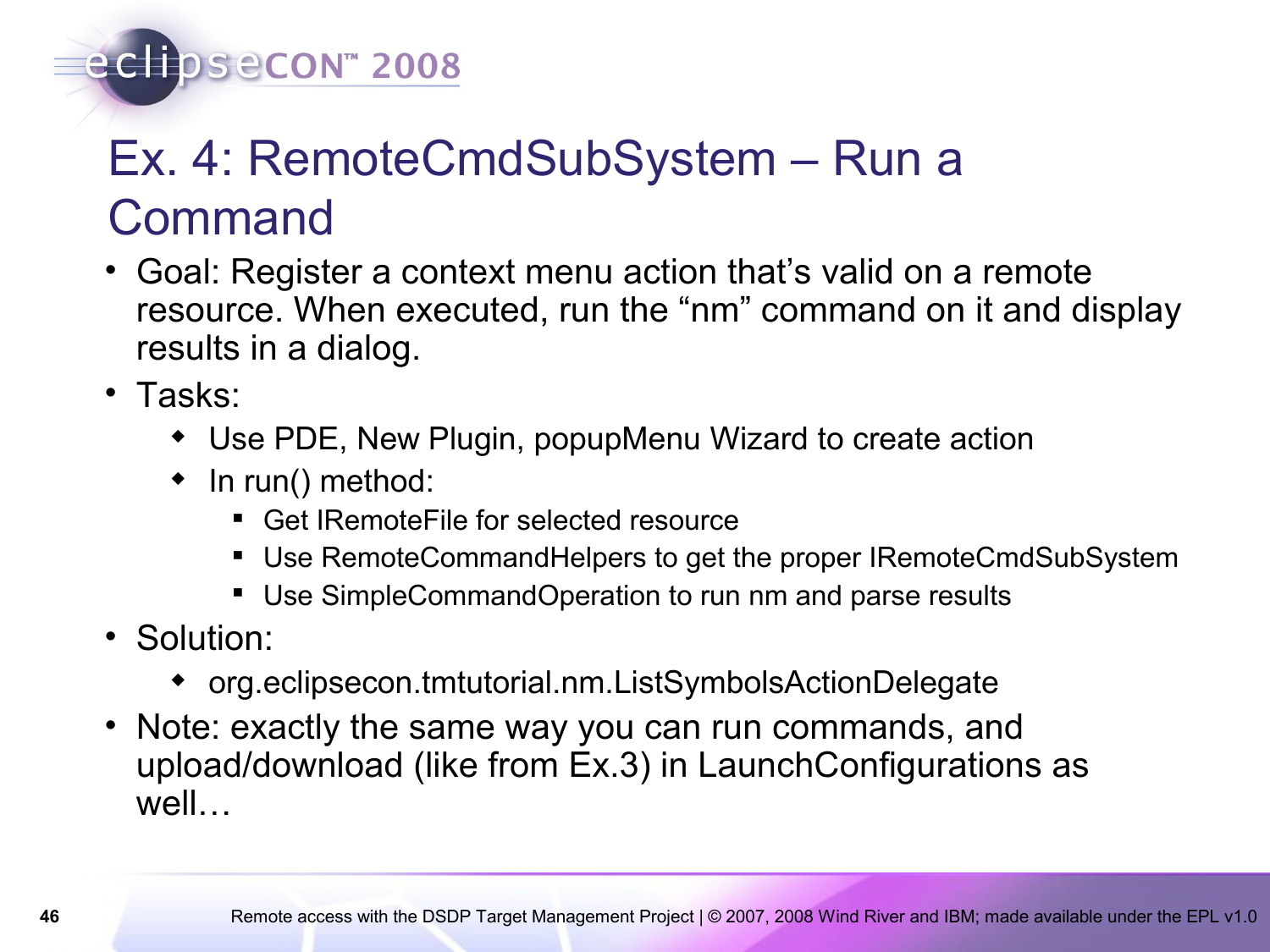

#### Ex. 4: Remote Command - Solution

```
private List readOutput(IRemoteFile file) {
    List lines = new ArrayList();
     IRemoteCmdSubSystem cmdSS = RemoteCommandHelpers.getCmdSubSystem(
        file.getParentRemoteFileSubSystem().getHost());
     SimpleCommandOperation op = new SimpleCommandOperation(
         cmdSS, file.getParentRemoteFile(), true);
    String cmdString = "nm " + file.getName();
     try {
         op.runCommand(cmdString, true);
     } catch (Exception e) {} 
     String line = op.readLine(true);
     while (line != null) {
         lines.add(line);
         line = op.readLine(true);
     }
     return lines;
```
}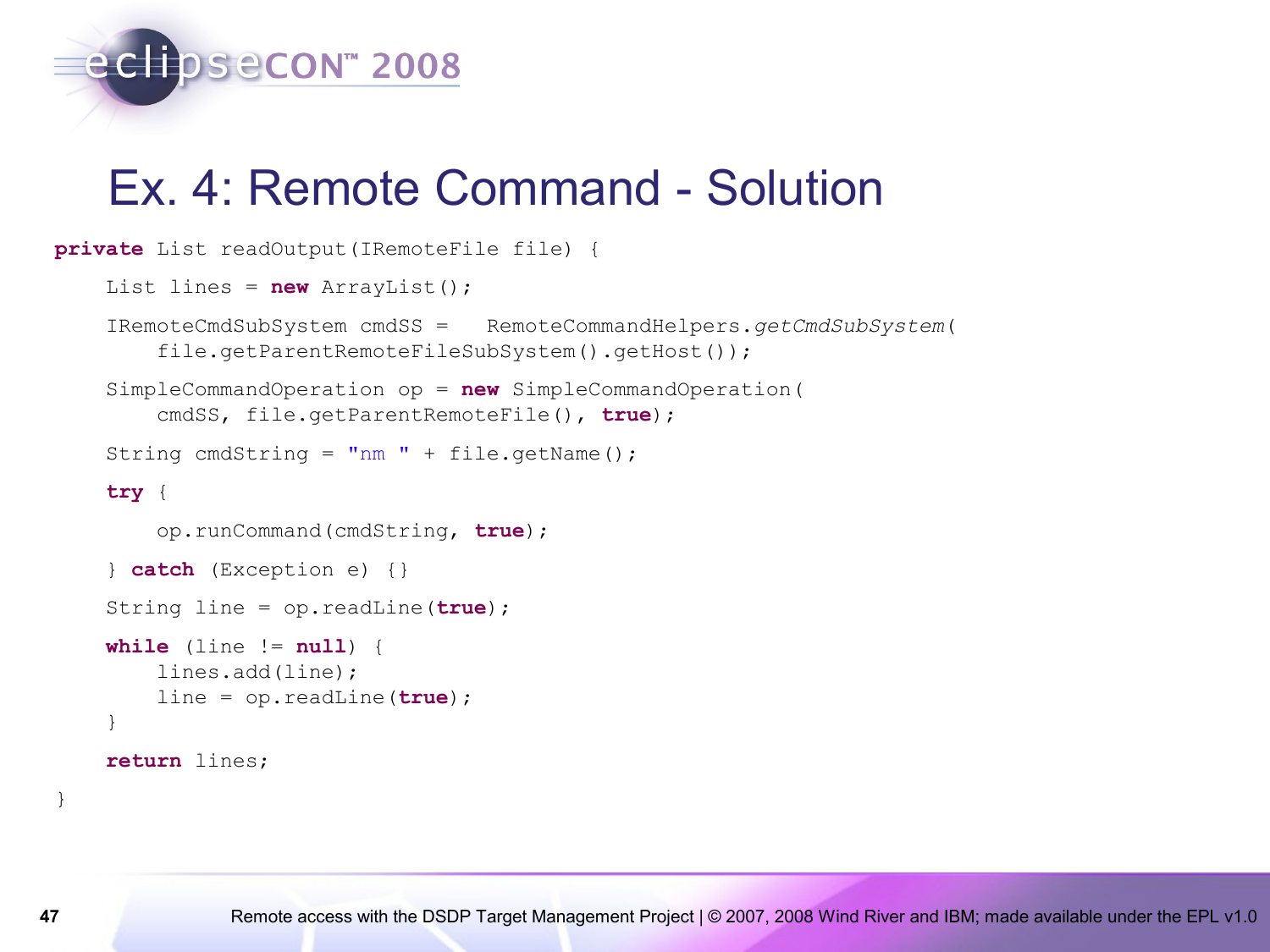#### Alternative: Doing it on the Service layer

• Less overhead for events

eclipsecon<sup>®</sup> 2008

• See, for instance, LinuxShellProcessService.listAllProcesses()

```
 IShellService shellService = null;
  ISubSystem[] subSystems = host.getSubSystems();
 for (int i = 0; subSystems != null &i \leq subSystems. length; i++) {
      if (subSystems[i] instanceof IShellServiceSubSystem) {
           shellService 
 =(IShellServiceSubSystem)subSystems[i].getShellService();
          break;
 }
   }
 if (shellService != null ) {
       IHostShell hostShell = shellService.launchShell(
                 new NullProgressMonitor(), "", null); //$NON-NLS-1$
      hostShell.addOutputListener(new IHostShellOutputListener() {
          public void shellOutputChanged(IHostShellChangeEvent event) 
  {
               IHostOutput[] output = event.getLines();
               System.out.println(output.getString());
 }
       });
     hostShell.writeToShell("ps");
 }
```
**48** Remote access with the DSDP Target Management Project | © 2007, 2008 Wind River and IBM; made available under the EPL v1.0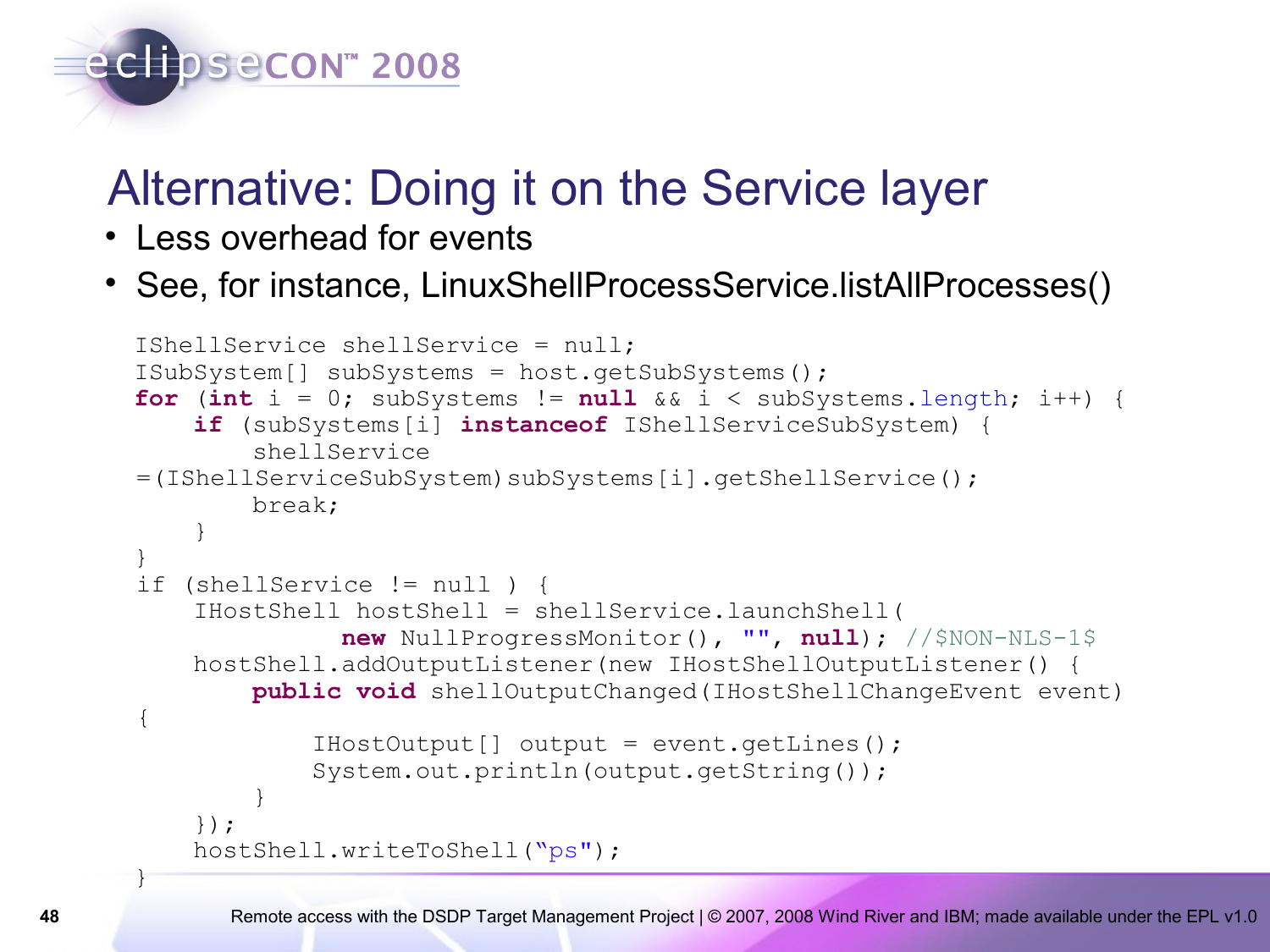

## Ex. 5: Mass Command Execution on many Hosts

- Goal: Create an RSE View which provides an entry field for typing commands. These are sent to a number of previously selected hosts in parallel. Output from running the command is shown in one view per host.
- Tasks:
	- This is an advanced one in terms of writing the UI
	- But the RSE part is simple, but you should know all the concepts by now
	- We'll just read and inspect the code together
- Solution:
	- org.eclipsecon.tmtutorial.multishell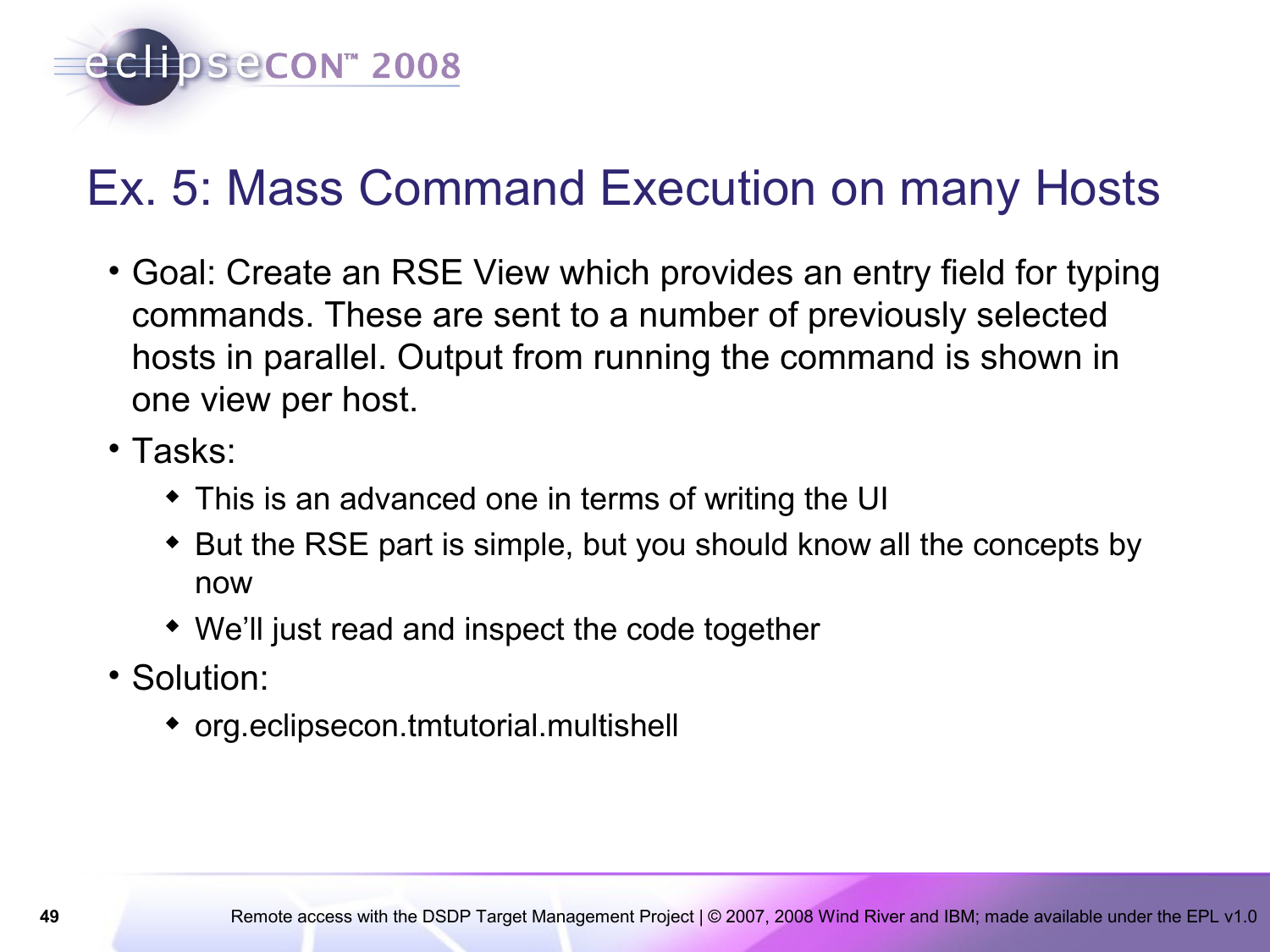#### The Multishell

|                              | Remote System Details   Tasks   Navigator   R. RSE Multishell   X<br>Console |  |  |  |  |  |
|------------------------------|------------------------------------------------------------------------------|--|--|--|--|--|
| Local<br>build.eclipse<br>lv | n <sup>3</sup> build.eclipse.org n <sup>3</sup> dev.eclipse.org              |  |  |  |  |  |
| dev.eclipse.                 | /home/data/users/moberhuber>                                                 |  |  |  |  |  |
|                              | moberhuber@utils:~>                                                          |  |  |  |  |  |
|                              | moberhuber@utils:~>                                                          |  |  |  |  |  |
|                              | moberhuber@utils:~>                                                          |  |  |  |  |  |
|                              | moberhuber@utils:~>                                                          |  |  |  |  |  |
|                              | mkdir /tmp/tmtutorial                                                        |  |  |  |  |  |
|                              | moberhuber@utils:~>                                                          |  |  |  |  |  |
|                              | moberhuber@utils:~>                                                          |  |  |  |  |  |
|                              | moberhuber@utils:~><br>moberhuber@utils:~>                                   |  |  |  |  |  |
|                              |                                                                              |  |  |  |  |  |
|                              | <b>TITL</b><br>⋟<br>к                                                        |  |  |  |  |  |
| Command                      | cp -R \$HOME/testdata /tmp/tmtutorial                                        |  |  |  |  |  |

- Window > Show View > Other > Remote Systems > RSE Multishell
- Commands are sent to any selection of hosts in parallel
- Shell tabs allow to review results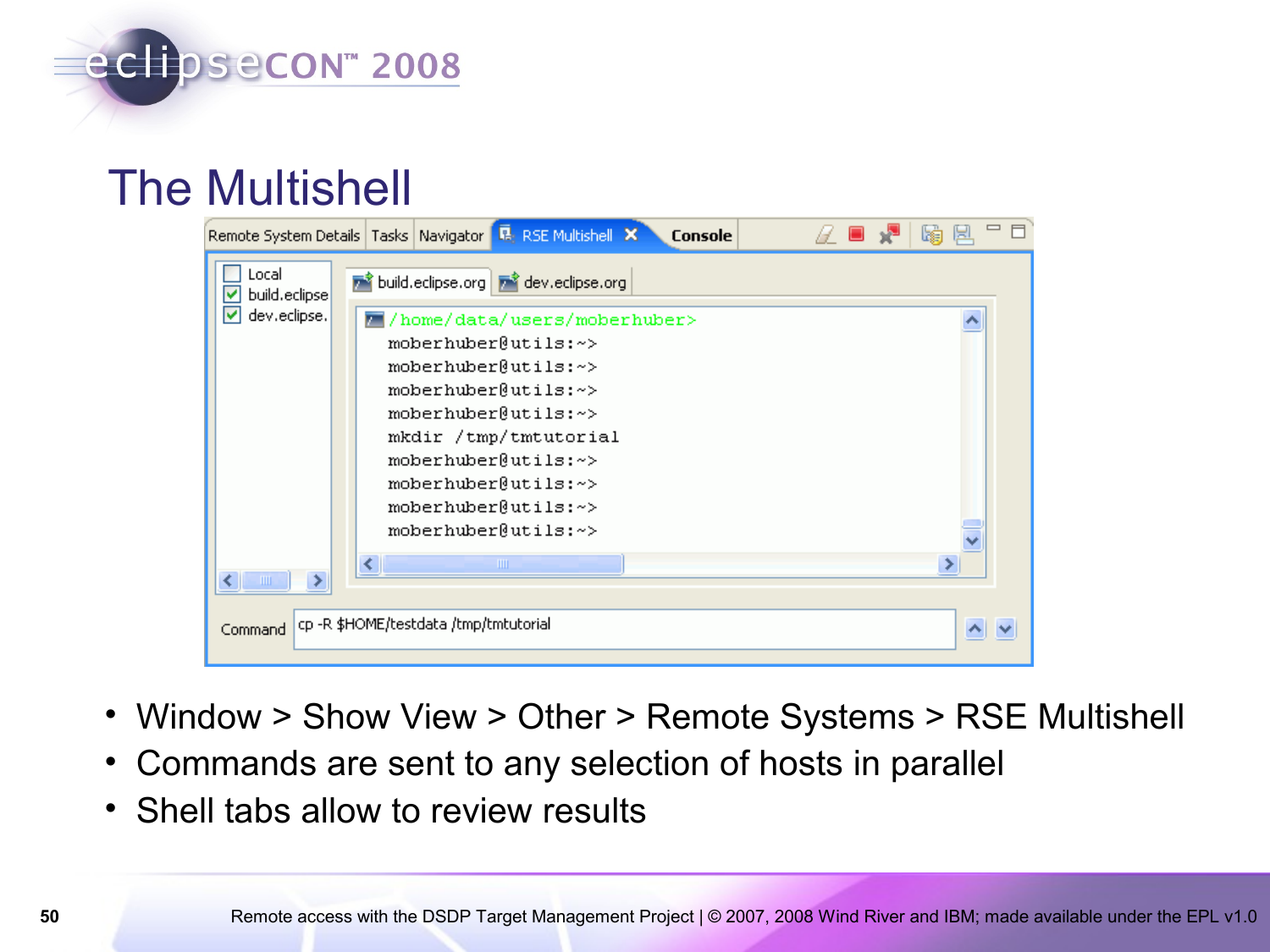

#### Ex. 5: Mass Command Execution - Solution

```
public void sendInput(String inputStr) {
     IRemoteCmdSubSystem[] sses = getCmdSubSystems();
    for (int i = 0; i < s sses.length; i++) {
         IRemoteCmdSubSystem ss = sses[i];
         IRemoteCommandShell input = getShellFor(ss);
         if (input != null) {
             try {
                ss.sendCommandToShell(new NullProgressMonitor(), inputStr, input);
             } catch (Exception e) {
                 e.printStackTrace();
 }
 }
 }
      _inputEntry.getTextWidget().setText("");
     _inputEntry.getTextWidget().setFocus();
}
```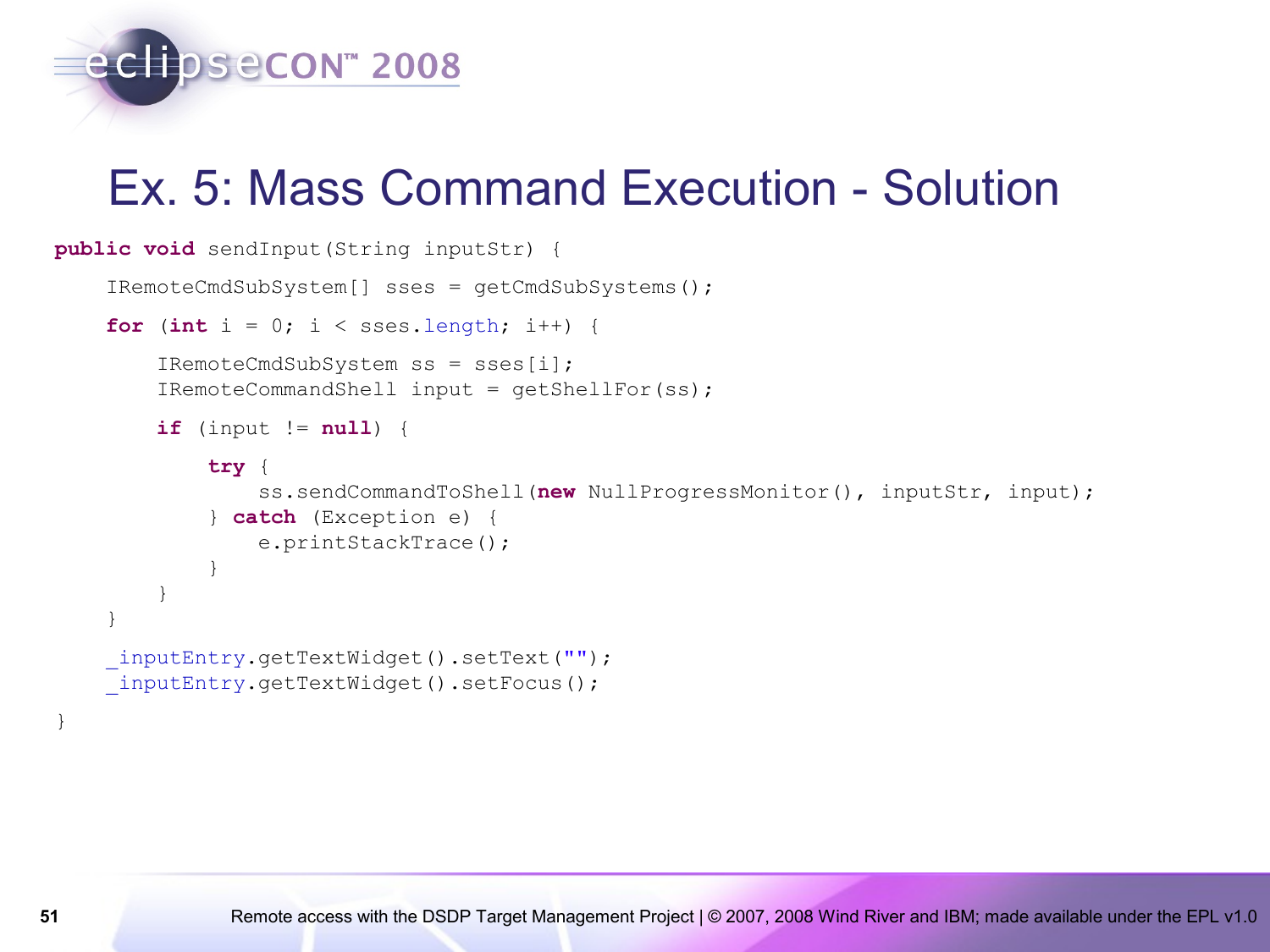### Wrapping up part I: What you learned

- Ex1: ISystemRegistry ISystemProfile, IHost, Events
- Ex1a: **Model objects**: Property Sets, IConnectorService
- Ex2: **Model Adapter layers**, ISystemViewElementAdapter
- Ex3: **Service Subsystem layers**, **IRemoteFileSubSystem**
	- SystemRemoteFolderDialog, UniversalFileTransferUtility
	- Ex3a: Doing more with IRemoteFile

eclipsecon<sup>®</sup> 2008

- Ex4: **IRemoteCmdSubSystem** SimpleCommandOperation
	- Or on the Service Layer: IHostShellOutputListener
- Ex5: Multishell A practical example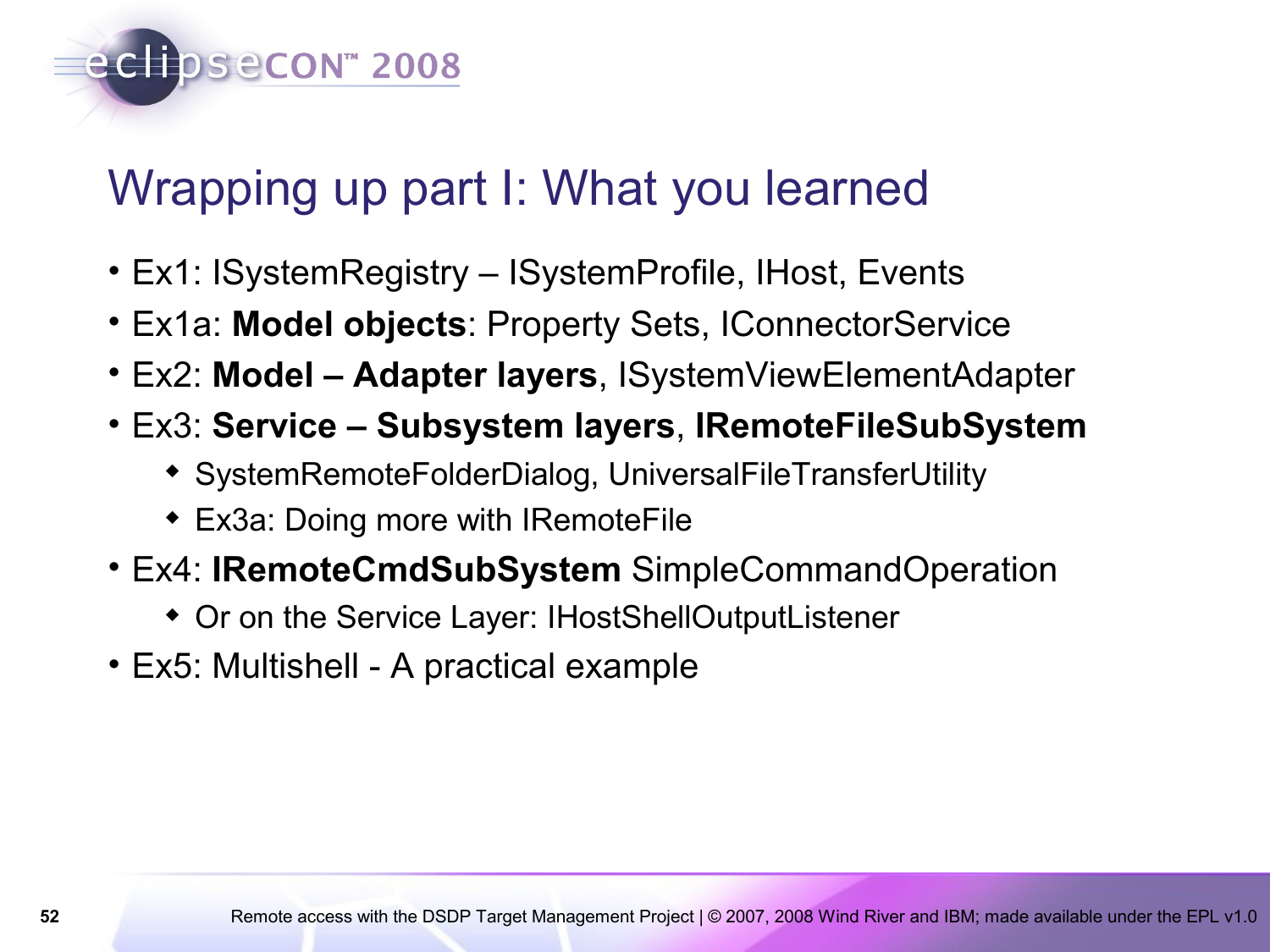

## Part II: Extending RSE

- Up to now, we've been building tools that use existing RSE connections and services
- Now we're going to add new connection types, subsystems and filters
- These examples are part of the standard RSE examples and tutorial, which are available on TM downloads and update site
- We'll browse through the code and explain the concepts here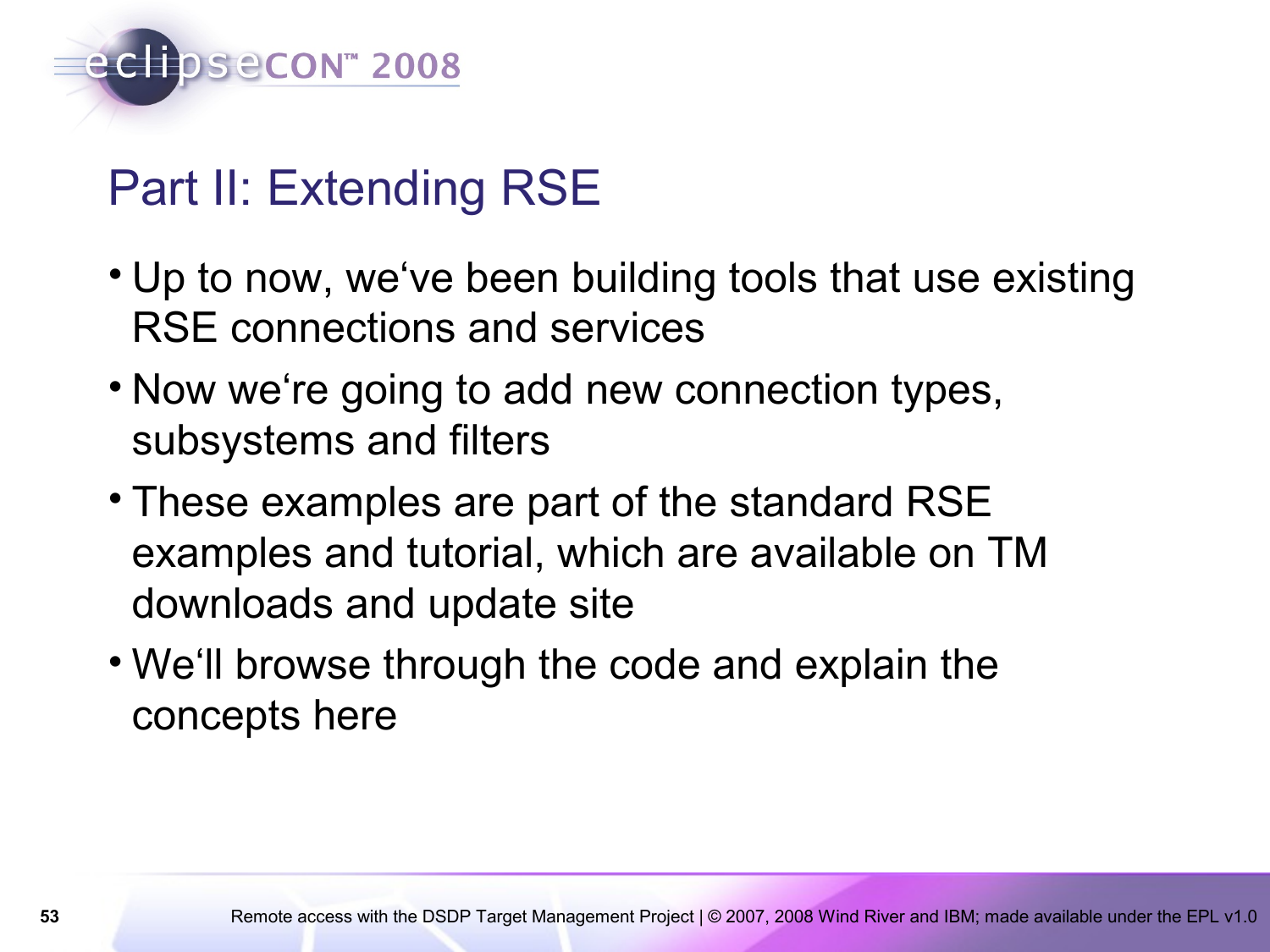eclipsecon<sup>®</sup> 2008

## Ex. 6: Adding a custom IFileService (FTP)

- Goal: Add a new protocol (FTP) for using the RSE Remote File Browser on it. Works exactly the same for other protocols (want to do WebDAV?)
- Tasks:
	- Have a generic **Service** for FTP (independent of RSE). Write an IFileService wrapper for it, using IHostFile objects as model.
	- Register the **subsystemConfigurations** extension point. Re-use FileServiceSubsystem, but adding the plumbing for an FTP ConnectorService.
	- Write an FTPFileAdapter, and register an AdapterFactory for it in the Activator.
- Solution:
	- org.eclipse.rse.subsystems.files.ftp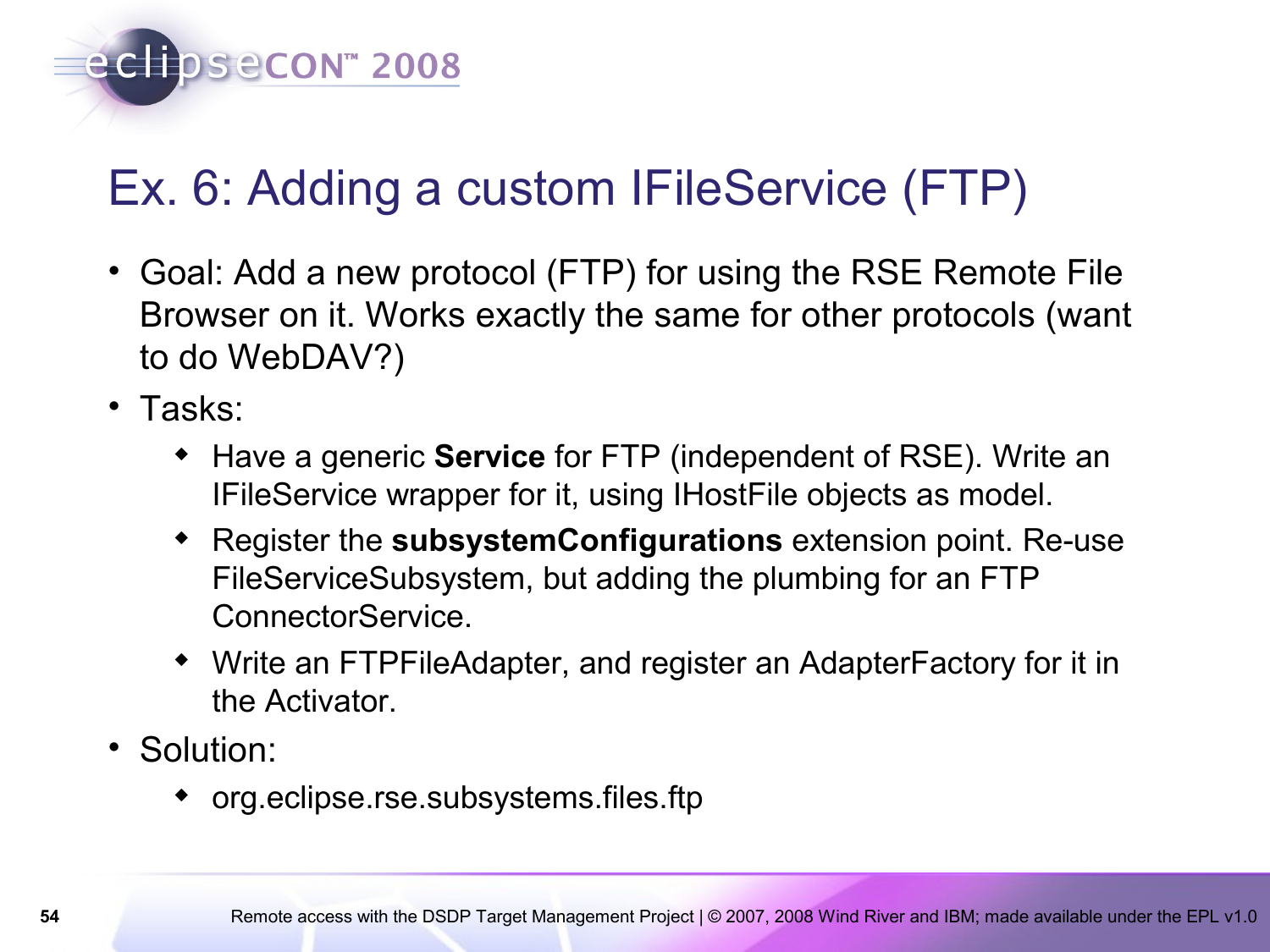#### eclipsecon<sup>®</sup> 2008

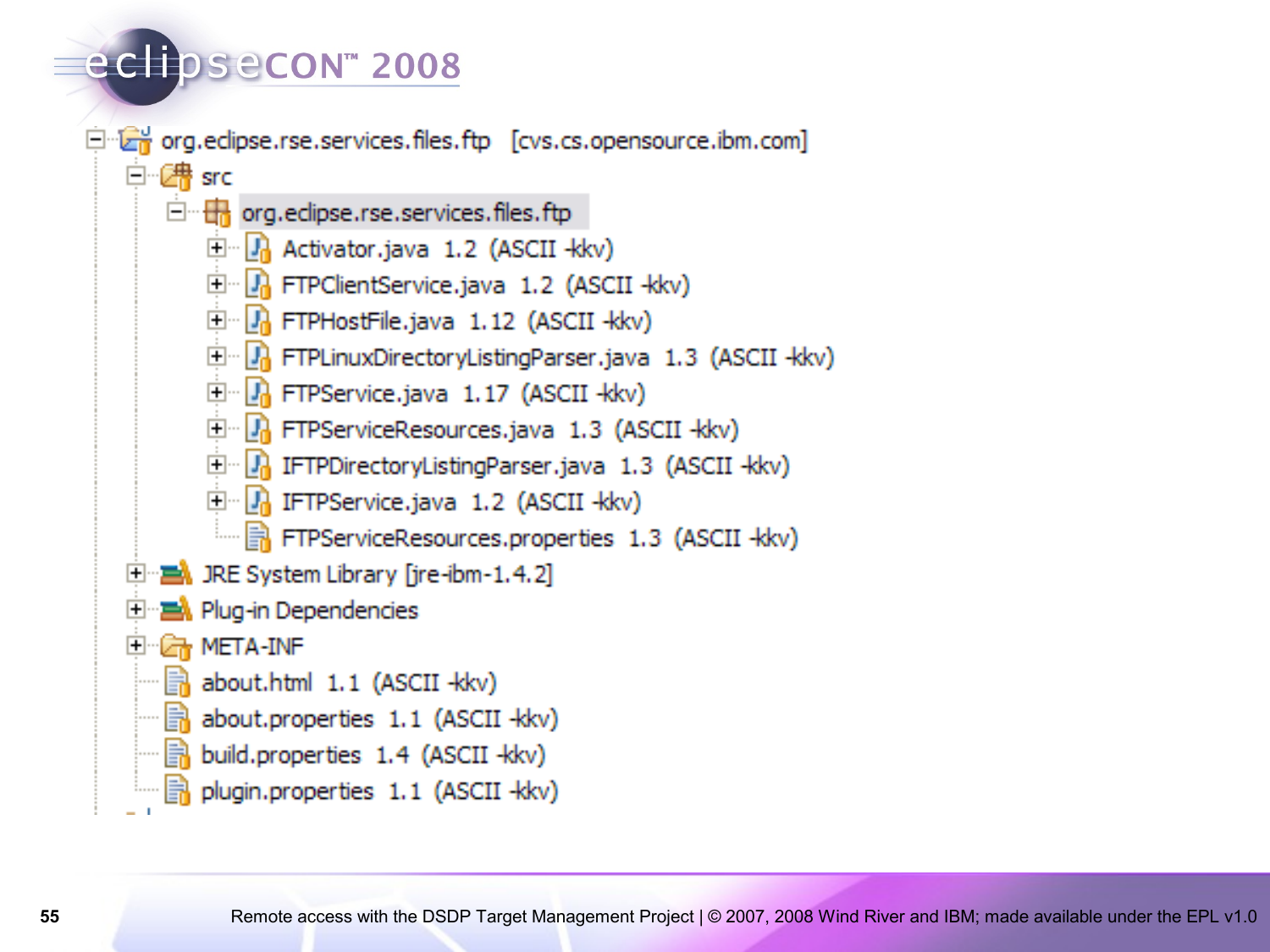

<extension point="org.eclipse.rse.ui.subsystemConfiguration"> <configuration systemtypes="Linux;Unix;AIX" name="%Files" description="%FilesDescription" iconlive="icons/full/obj16/systemfileslive\_obj.gif" icon="icons/full/obj16/systemfiles\_obj.gif" category="files" class="org.eclipse.rse.subsystems.files.ftp.FTPFileSubSystemConfiguration" vendor="Eclipse.org" id="ftp.files"> </configuration> </extension> **Extends FileServiceSubSystemConfiguration** • Just adding the "plumbing" to hook it up with the FTP ConnectorService and FileService

• Plugin will register the Adapters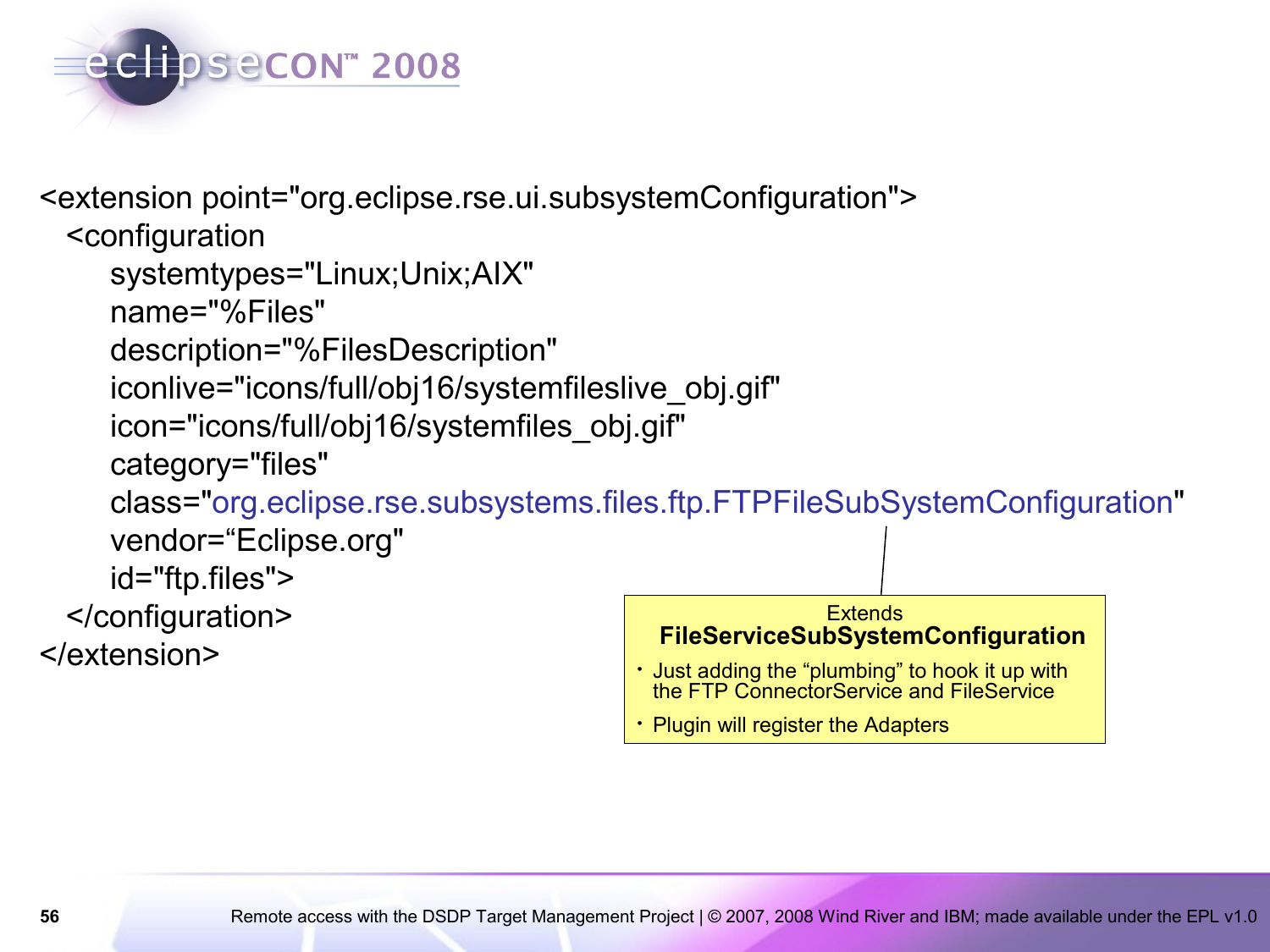#### The new "factory" for FTP Subsystems $\Box$  org.edipse.rse.subsystems.files.ftp [cvs.cs.opensource.ibm.com] 白·*健* src org.edipse.rse.subsystems.files.ftp  $\mathbb{F}_n$  Activator java 1.3 (ASCII - kkv) 界 FTPFileSubSystemConfiguration.java 1.7 (ASCII -kkv) org.edipse.rse.subsystems.files.ftp.connectorservice ·· <mark>내</mark> FTPConnectorService.java 1.7 (ASCII -kkv)  $\Box$  **P** FTPConnectorServiceManager.java 1.6 (ASCII -kkv) □ <mark>い</mark> IFTPSubSystem.java 1.2 (ASCII -kkv)  $\Box$   $\Box$  org.eclipse.rse.subsystems.files.ftp.model 中 L<mark>I</mark> FTPFileAdapter.java 1.6 (ASCII -kkv) 白 R FTPRemoteFile.java 1.6 (ASCII -kkv)

eclipsecon<sup>®</sup> 2008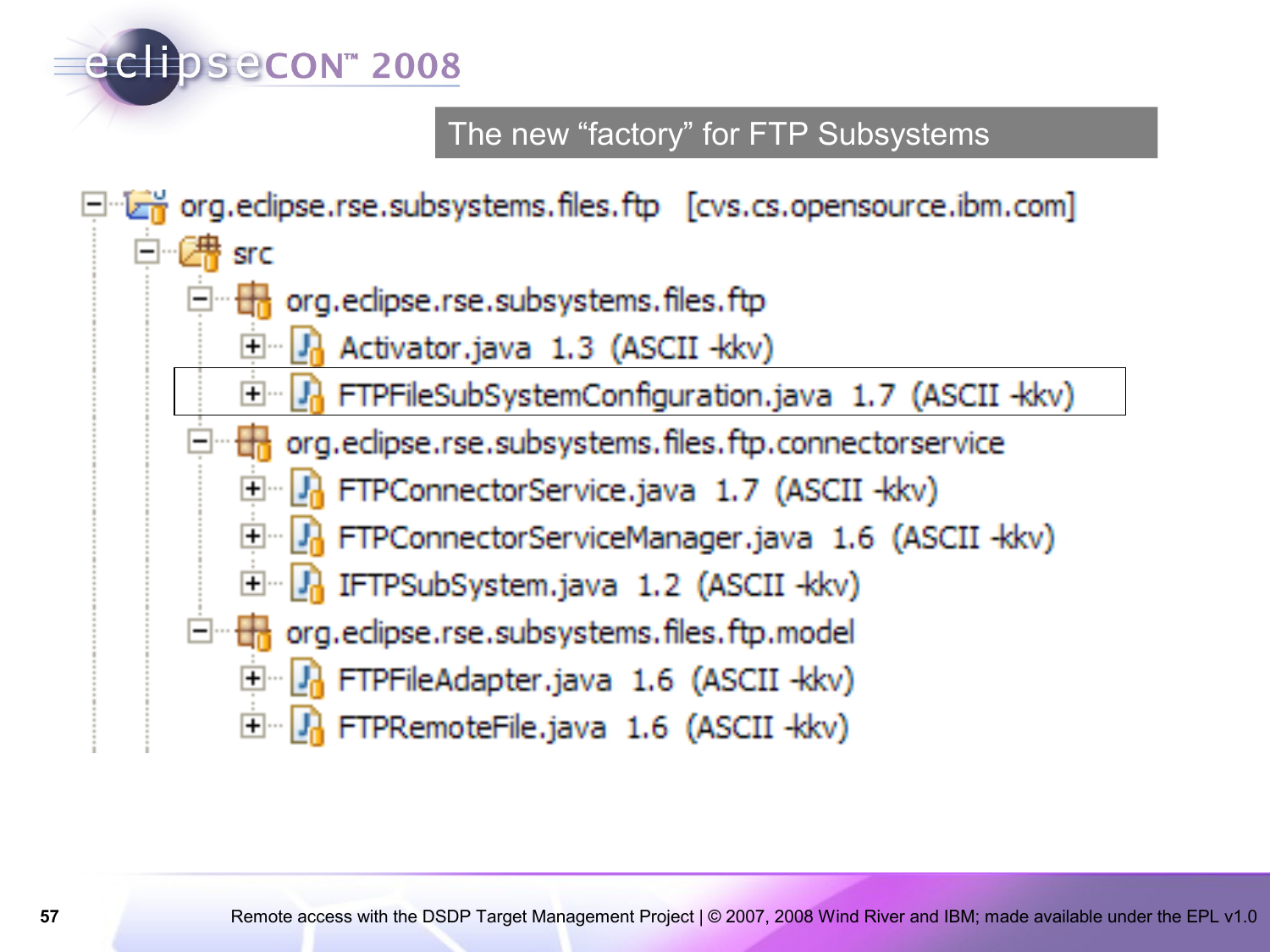#### eclipsecon<sup>®</sup> 2008

Connects the FileServiceSubSystem to a particular instance of an FTPService

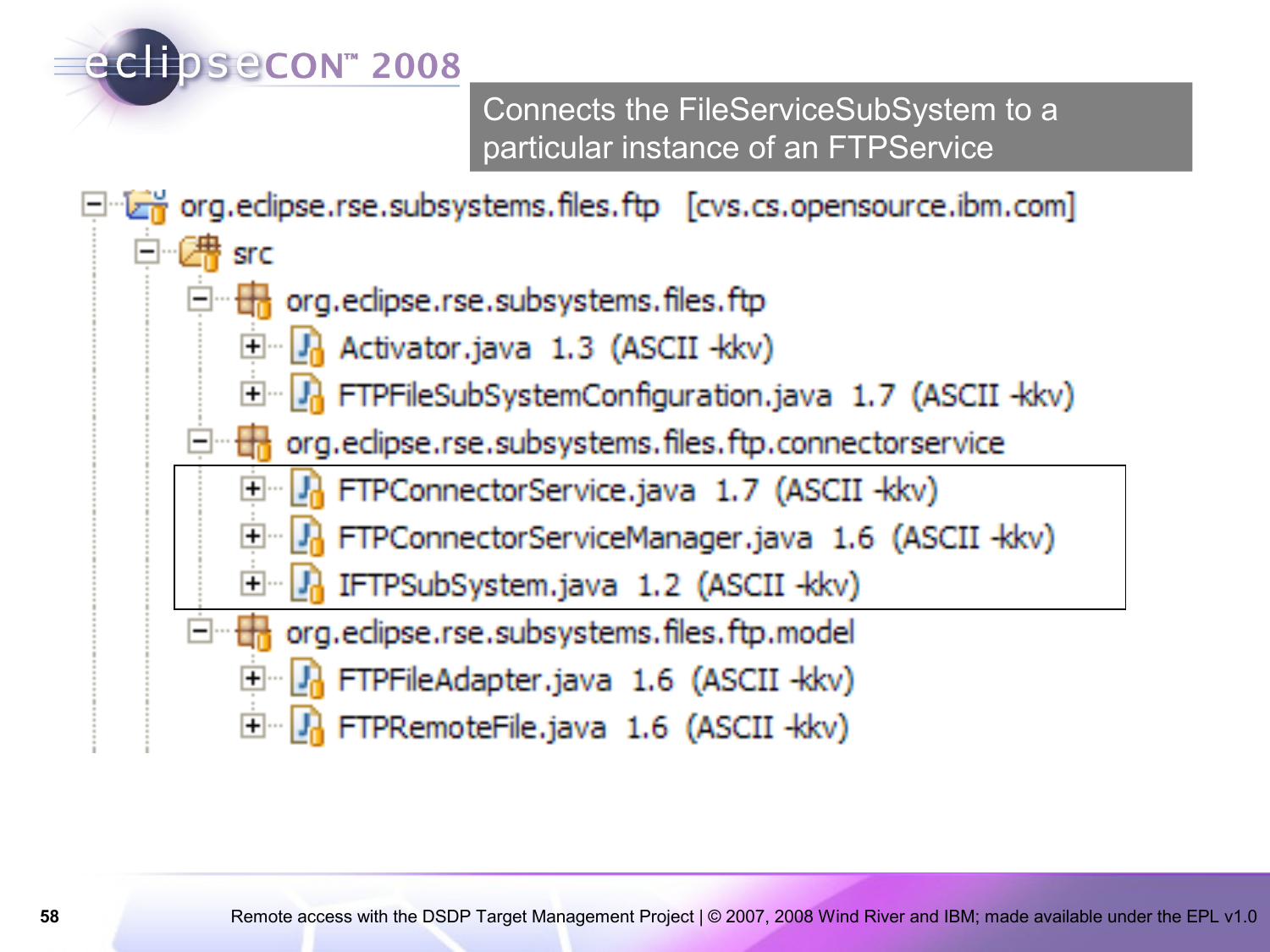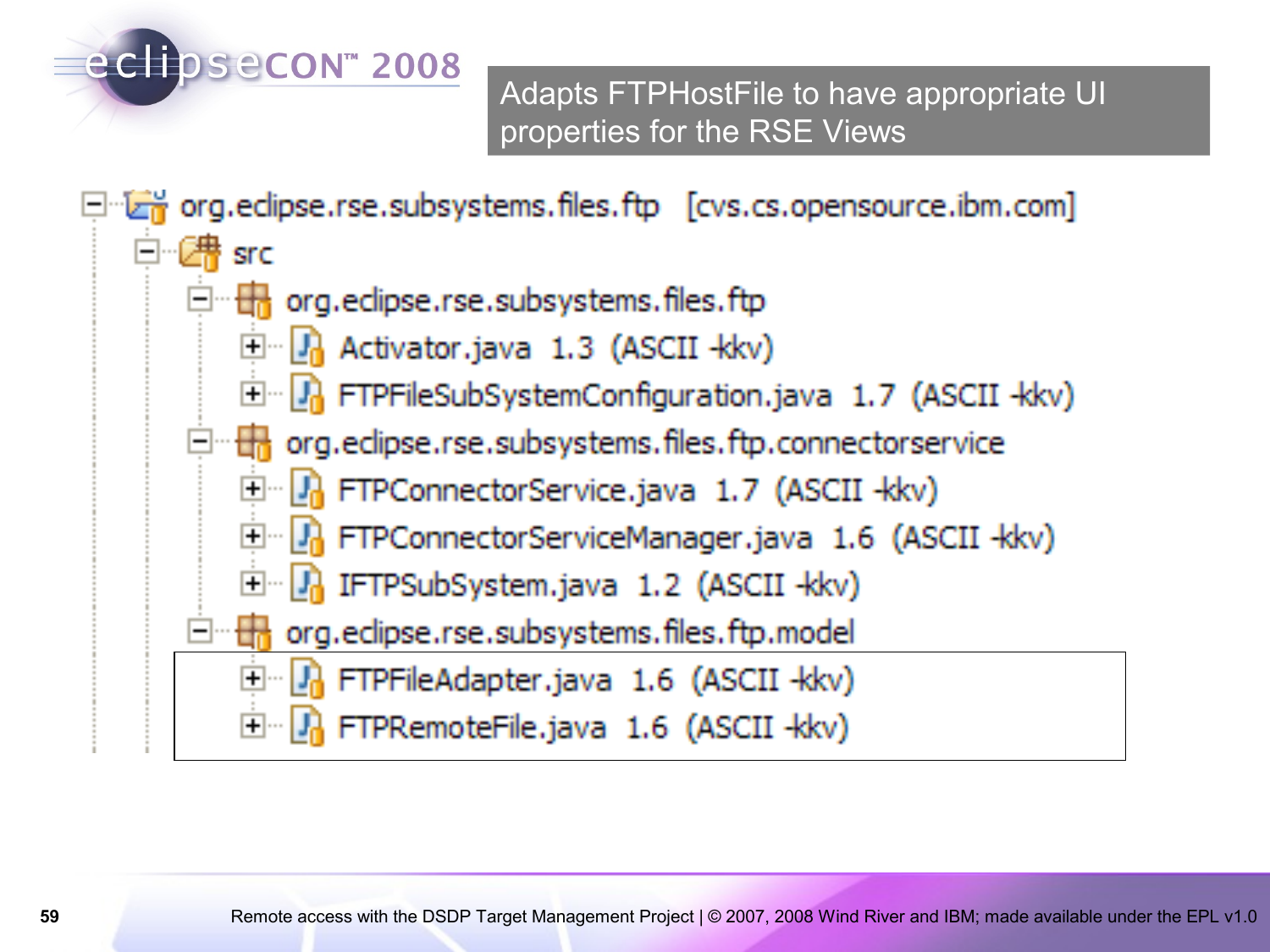## Ex. 7: Custom Subsystem with Filters (Developer)

- Goal: Add a new subsystem for completely new kind of resources.
- Tasks:

eclipsecon<sup>®</sup> 2008

- Register the **subsystemConfigurations** extension point. Write your own Subsystem from scratch this time.
- Write an Adapter for your model objects, with an AdapterFactory, and register it in the Activator.
- ISubSystemConfiguration allows you to configure Filters etc.
- For the UI part of it, use ISubsystemConfigurationAdapter
- Solution:
	- org.eclipse.rse.examples.tutorial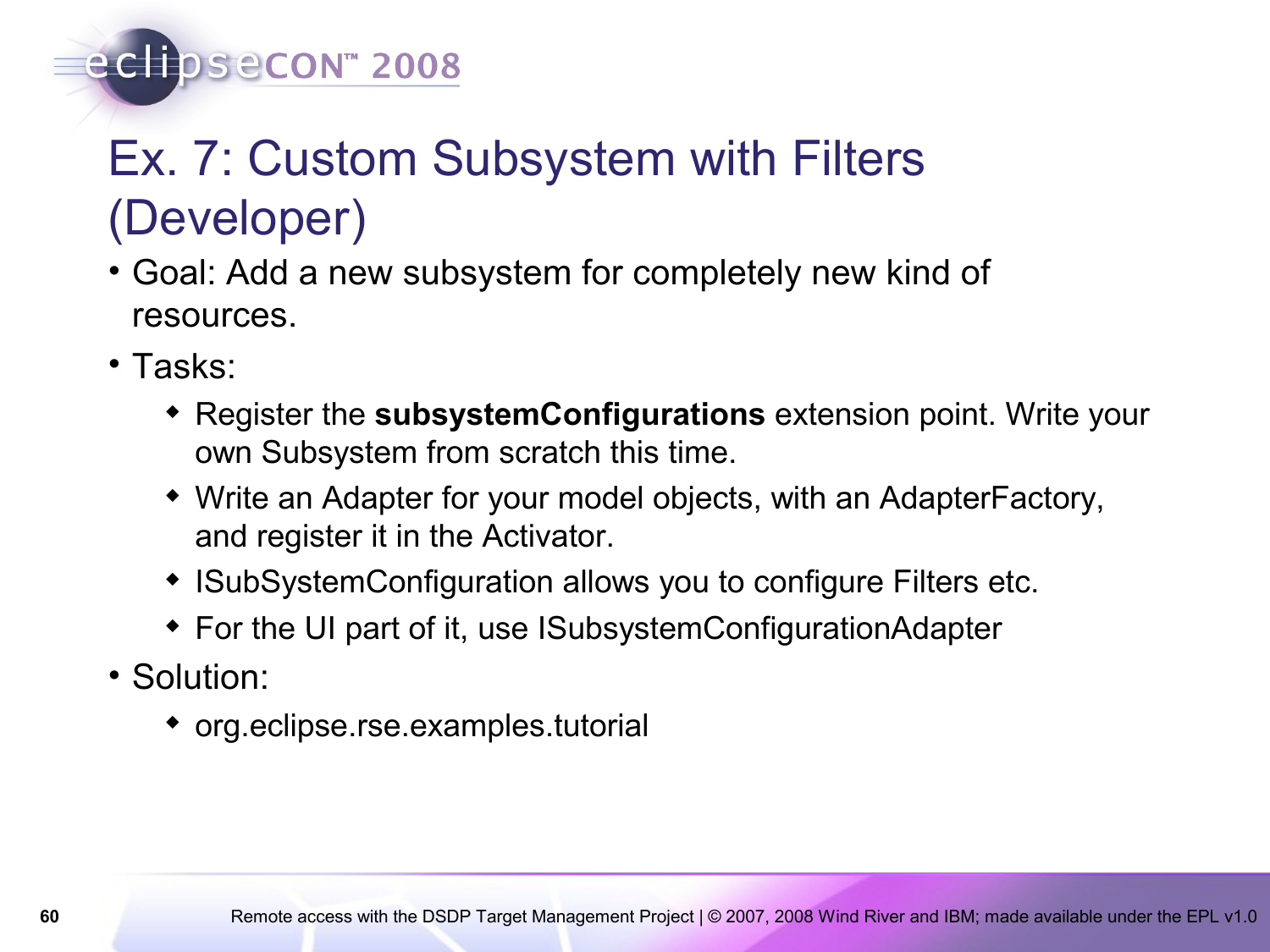A Commercial Implementation (Model, Part IV)

eclipsecon<sup>®</sup> 2008



**View**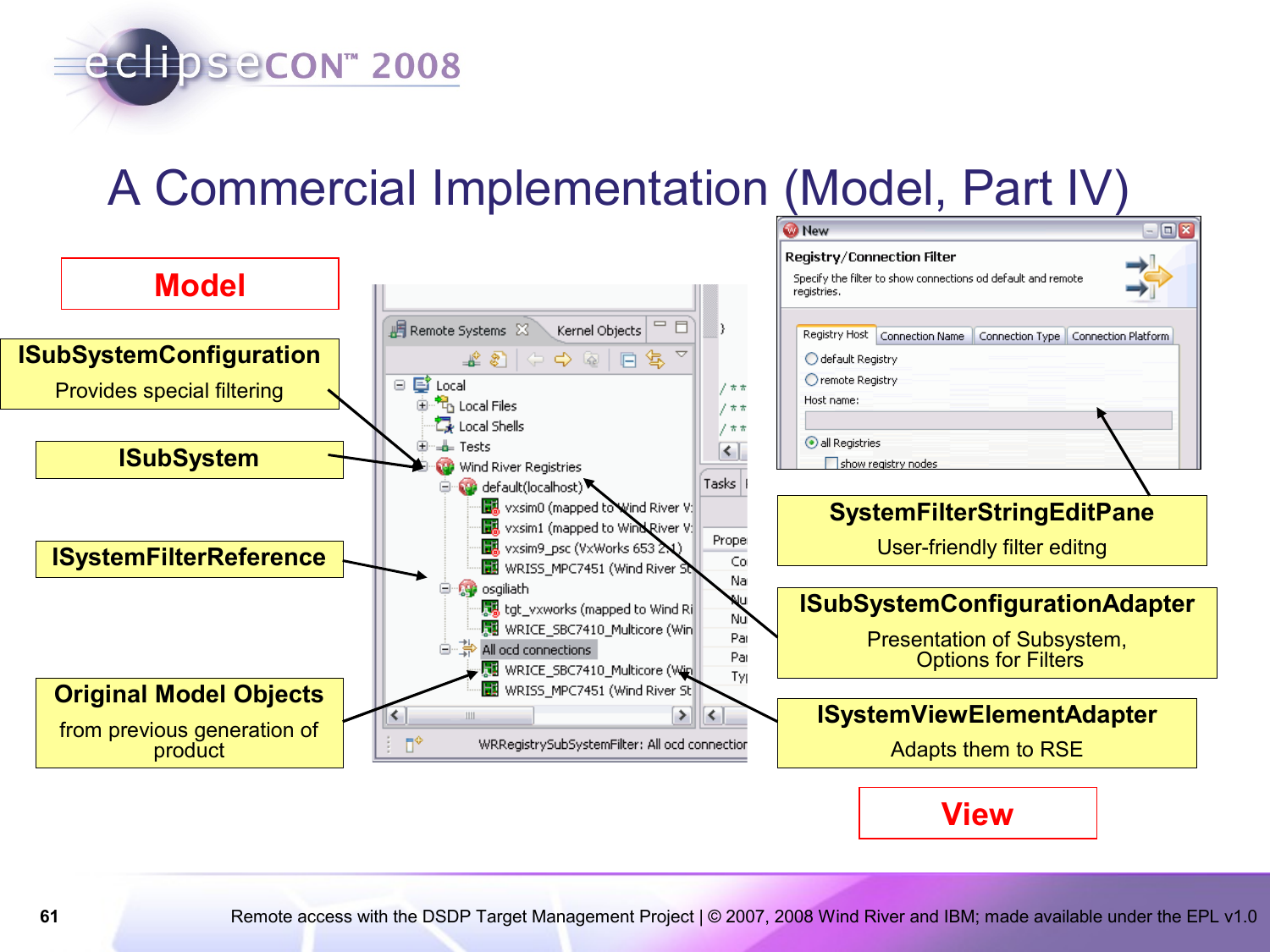#### eclipsecon<sup>®</sup> 2008

#### TM for Enterprise: IBM WebSphere Developer

| <sup>©</sup> Remote System Explorer - INDENT2.RPGLE - IBM Rational Software Development Platform                                                                                                                                                                                                                                                                                |                                                                             |                                                                                               |              |                |               |  |  |  |  |
|---------------------------------------------------------------------------------------------------------------------------------------------------------------------------------------------------------------------------------------------------------------------------------------------------------------------------------------------------------------------------------|-----------------------------------------------------------------------------|-----------------------------------------------------------------------------------------------|--------------|----------------|---------------|--|--|--|--|
| File Edit Source Compile Navigate Search Project Run Window Help                                                                                                                                                                                                                                                                                                                |                                                                             |                                                                                               |              |                |               |  |  |  |  |
| <b>ð. ; ; ; • 0 · 0 · 0 · √ / ⊹ ← → ←</b> √ ⊘ ↔   ∞ ►   ∆ ∄ ፣ ⊠ ଲ                                                                                                                                                                                                                                                                                                               |                                                                             |                                                                                               |              | E Remote Syste | $\rightarrow$ |  |  |  |  |
| $\Box$<br>Remote Systems X<br>Team                                                                                                                                                                                                                                                                                                                                              | INDENTFREE.RPGLE                                                            | INDENT2.RPGLE 23                                                                              |              |                | 目             |  |  |  |  |
| $\begin{picture}(150,10) \put(0,0){\line(1,0){10}} \put(15,0){\line(1,0){10}} \put(15,0){\line(1,0){10}} \put(15,0){\line(1,0){10}} \put(15,0){\line(1,0){10}} \put(15,0){\line(1,0){10}} \put(15,0){\line(1,0){10}} \put(15,0){\line(1,0){10}} \put(15,0){\line(1,0){10}} \put(15,0){\line(1,0){10}} \put(15,0){\line(1,0){10}} \put(15,0){\line($<br>$\overline{\phantom{a}}$ | Line 70<br>Column 43<br>Replace                                             |                                                                                               |              |                |               |  |  |  |  |
| <b>⊞</b> <sup>2</sup> New Connection                                                                                                                                                                                                                                                                                                                                            | CLONO1Factor1++++++++Opcode(E)+Extendea-factor2++++++++++++++++++++++++++++ |                                                                                               |              |                |               |  |  |  |  |
|                                                                                                                                                                                                                                                                                                                                                                                 | 005800                                                                      |                                                                                               |              |                |               |  |  |  |  |
| 画質 Local<br>画體 My System i Connection                                                                                                                                                                                                                                                                                                                                           | 005900<br>* MOD --PROGRAMMER-- MM/DD/YY ------------CHANGE-MADE-            |                                                                                               |              |                |               |  |  |  |  |
| <b>晶 iSeries Objects</b>                                                                                                                                                                                                                                                                                                                                                        | 006000<br>* 001 X. Xxx                                                      |                                                                                               |              |                |               |  |  |  |  |
| $\mathbb{H}^{\cdot\cdot\cdot}\mathbb{A}^{\cdot\cdot\cdot}_{\mathbb{R}}$ Work with libraries                                                                                                                                                                                                                                                                                     | 006100                                                                      |                                                                                               |              |                |               |  |  |  |  |
| 由 25 Work with objects                                                                                                                                                                                                                                                                                                                                                          | 006200                                                                      |                                                                                               |              |                |               |  |  |  |  |
| 由 26 Work with members                                                                                                                                                                                                                                                                                                                                                          | 006300                                                                      |                                                                                               |              |                |               |  |  |  |  |
| 由 2 Library list                                                                                                                                                                                                                                                                                                                                                                | 006400<br>006500<br>* VAR $01 -$ DOU                                        |                                                                                               |              |                |               |  |  |  |  |
| <b>⊞</b> ਦੇ User libraries                                                                                                                                                                                                                                                                                                                                                      | 006600                                                                      |                                                                                               |              |                |               |  |  |  |  |
| i compare mbrs                                                                                                                                                                                                                                                                                                                                                                  | 006700                                                                      | <b>DOU</b>                                                                                    | $a = b$      |                |               |  |  |  |  |
| 由 arpglesrc                                                                                                                                                                                                                                                                                                                                                                     | 006800                                                                      | DOU(m)                                                                                        | $a = b$      |                |               |  |  |  |  |
| indented members                                                                                                                                                                                                                                                                                                                                                                | 006900                                                                      | $DOU$ $(r)$                                                                                   | $a = b$      |                |               |  |  |  |  |
| $\mathbb{G}_{\text{B}}$ INDENT.rpgle                                                                                                                                                                                                                                                                                                                                            | 007000<br>C                                                                 | <b>DOU</b>                                                                                    | $a + b + c$  |                |               |  |  |  |  |
| <b>O<sub>n</sub></b> INDENTFREE.rpgle<br><b>O<sub>B</sub></b> INDENTMAX1.rpgle                                                                                                                                                                                                                                                                                                  | 007100<br>C                                                                 |                                                                                               |              |                |               |  |  |  |  |
| <sup>C</sup> <sub>n</sub> INDENTMAX2.rpgle                                                                                                                                                                                                                                                                                                                                      | 007200                                                                      |                                                                                               | d + e + f    |                |               |  |  |  |  |
| <sup>O</sup> n INDENT2.rpgle                                                                                                                                                                                                                                                                                                                                                    | 007300                                                                      | <b>DOU</b>                                                                                    | a * b<br>(m) |                |               |  |  |  |  |
| <sup>0</sup> INDENTS.rpgle                                                                                                                                                                                                                                                                                                                                                      | 007400<br>Ċ                                                                 |                                                                                               | e *d<br>$=$  |                |               |  |  |  |  |
| <b>G</b> INDENT6.rpgle                                                                                                                                                                                                                                                                                                                                                          | ≺                                                                           | $-100$                                                                                        |              |                |               |  |  |  |  |
| 由 · 电 iSeries Commands                                                                                                                                                                                                                                                                                                                                                          |                                                                             |                                                                                               |              |                |               |  |  |  |  |
| iSeries Jobs                                                                                                                                                                                                                                                                                                                                                                    |                                                                             |                                                                                               |              |                |               |  |  |  |  |
| 一日<br><b>E</b> Properties 23<br>Remote Scratchpad                                                                                                                                                                                                                                                                                                                               | Remote System Det &                                                         | iSeries Error List   Remote Shell   iSeries Table View   iSeries Commands   Navigator   Tasks |              |                | 中日            |  |  |  |  |
| Remote system filter My active jobs<br>∌▼<br>58<br>$\Leftrightarrow$ $\Leftrightarrow$<br>日常国▼<br>ھا                                                                                                                                                                                                                                                                            |                                                                             |                                                                                               |              |                |               |  |  |  |  |
| Value<br>Property                                                                                                                                                                                                                                                                                                                                                               | Name                                                                        | User                                                                                          | Number       | Status         | Subsyst <     |  |  |  |  |
| Attribute<br><b>SRC</b>                                                                                                                                                                                                                                                                                                                                                         | <b>图 145957/QUSER/QZRCSRVS</b>                                              | QUSER                                                                                         | 145957       | *ACTIVE        | <b>QUSRW</b>  |  |  |  |  |
| INDENTMAX1<br>Name<br>$\mathbf{0}$ is a small single $\mathbf{0}$ of the field of the $\mathbf{0}$<br>$\sim$                                                                                                                                                                                                                                                                    | State 145974/QUSER/QJVACMDSRV                                               | QUSER                                                                                         | 145974       | *ACTIVE        | QUSRW         |  |  |  |  |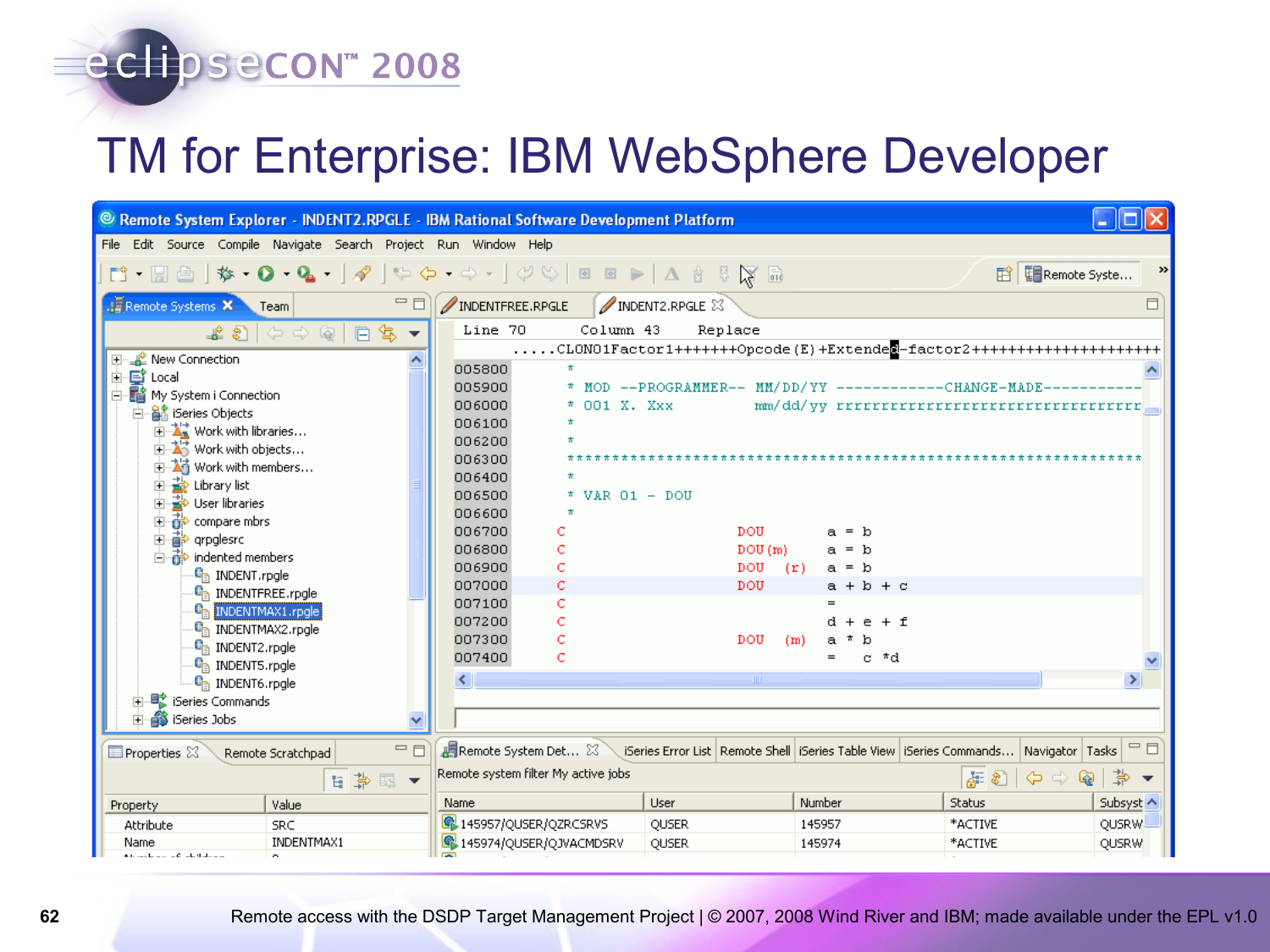

## Wrapping up part II: What you learned

- Ex6: **Your Own Service**  Extension Points systemTypes, subsystemConfigurations
	- Adding an IFileService by registering a new configuration and re-using IFileServiceSubSystem
	- Creating an IConnectorService
	- Creating an IHostFileToRemoteFileAdapter
- Ex7: **Your Own Subsystem**
	- AdapterFactory, ISubSystemConfigurationAdapter
	- ISystemViewElementAdapter
	- SystemFilterStringEditPane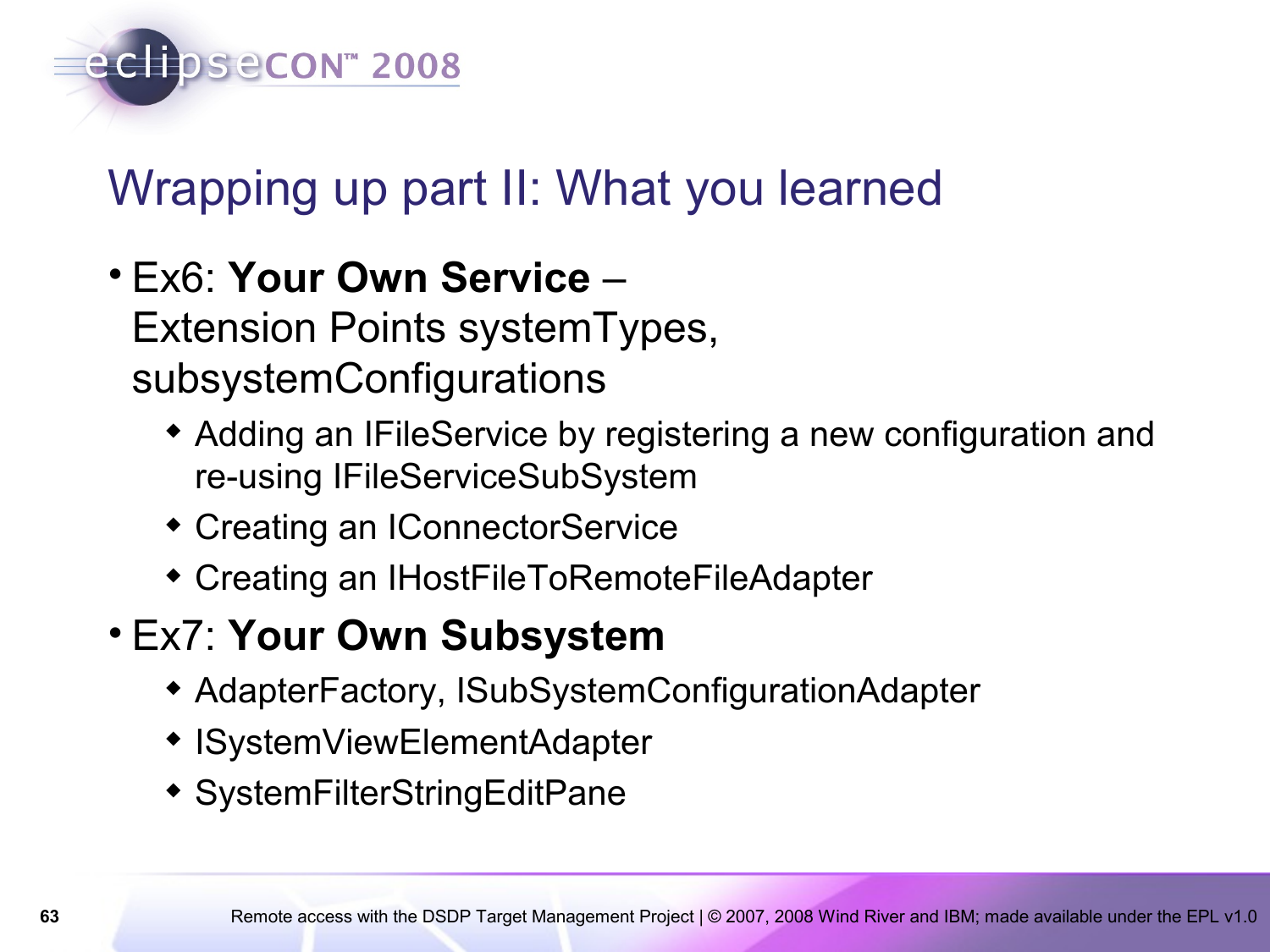

## TM 3.0 Plans (subset)

- Committed
	- Contribute user actions
	- Import/Export connections and filters to files
	- Improve UI/Non-UI Splitting
	- Improve Lazy Loading and Componentization
	- Add Windows CE Subsystem
- Proposed
	- Cleanup and harden APIs
	- Fix and improve the RSE EFS (Eclipse Filesystem) integration
- See the full plan at <http://wiki.eclipse.org/DSDP/TM>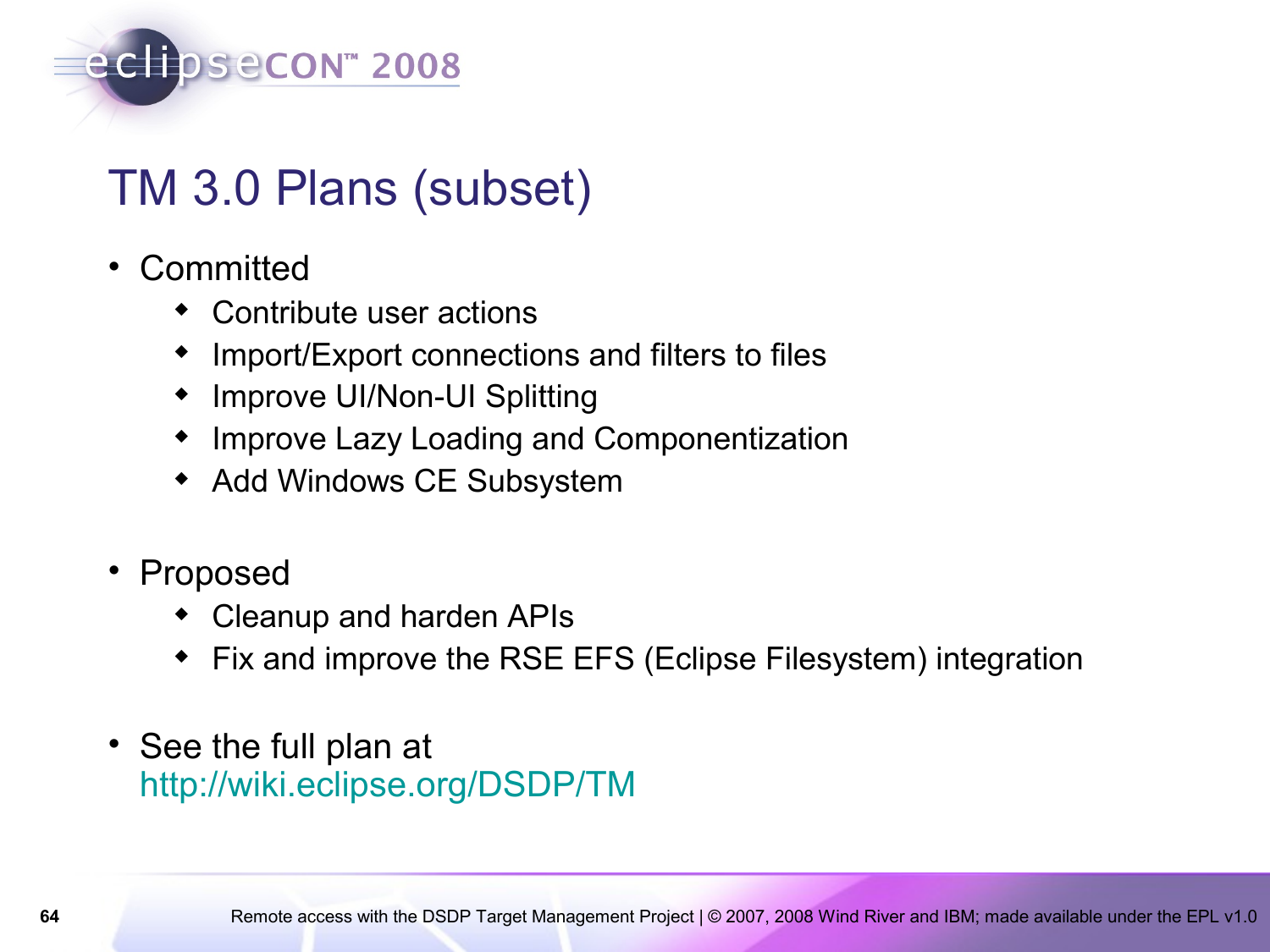

## Upcoming API Changes

- UI / Non-UI Separation:
	- ISubSystemConfiguration, ISubSystem, IConnectorService
- RSE SystemMessage refactoring
	- To be more aligned with standard Eclipse NLS
- But in most cases, 3.0 will be compatible with 2.0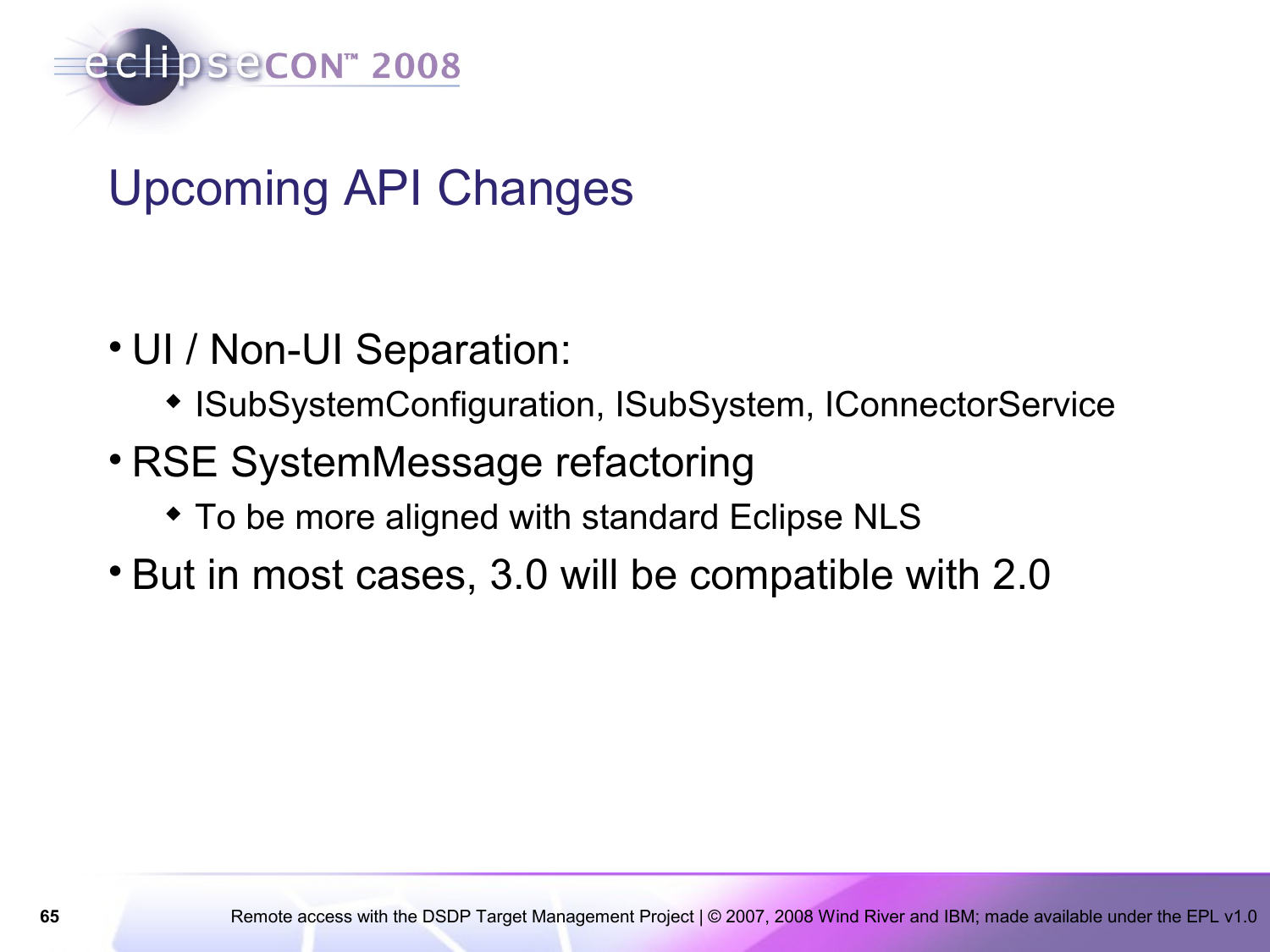

#### Mission, Goals and Future

- **DSDP Mission:** *Create an open, extensible, scalable, and standards-based development platform to address the needs of the device (embedded) software market […]*
- **TM Mission:** *Create data models and frameworks to configure and manage remote systems, their connections, and their services.*
- **Work in Progress (Technology Sub-Groups)**
	- Component-Based Launching (CBL)
	- Multi-core / Multi-target support through connection groups
	- Adapters for Target access control (shared board labs)
- **Ideas being discussed**
	- Connection Model for HW Debugging (SPIRIT, complex connector setup)
	- Flexible Target Connector framework, Connector plumbing algorithm
- See the TM Wiki, and the TM Use Cases Document [http://www.eclipse.org/dsdp/tm/doc/DSDPTM\\_Use\\_Cases\\_v1.1c.pdf](http://www.eclipse.org/dsdp/tm/doc/DSDPTM_Use_Cases_v1.1c.pdf)